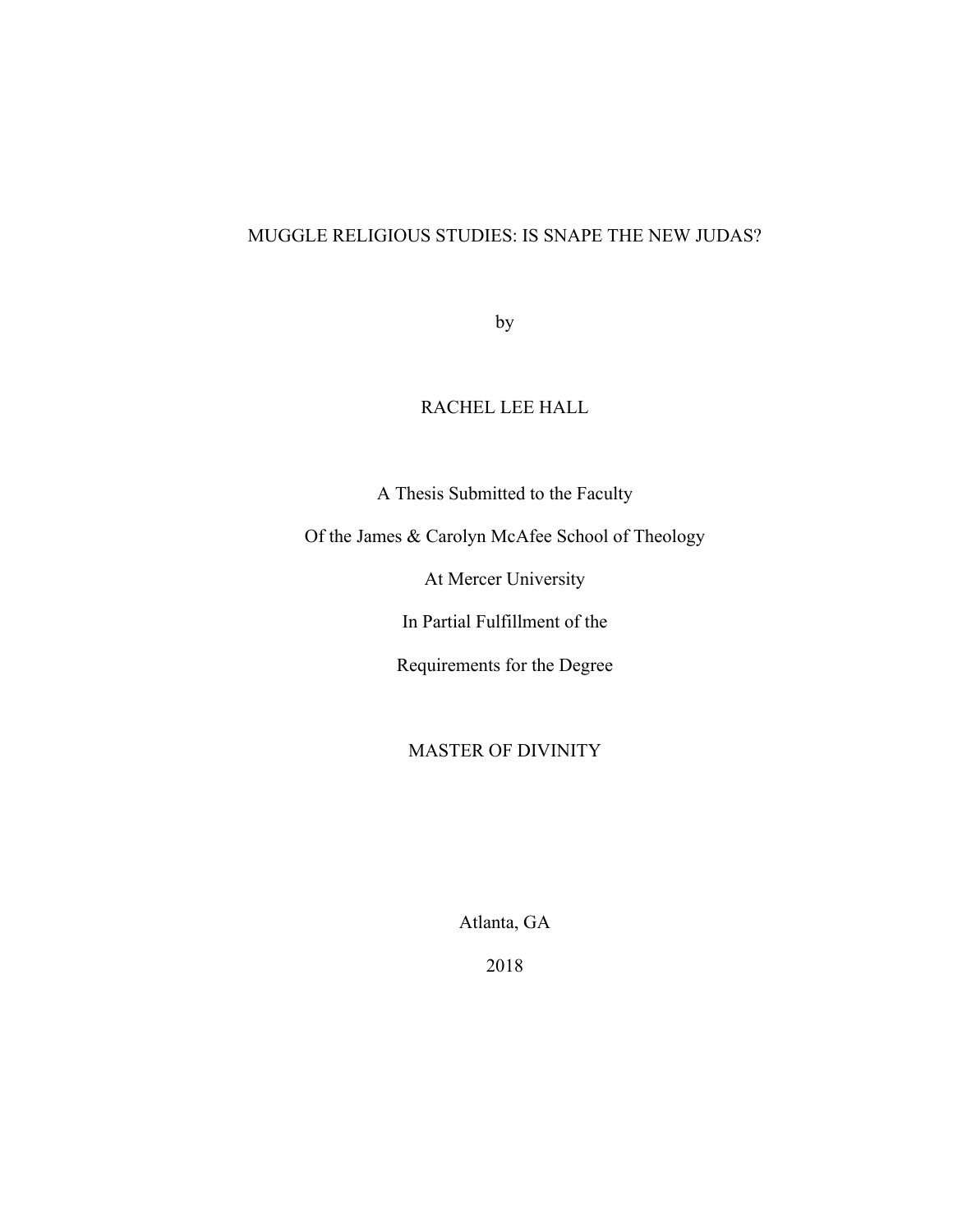Copyright 2018 Rachel Hall

All Rights Reserved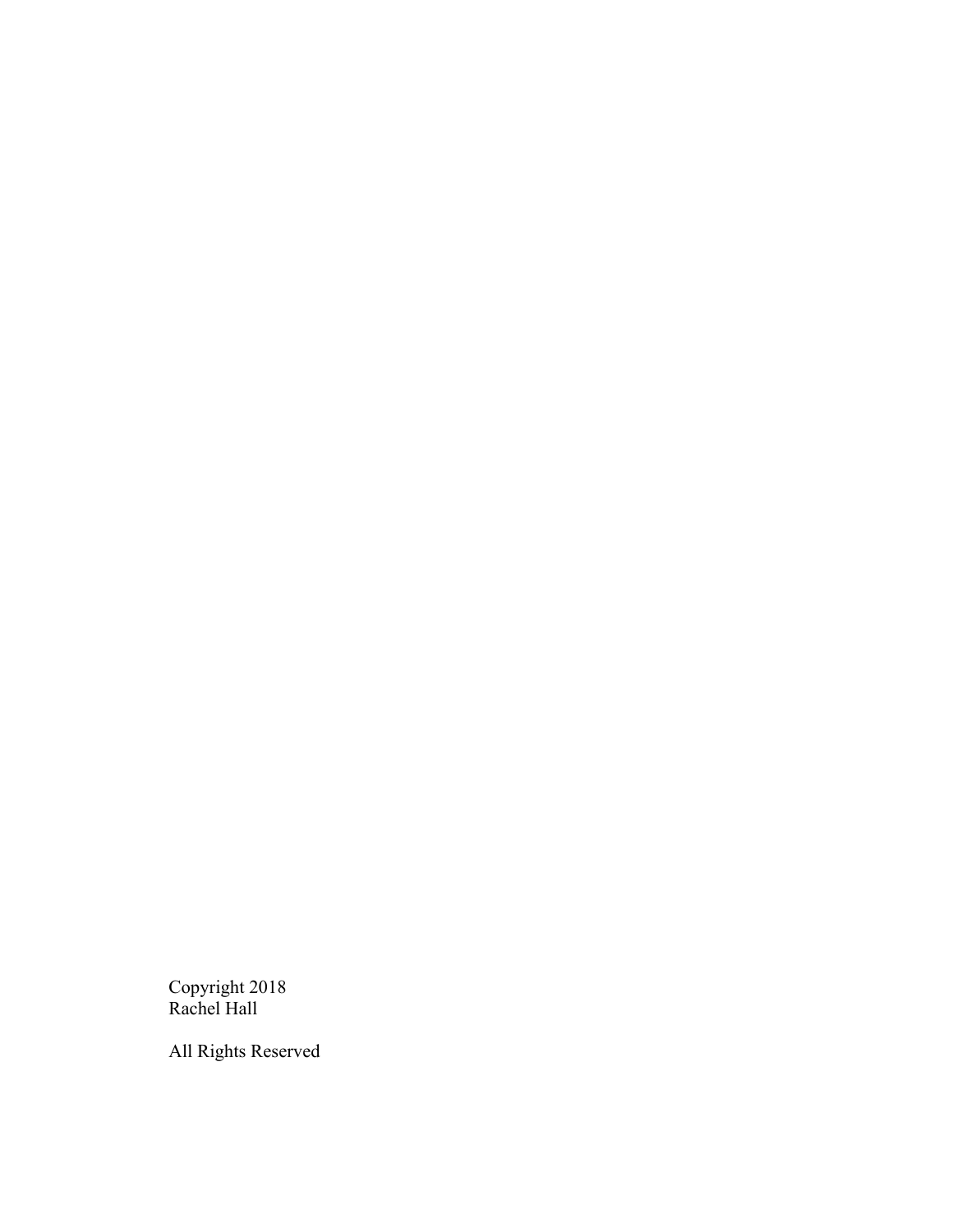## MUGGLE RELIGIOUS STUDIES: IS SNAPE THE NEW JUDAS?

by

## RACHEL HALL

Approved:

Date  $\qquad \qquad \qquad$ 

Date

David G. Garber, PhD. Faculty Advisor for Thesis

Nancy L. deClaisse-Walford, PhD. Faculty Advisor for the Academic Research Track

Date Karen G. Massey, PhD. Associate Dean, Masters Degree Programs, James and Carolyn McAfee School of Theology

 $Date$   $\qquad \qquad$ 

Jeffrey G. Willetts, PhD. Dean, James and Carolyn McAfee School of Theology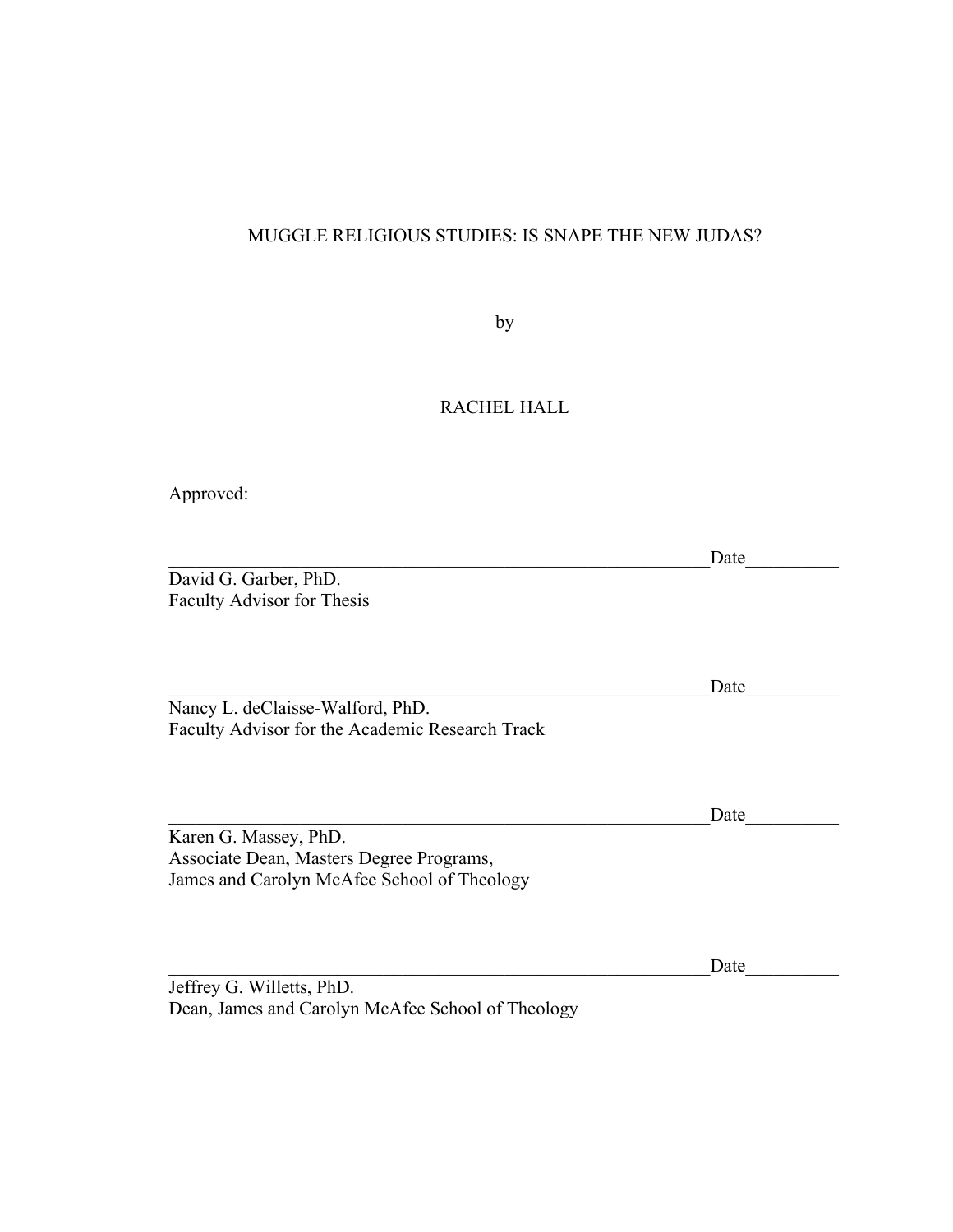## DEDICATION

This work is dedicated to my children; Savannah, Ryann, and Sam Jam. May the three of you always dream big, always use your imaginations, and never stop striving for greatness.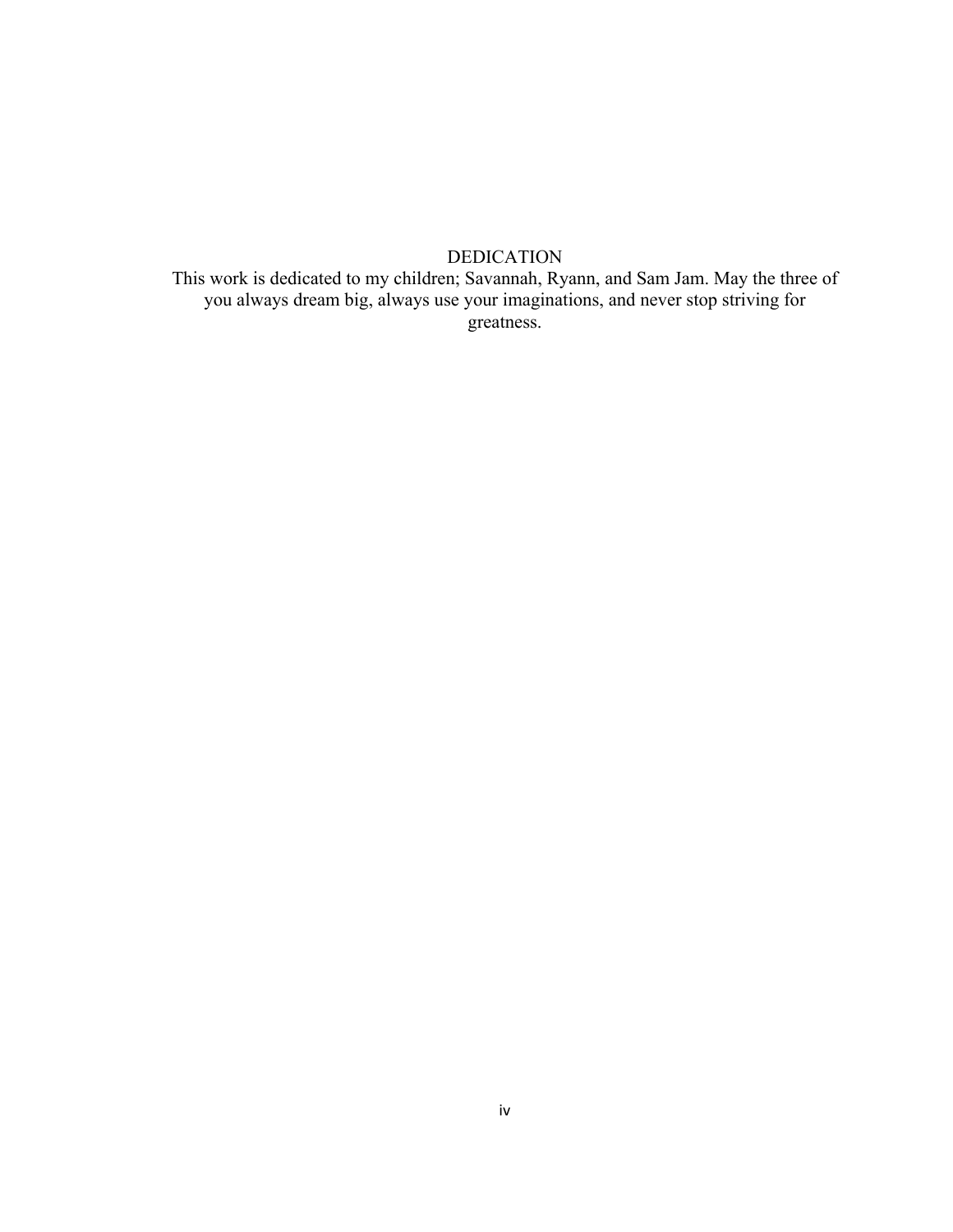#### ACKNOWLEDGMENTS

There are many people that I must thank as this study comes to completion. I would like to give my heartfelt gratitude to the faculty at McAfee School of Theology for giving me the opportunity to pursue my Masters degree in a truly amazing environment. I always felt supported, championed, and encouraged during my three years on campus. I would especially like to thank Dr. Garber and Dr. Holmes for all the guidance and great advice they provided during this journey of thesis writing. I could not have completed the task without the pair of you and the constant assurance provided by your support and assistance. Dr. Garber, it has truly been a pleasure and I will be forever grateful to you for introducing me to the study of Bible and Popular culture. Dr. Holmes, thank you so much for offering your time and for being a shining example of the kind of teacher I aspire to be.

I would also like to extend my gratefulness to Dr. Nancy deClaisse-Walford. Your guidance, your patient listening, your compassionate responses, and your excellent standard of teaching will always be a special part of my time at McAfee. I have treasured every minute spent chatting, laughing, and even crying (just once) with you in your office. These moments carried me through the challenges and difficulties of pursuing a Masters degree as a returning adult student with all the responsibilities of parenting three children. Thank you Dr. "DCW," you made this experience one I will always look back on fondly.

v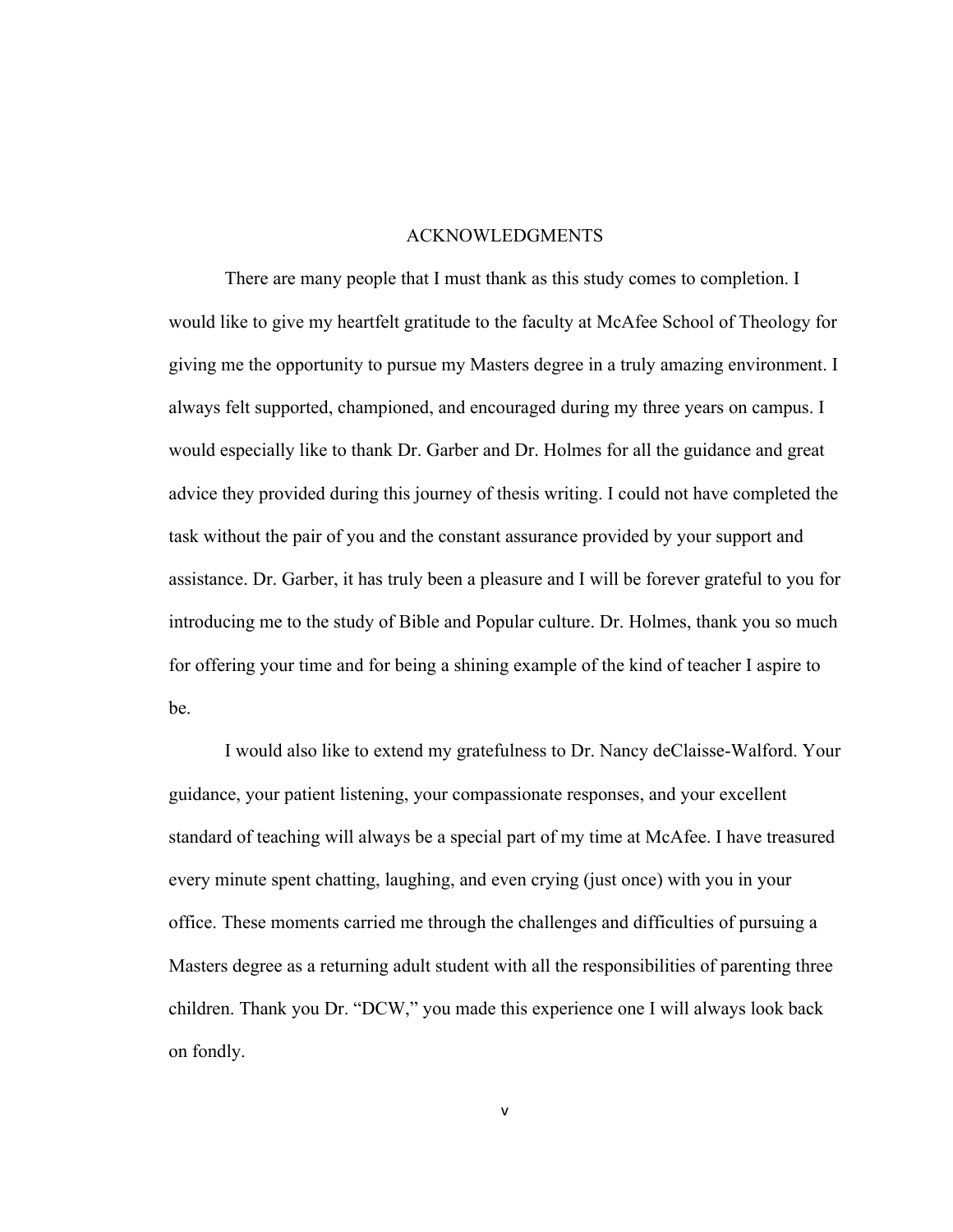I would not have completed this degree without the support and love of my family either. I want to thank all three of my kids for being patient with their tired and overworked mother, for accepting the answer, "not right now, momma's writing", over and over for the last couple of years. I would like to thank my husband Sam for believing in me and for supporting my dreams, no matter how crazy or how big! I would finally like to thank my parents, Vanessa and J.V. Rush, for all the help they have provided regarding the kids these last few years. Without the two of you, this degree simply would not exist. I cannot thank you both enough for the tireless example of sacrificial love that you have provided for me and my family during this time.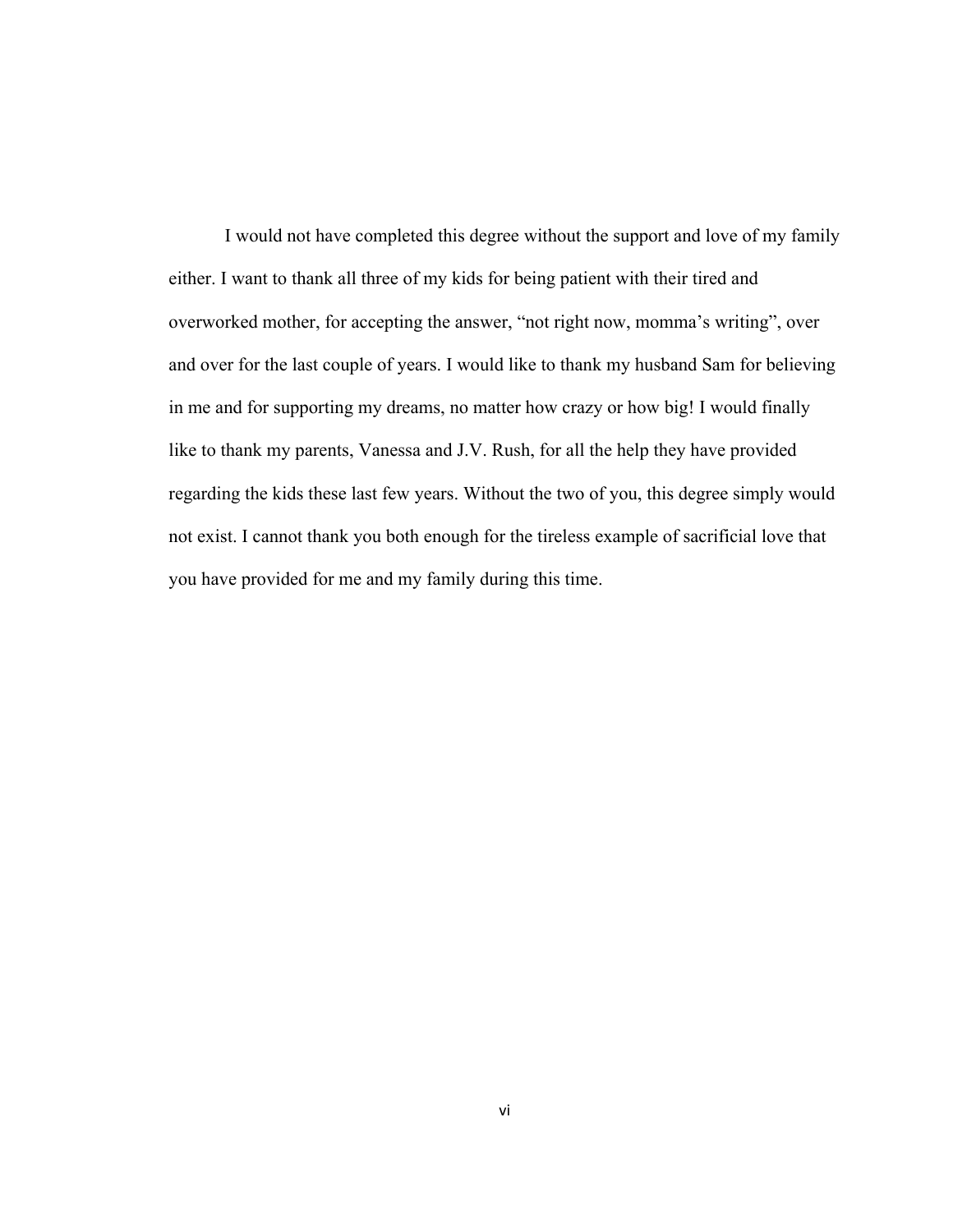# TABLE OF CONTENTS

# **CHAPTER**

.

| $2^{\circ}$   |  |
|---------------|--|
|               |  |
| $\mathcal{E}$ |  |
|               |  |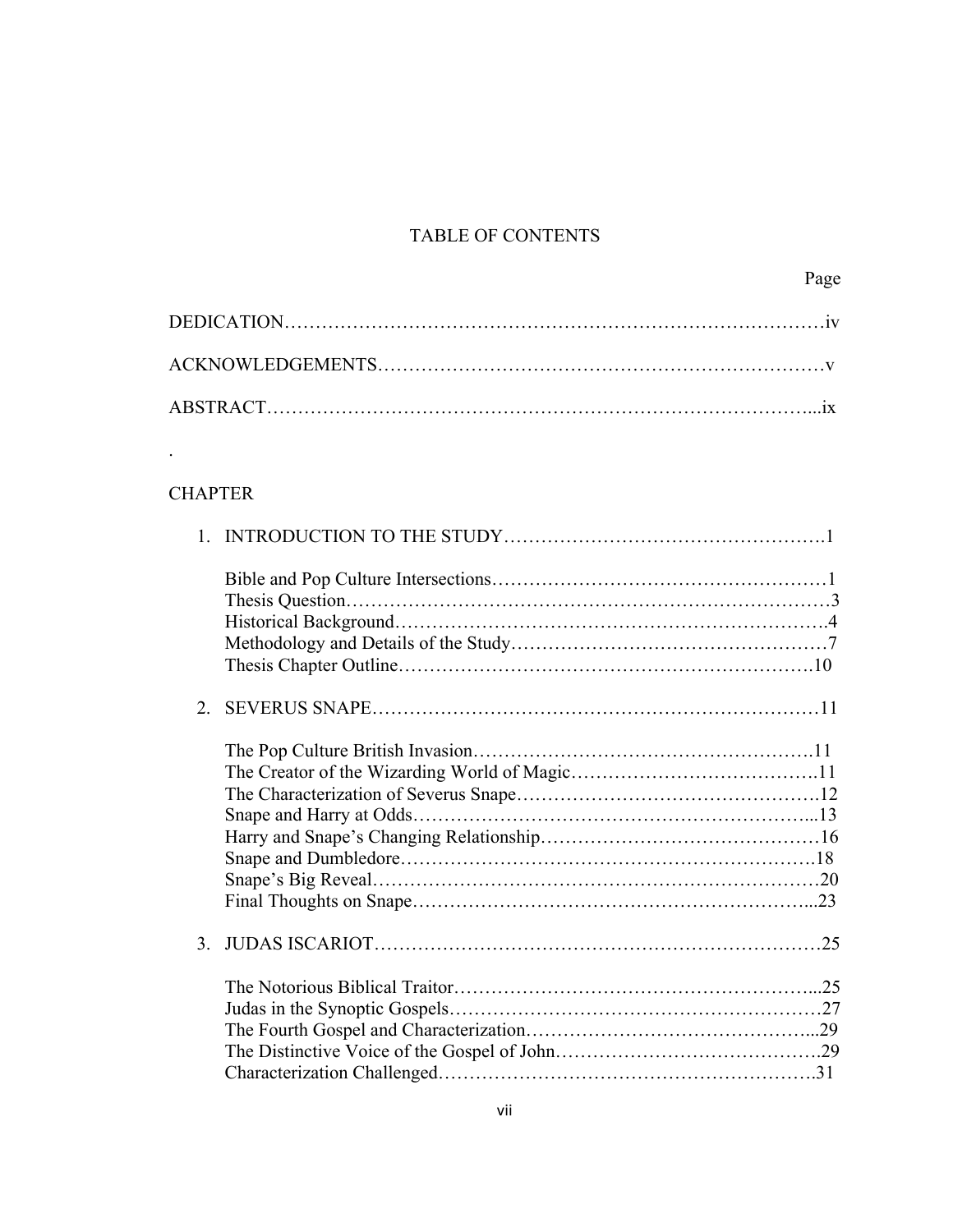# TABLE OF CONTENTS (Continued)

|   | <b>CHAPTER</b> | Page |
|---|----------------|------|
|   |                |      |
|   |                |      |
|   |                |      |
|   |                |      |
|   |                |      |
|   |                |      |
|   |                |      |
|   |                |      |
|   |                |      |
|   |                |      |
|   |                |      |
|   |                |      |
|   |                |      |
|   |                |      |
| 6 |                |      |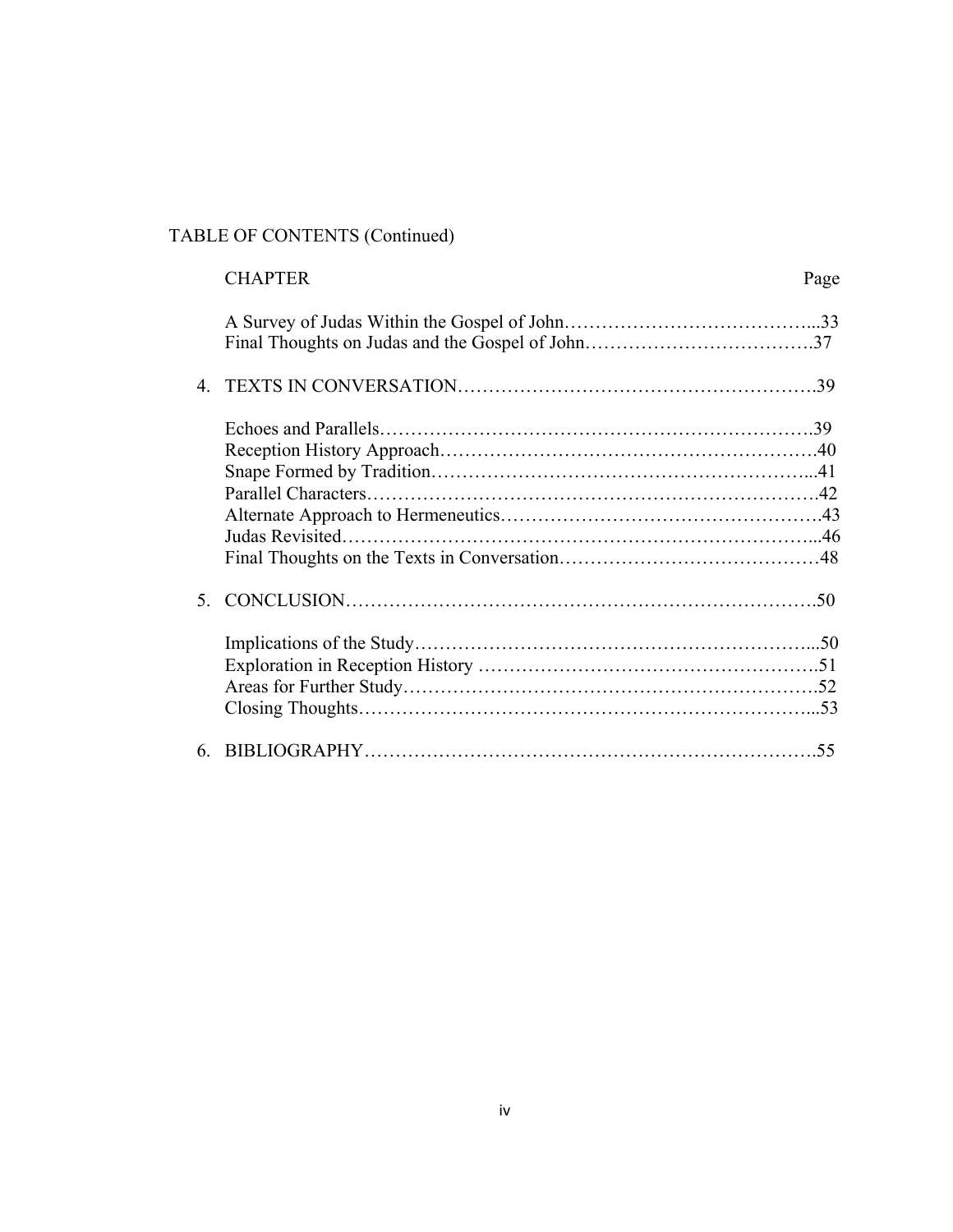#### ABSTRACT

## MUGGLE RELIGIOUS STUDIES: IS SNAPE THE NEW JUDAS? Under the direction of DAVID G. GARBER, PhD.

The intersection of biblical texts with popular culture is endlessly fascinating and always changing as culture continues to provide new materials to discuss. It is the objective of this thesis to place two well known characters, one from the New Testament and one from popular literature, into dialogue with one another in order to see how they interact with and influence each other. The character of Judas from the Gospel of John will be placed into comparative conversation with the character of Severus Snape from J.K. Rowling's book series, *Harry Potter.* Reception History, with a brief section of Literary Criticism that considers characterization techniques, will be the methodological approach for this thesis study. The result of this study is to see how the character of Judas in Christian tradition has inspired and shaped the formation of the literary character of Snape, and to also consider how when seen in reverse, the character of Snape causes us to revisit our understanding of the character of Judas. The questions sparked by such a study encourage readers toward a deeper understanding of their personal theology and toward the pursuit of further explorations of Bible and Pop intersections.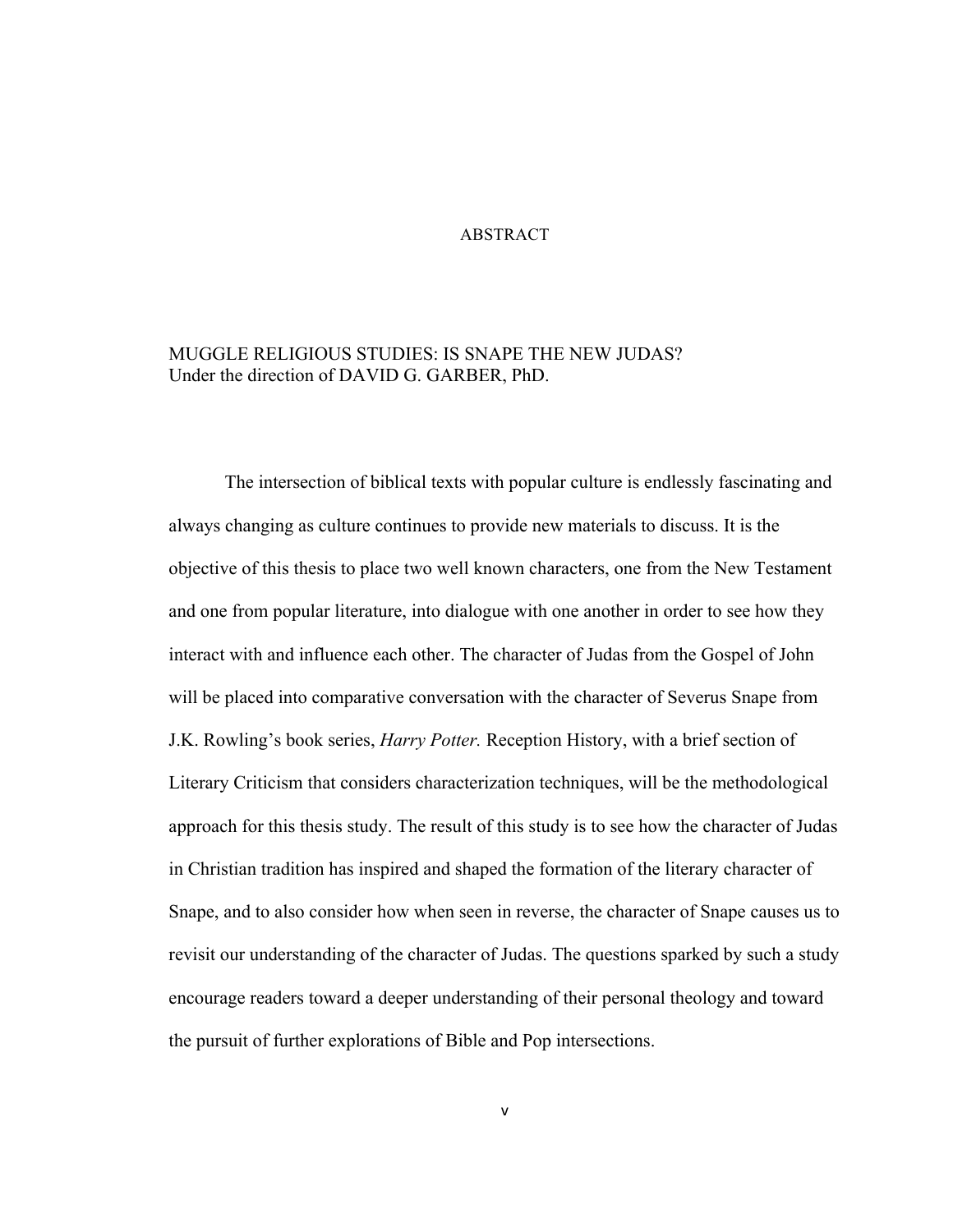## CHAPTER 1

## INTRODUCTION

## Bible and Pop Culture Intersections

My love for books began at an early age. As a child I reveled in the magic of the world of *Narnia. <sup>1</sup>* I had mischievous adventures with *Huck Finn* and *Tom Sawyer. 2* I sailed the seas with Max to an island inhabited by beasts in *Where the Wild Things Are.3* I devoured books while other children played video games and sports. As I got older, I fed my imagination with the likes of J.R.R. Tolkien, Harper Lee, Jane Austen, the Bronte sisters, and Jules Verne. My love affair with books deepened with the release of J.K. Rowling's, *Harry Potter and The Sorcerer's Stone* in 1998.<sup>4</sup> I eagerly awaited each additional installment and turned to the series time and time again, the familiar words never ceasing to bring me comfort and pleasure. The cultural impact of Rowling's book series exists on a global scale, with 450 million copies in print world wide. Such numbers do not do justice to the intense passion and utter devotion of the fans of the wizarding world, including myself. Midnight book releases, followed by all day binge reading is

 <sup>1</sup> C.S. Lewis, *The Lion, The Witch, and The Wardrobe: The Chronicles of Narnia*  (United Kingdom: Geoffrey Bles Publishing, 1950).

<sup>2</sup> Mark Twain, *The Adventures of Tom Sawyer* (New York: P.F. Collier & Son Company, 1920).

<sup>3</sup> Maurice Sendak, *Where the Wild Things Are* (New York: Harper and Row, 1963).

<sup>4</sup> J.K. Rowling, *Harry Potter and The Sorcerer's Stone* (New York: Levine Books, 1998).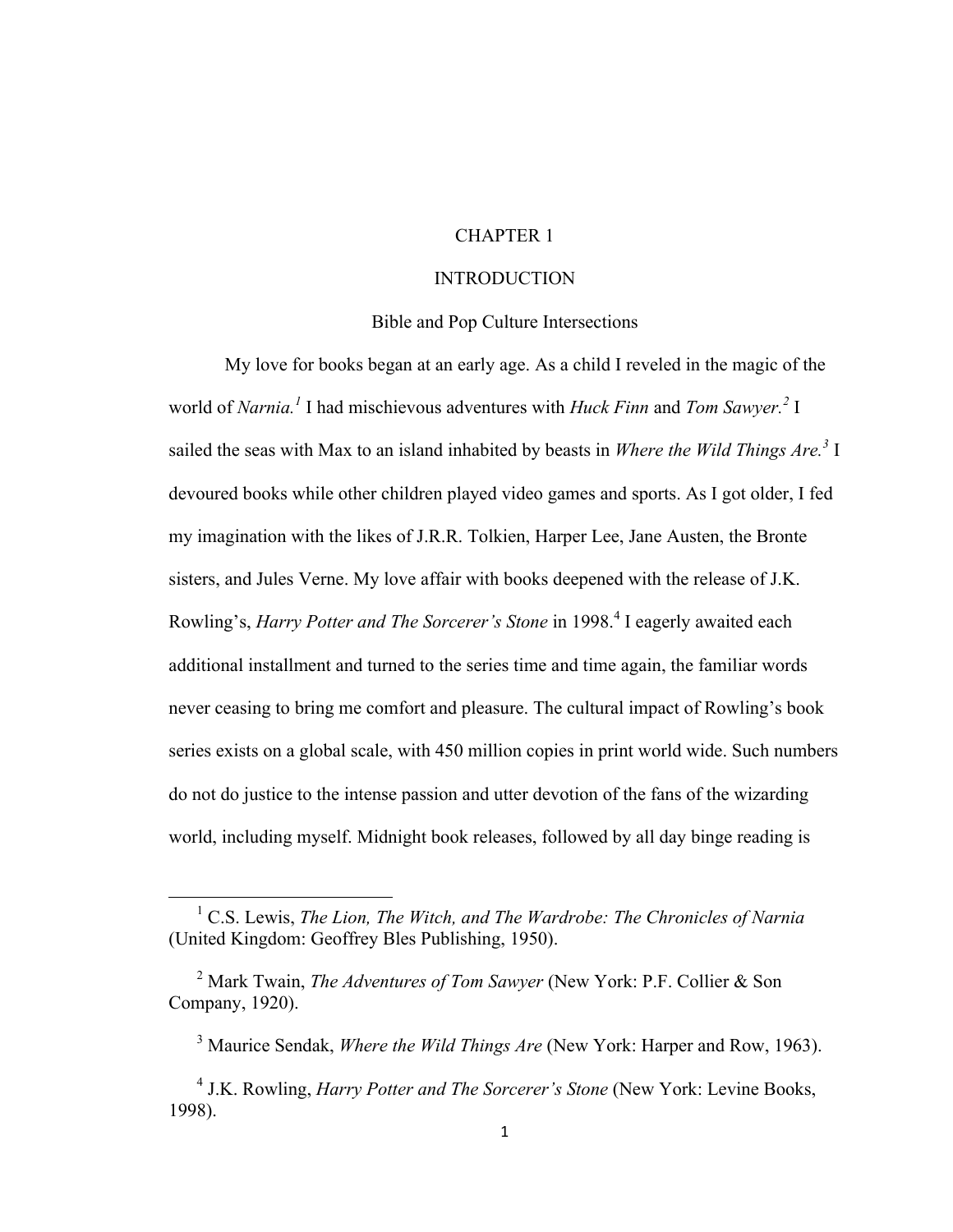only a part of the phenomenon that is *Harry Potter.* Rowling gave readers all over the world a reason to read with enthusiasm again; she connected us across oceans and vast distances through her portrayal of a brave, sensitive, and slightly mischievous young orphan boy who stands for love, friendship, and loyalty in the face of evil. It is a beautiful story, one that inspired me as a teenager and continues to do so as a seminarian today.

There is not much scholarly work on the *Harry Potter* series, and approaching it as a basis for my thesis poses many challenges. Still, I press on because I see a correlation between the world of *Harry Potter* and the Christian faith. Rowling told interviewer Shawn Adler that to her "the religious parallels have always been obvious, but I never wanted to talk too openly about it because I thought it might show people, who just wanted the story, where we were going.<sup>55</sup> She held back from using any overtly obvious references to faith for the preservation of the story. Inevitably, those of us who are familiar with the story of Christ would have guessed at the ultimate triumph of Harry over evil. The progression of the story from book one to the final book seven shows the evolution of not only Harry but also the maturity of the readers. By the final installment, Rowling felt confident enough to creatively reveal her religious influences through the direct use of biblical scripture. Harry's parents were murdered when he was just a baby, and they have written upon their graves scripture from 1 Corinthians 15:26, "The last enemy to be destroyed is death."<sup>6</sup> Astute readers will also recognize the inscription upon

 <sup>5</sup> Shawn Adler, "Harry Potter Author J.K. Rowling Opens Up About Books Christian Imagery," Interview, 2007, http://www.mtv.com/news/1572107/ (accessed November 10, 2016).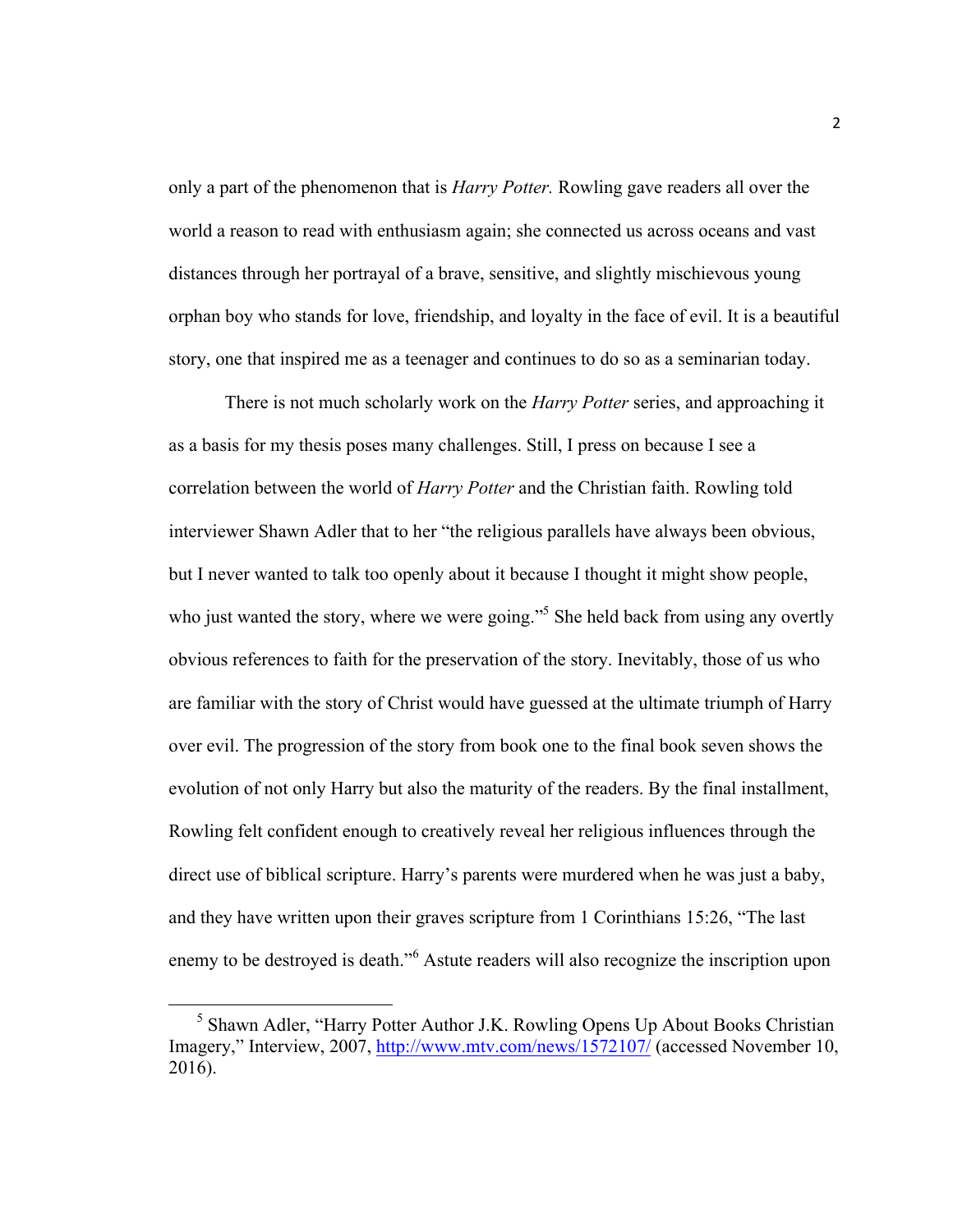Dumbledore's sister's grave as the direct words of Jesus from Matthew 6:20, "Where your treasure is, will your heart be also."7 These two examples are only a mere glance at the many beautifully integrated references to the Christian faith within the series of books. Yet, despite this revelation, this book continues to be regarded by some faith organizations as "witchcraft" and anti-Christian. The problem is that many Christians are at home with the Bible but not comfortable with fiction; "inviting them to read other materials can provide for them new eyes and ears and, therefore, new experiences with the Bible."<sup>8</sup> I seek to present a connection for others between the wizarding world and Christianity, and in doing so hopefully this book that I love will be enjoyed and engaged by the people I fellowship with. I believe the Christian reader can see their faith reflected in her work and such echoes reflect the strong presence of Christ in our culture.

## Thesis Question

Rowling creates an enchanting world full of complex and multifaceted characters, yet one man stands apart as particularly fascinating. The Professor of Potions, Severus Snape, is an "amalgam of darkness and light."<sup>9</sup> He is a man with divided emotions and loyalties, playing the roles of both adversary and protector. Rowling portrays Snape as a

<sup>9</sup> William Irwin and Gregory Bassham, *The Ultimate Harry Potter and Philosophy: Hogwarts for Muggles* (Hoboken: Wiley, 2010), 56.

 <sup>6</sup> J.K. Rowling, *Harry Potter and The Deathly Hallows* (New York: Scholastic Inc., 2007), 328.

 $<sup>7</sup>$  Ibid., 325.</sup>

<sup>8</sup> Jamie Clark-Soles, "Teaching the Bible with Literature," in *Teaching the Bible: Through Popular Culture and the Arts,* ed. Mark Roncace and Patrick Gray (Atlanta: Society of Biblical Literature, 2007), 242.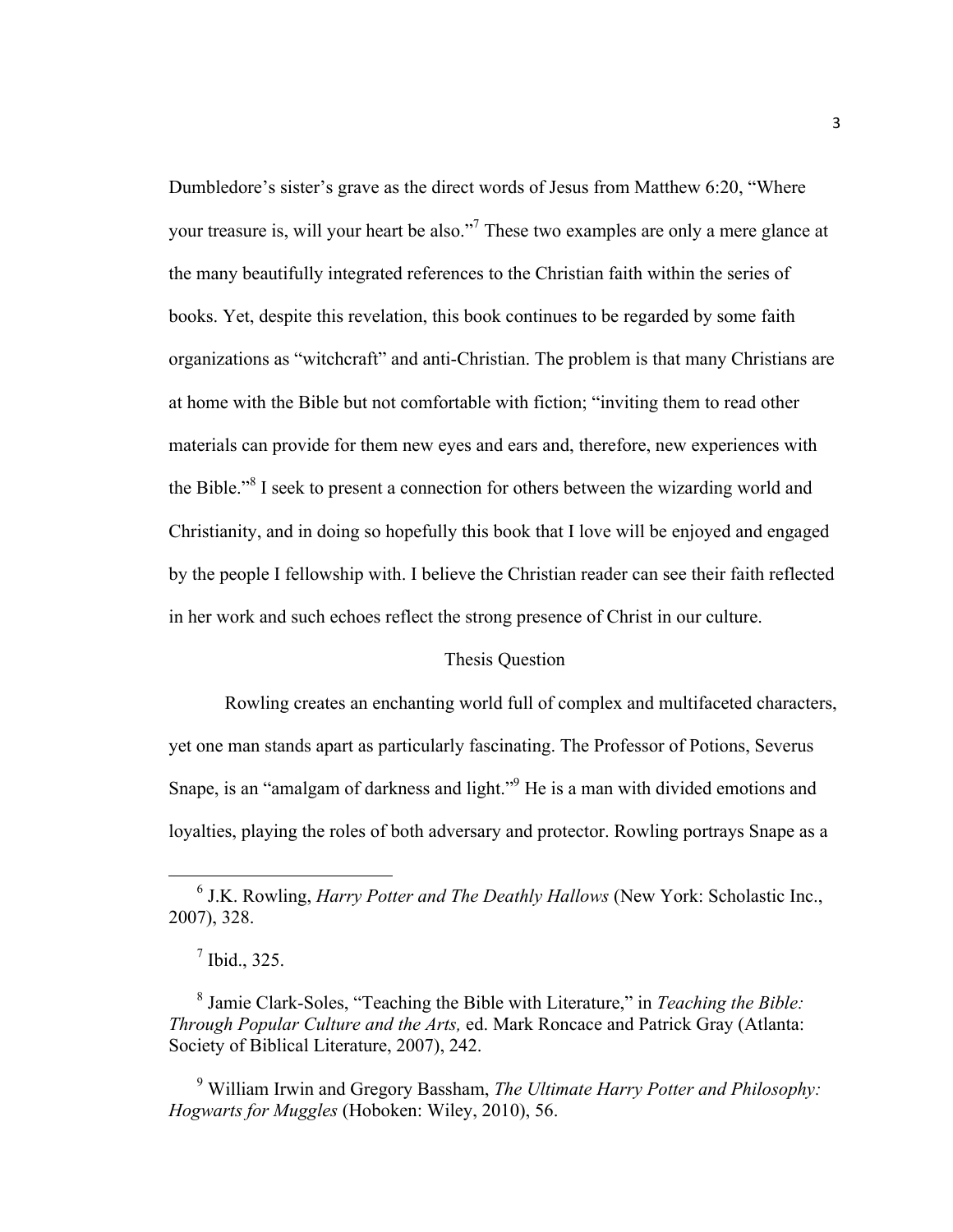traitor, a noticeable parallel to the depiction of the biblical character of Judas throughout history. I will be posing the question, in what ways does Rowling's portrayal of Severus Snape resemble the depiction of Judas in Christian tradition, especially in the Gospel of John? I will explore this thesis question through three sub-questions. First, what are the particular ways in which J.K. Rowling characterizes Snape in *Harry Potter*? Second, what are the particular ways that the Gospel of John characterizes Judas? Third, in what ways might Rowling's characterization of Snape be influenced by the traditional interpretation of Judas, and how might her parallel alter the way we perceive Judas today? These questions provide insight into an example from popular culture as it is influenced by Christian tradition, and vice versa. Uncovering comparisons such as these is enriching to our spiritual journeys and the endeavor minds the gap between our faith and our social locations.

#### Historical Background

Essays and books abound pondering the underlying faith of the series by Rowling; all asking very deep questions of what some would simply dismiss as only children's books. Luke Bell writes, "the Christian faith speaks about what is most fundamental in the human condition. Good writing does the same, so it is to be expected that there is common ground."10 Rowling indeed provides good writing in which to find comparable ground with our faith. Scripture has consistently been a presence in popular media; "fiction, hymns, and poetry employing biblical themes have always made up a huge

<sup>&</sup>lt;sup>10</sup> Luke Bell, *Baptizing Harry Potter: A Christian Reading of J.K. Rowling* (Mahwah, NJ: Paulist Press, 2010), 28.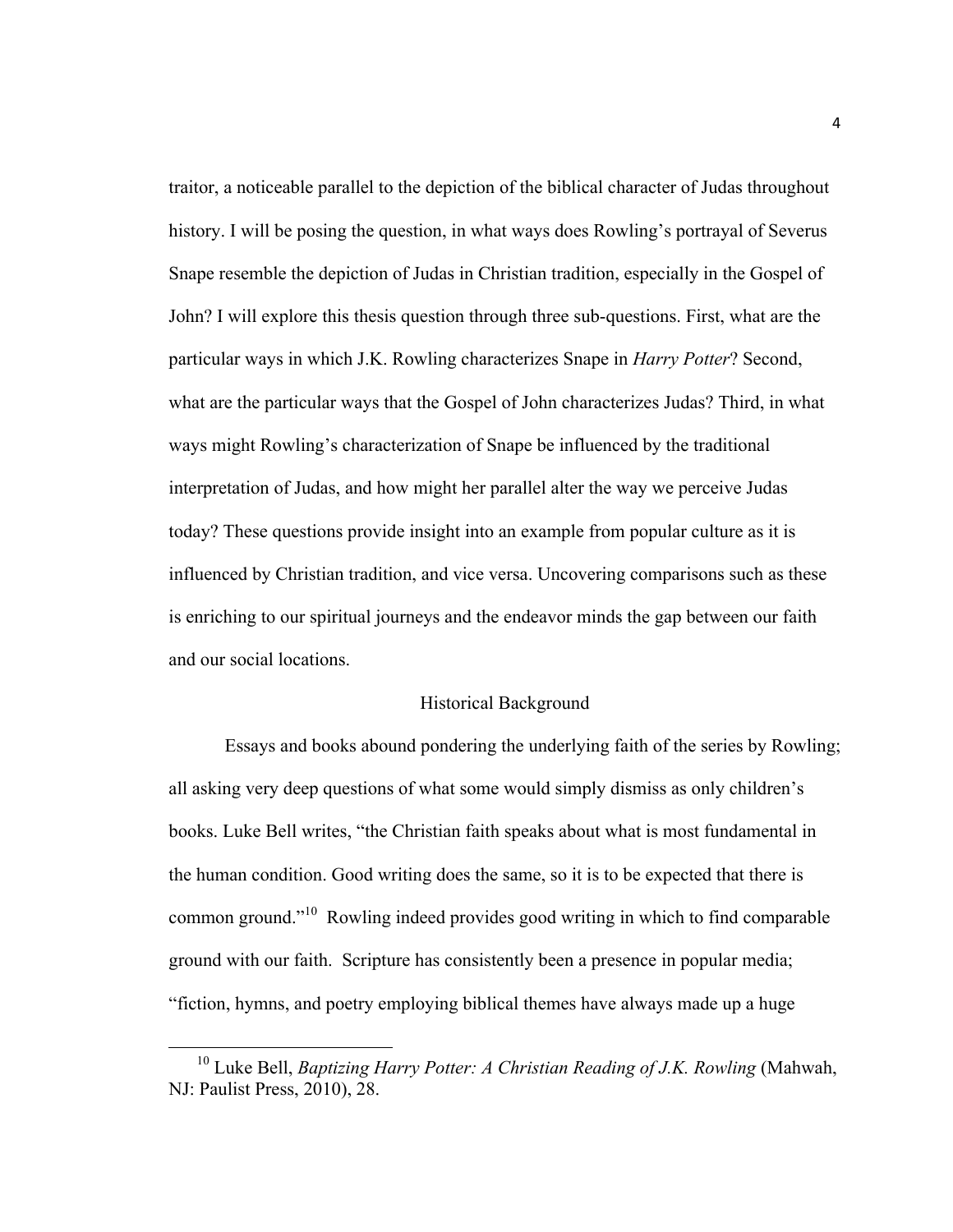portion of American Publishing."11 Audiences have always sought fiction inspired by the familiar Bible stories of our faith. This subtext allows readers and grand thinkers alike to ponder the depth of the meaning behind such traditional faith stories, to delve into the world of speculation without feeling the judgmental glare of the rigid traditionalists. The first important novel of this kind was William Ware's *Julian: Or, Scenes in Judea,*  written in 1865 "which described gospel events through the letters of its fictional protagonist."12 The Bible has also been the basis for visual arts, music, and film. All the various appropriations of scripture exhibit the permeation of faith throughout popular culture. Scholars today are beginning to advocate the use of comparative texts from popular culture to help "students to become critical and creative readers and thinkers."13 This is not a dumbing down, but an opportunity to engage and analyze the Bible in the context of the various forms influenced by it. It becomes an informative and valuable intersection between faith and culture where non-traditional texts can attend to the gaps that have caused separation. Jamie Clark-Soles says that "both the Bible and other literature engage the great themes: truth, despair, sacrifice, hate, love, fear, questing, death, redemption, deceit, pain, joy, second chances, and human motivations."<sup>14</sup>

<sup>&</sup>lt;sup>11</sup> Bruce M. Metzger and Michael D. Coogan, eds., *The Oxford Guide to Ideas & Issues of the Bible: Popular Culture and Bible* (Oxford: Oxford University Press, 2001), 407.

<sup>12</sup> Ibid., 408.

<sup>13</sup> Mark Roncace and Patrick Gray, "Introduction," in *Teaching the Bible: Through Popular Culture and the Arts.* ed. Mark Roncace and Patrick Gray (Atlanta: Society of Biblical Literature, 2007), 3.

<sup>&</sup>lt;sup>14</sup> Clark-Soles, "Teaching the Bible with Literature," 242.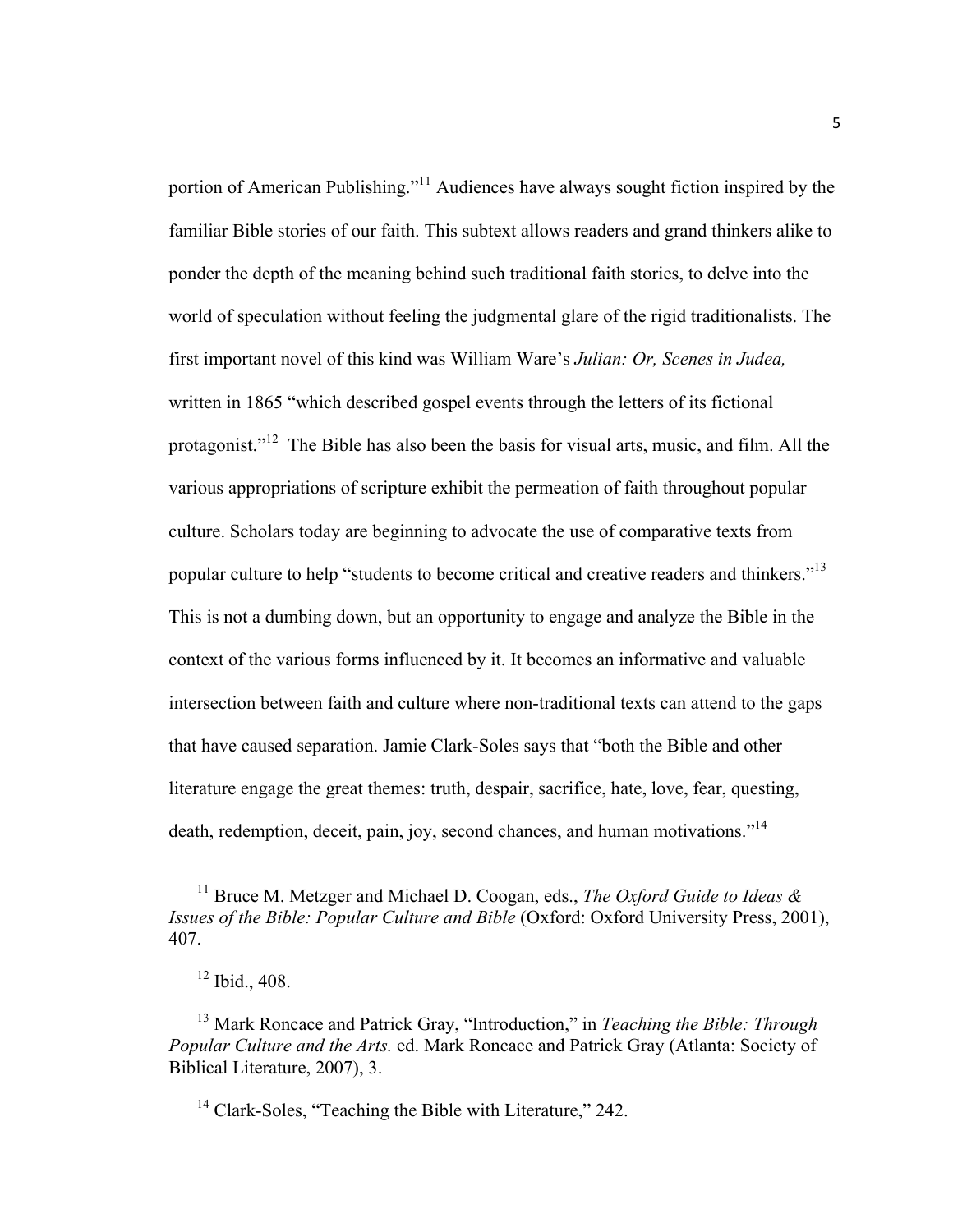As for research supporting the Judas comparison section of this thesis, I will focus on the Gospel of John. I single his voice out among the gospel writers because I find space in his depiction of Judas that allows readers to ponder whether the disciple was more than a traitor. This is in great part due to the gospel writer's characterization techniques. R. Alan Culpepper was one of the first to look at "all the main characters in the gospel and ask questions about the means and effects of characterization."<sup>15</sup> All that we can know for certain about a character is developed and described by the writer, and often they give us a limited picture. They choose to present or disregard particular traits as they orchestrate the emotions, settings, and impact of a story all through their characterization techniques. Culpepper suggests that the Fourth Gospel provides an excellent source of insight into these concepts of character development. John portrays individuals within his narrative as stereotypical defined character types, assigning certain moral or immoral tendencies to each character. He deliberately composes types to stand along side or apart from the central figure, "like the grain in wood, the interactions between the characters in John tend to run in one direction, that is, in response to Jesus."16 John's characterization of Judas is particularly limited, and it is this aspect of the gospel that will garner the most attention for this study.

 <sup>15</sup> R. Alan Culpepper, *Anatomy of the Fourth Gospel: A Study in Literary Design (*Philadelphia: Fortress Press, 1983), xi.

 $16$  Ibid., 145.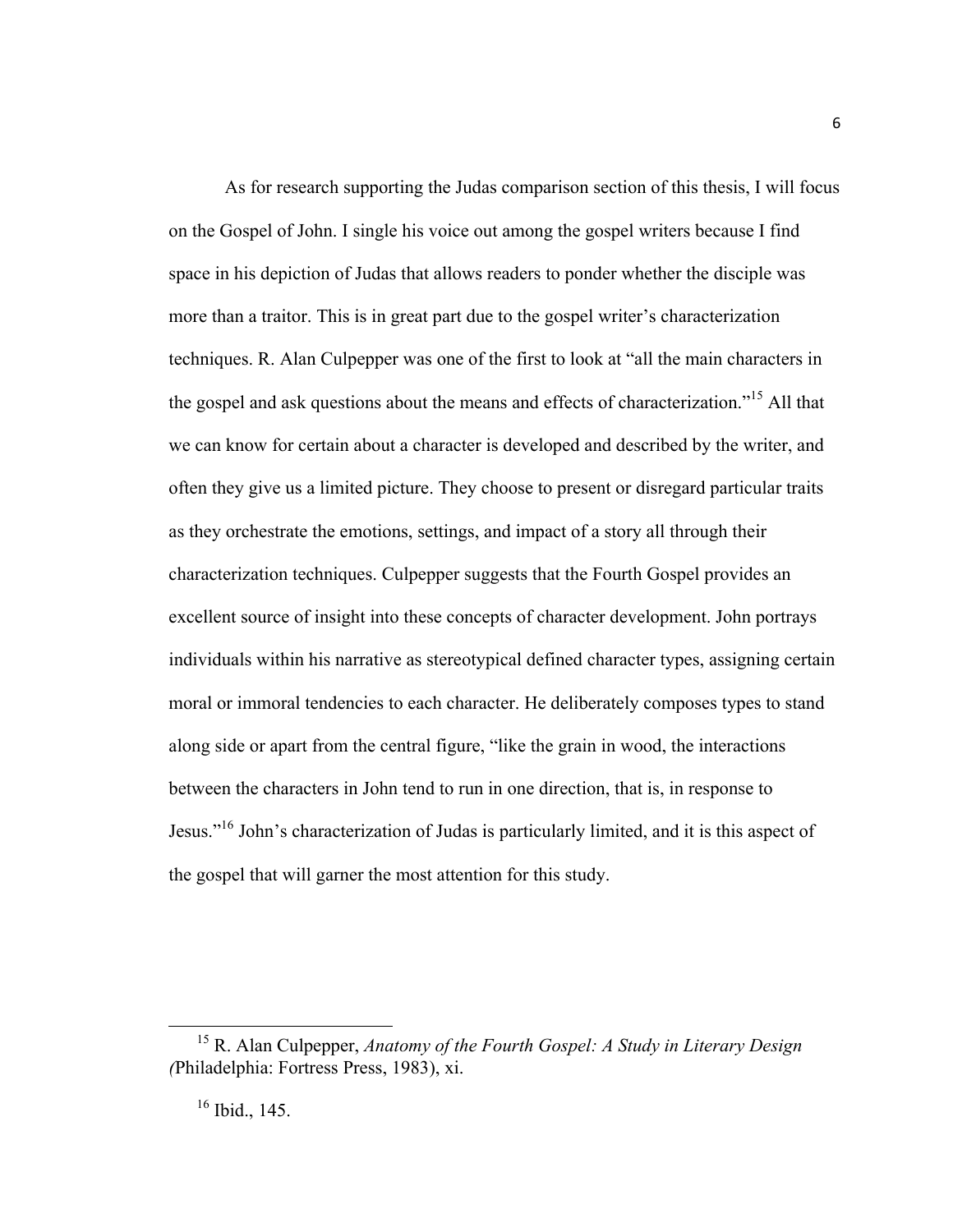## Methodology and Details of the Study.

This thesis study embarks on a fairly new journey within the world of scholarly work, Reception History. This method of study is still in its beginnings, still finding its identity and defining its objectives. Reception history, with the help of such authors as Dan Clanton and Brennan Breed, is finding its way as a significant movement in biblical scholarship. This method explores all the different ways that people have received, approached, and used biblical texts throughout history. It gives credence to the many different interpretations people discern when reading the same text. Reception history brings forth multifaceted interpretations from our own backgrounds, our own social locations. It is a chance to let the biblical text live again; to let the familiar become strange once more. Reception history is how we try to make sense of the text; "the text itself is impotent until we realize its potential meaning and while we are engaged with it, we may be influenced by our interpretation."<sup>17</sup> This approach proves exceptionally useful as the method to explore the intersecting of popular culture and biblical texts. The occurrences and parallels of scripture in the *Harry Potter* story lend themselves easily to a method that delves into the connection between readers and text. I will consider how our reception of Judas throughout history has affected the way Rowling portrayed her "traitor" in her books. I will also look at how the reception of Snape possibly causes us to reconsider the traditional receptions of Judas. This method truly exhibits the

 <sup>17</sup> Margaret Davies, "Reader Response Criticism," in *Dictionary of Biblical Interpretation* ed. R.J. Coogins and J. L. Houlden (Philadelphia: Trinity Press International, 1990), 578.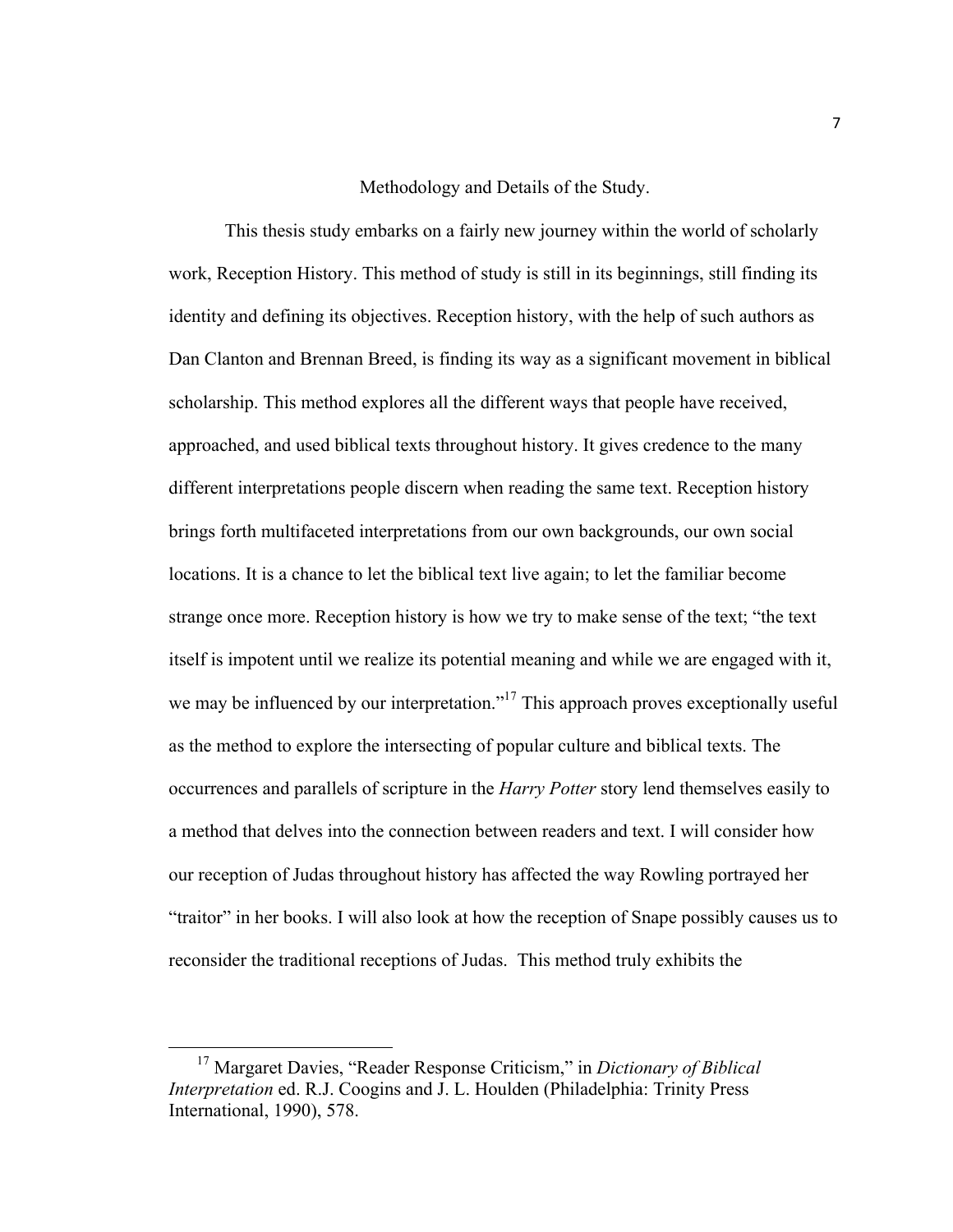"partnership between the author, the compiler, and the audience."<sup>18</sup> The reception of literature is not a passive action, but an active event for us as readers. After all, as Margaret Davies says "reading is a dangerous activity. It can change our perspective, stir our emotions, and provoke us to action."<sup>19</sup>

While the main method for this work is Reception History, this study will also apply an element of Literary Criticism, particularly the exploration of characterization development within the *Harry Potter* text and the Gospel of John. The term *Characterization* originated in the fifteenth century with Aristotle's classic work, *Poetics. <sup>20</sup>* Aristotle considered character to be one of the essential elements of drama, crucial to any story. Culpepper points out that "it is surprising that the art of characterization has not yielded more to analysis than it has."21 Since Aristotle, critical study devoted to the development of characters is lacking, but contemporary studies are emerging with more regularity. The late American literary critic, Seymour Chatman, discussed characters as "autonomous beings with traits and personalities."<sup>22</sup> Other scholars see characters as simplistic plot functions, which does have merit when one

<sup>21</sup> Culpepper, *Anatomy of The Fourth Gospel*, 101.

 <sup>18</sup> Randall C. Webber, "Reader Response Criticism," in *The New Interpreter's Dictionary of the Bible* (Nashville: Abingdon Press, 2009), 738.

<sup>19</sup> Davies, "Reader Response Criticism"*,* 578.

<sup>20</sup> Aristotle. 2015. *Poetics*. Tustin, CA: Xist Classics, 2015. *eBook edition.*

<sup>22</sup> Seymour Chatman, *Story and Discourse: Narrative Structure in Fiction and Film*  (Ithica, NY: Cornell University Press, 1932), 119.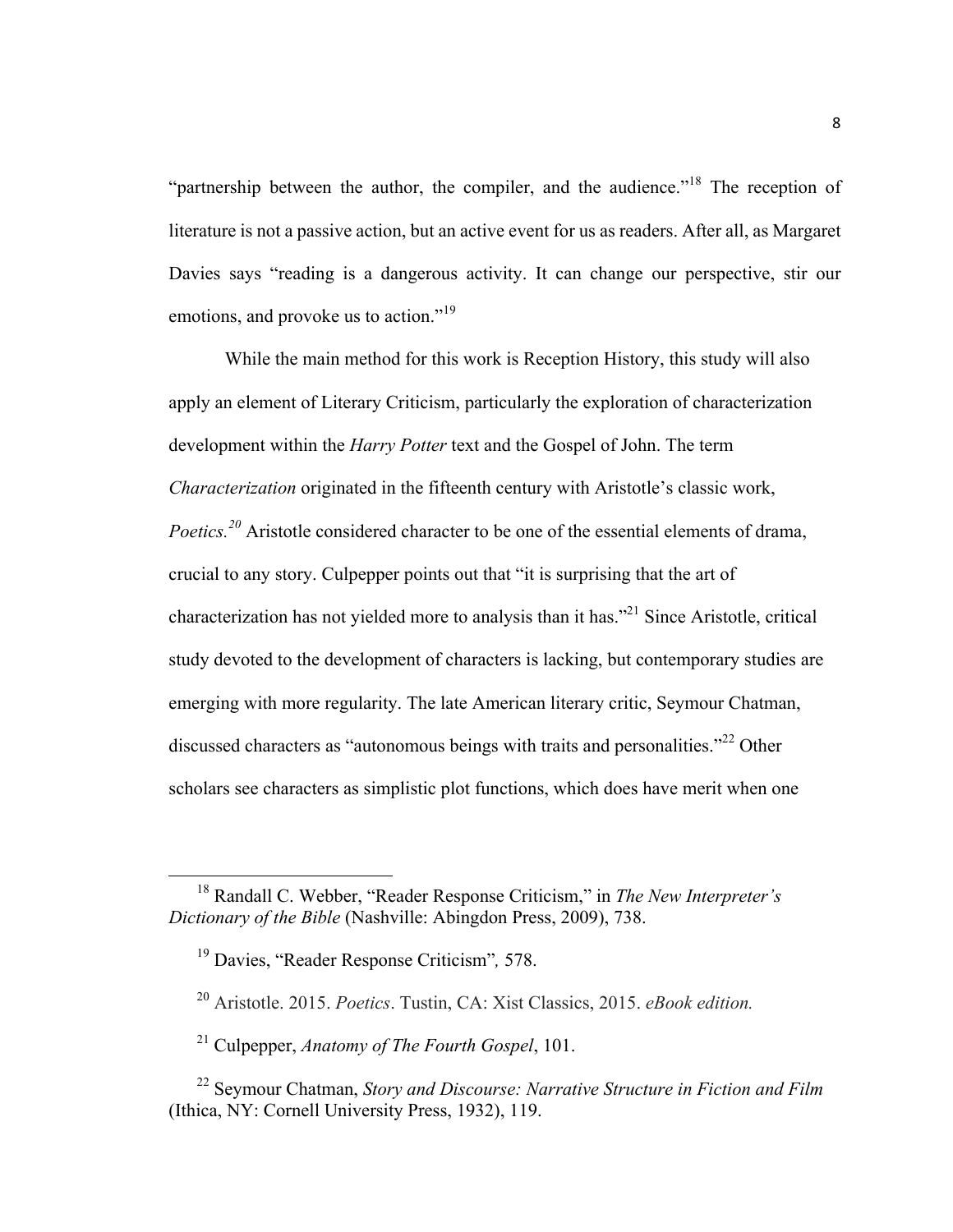considers the brevity of development Judas receives in the Fourth Gospel. "Most of the characters appear on the literary stage only long enough to fulfill their role in the evangelist's representation of Jesus and the responses to him."<sup>23</sup> John's gospel does not seem concerned with any extensive character development, leaving much of that susceptible to the reader's interpretation. The constrained character description choices that are made in John have led readers to ponder the mysterious actions of Judas, and consider perhaps ulterior motives not defined by the writer.

Moving beyond a "flat" character approach, the English novelist E. M. Forster thought that "characters can be transparent," meaning we can see them fully exposed.<sup>24</sup> Rowling's characters are certainly much more than "flat"; we know them quite intimately as we read the series. Her devotion to each character's development shows a commitment to bring forth an authentic experience to which every reader can relate. This close reading of characterization techniques from these two proposed sources will expose the existence of an intersection between popular culture and the biblical text; an intersection of value to our journey of faith and our development of a personal theology.

 <sup>23</sup> Culpepper, *Anatomy of The Fourth Gospel,* 102.

<sup>24</sup> E. M. Forster, *Aspects of the Novel* (New York: Penguin Books, 1962), 73.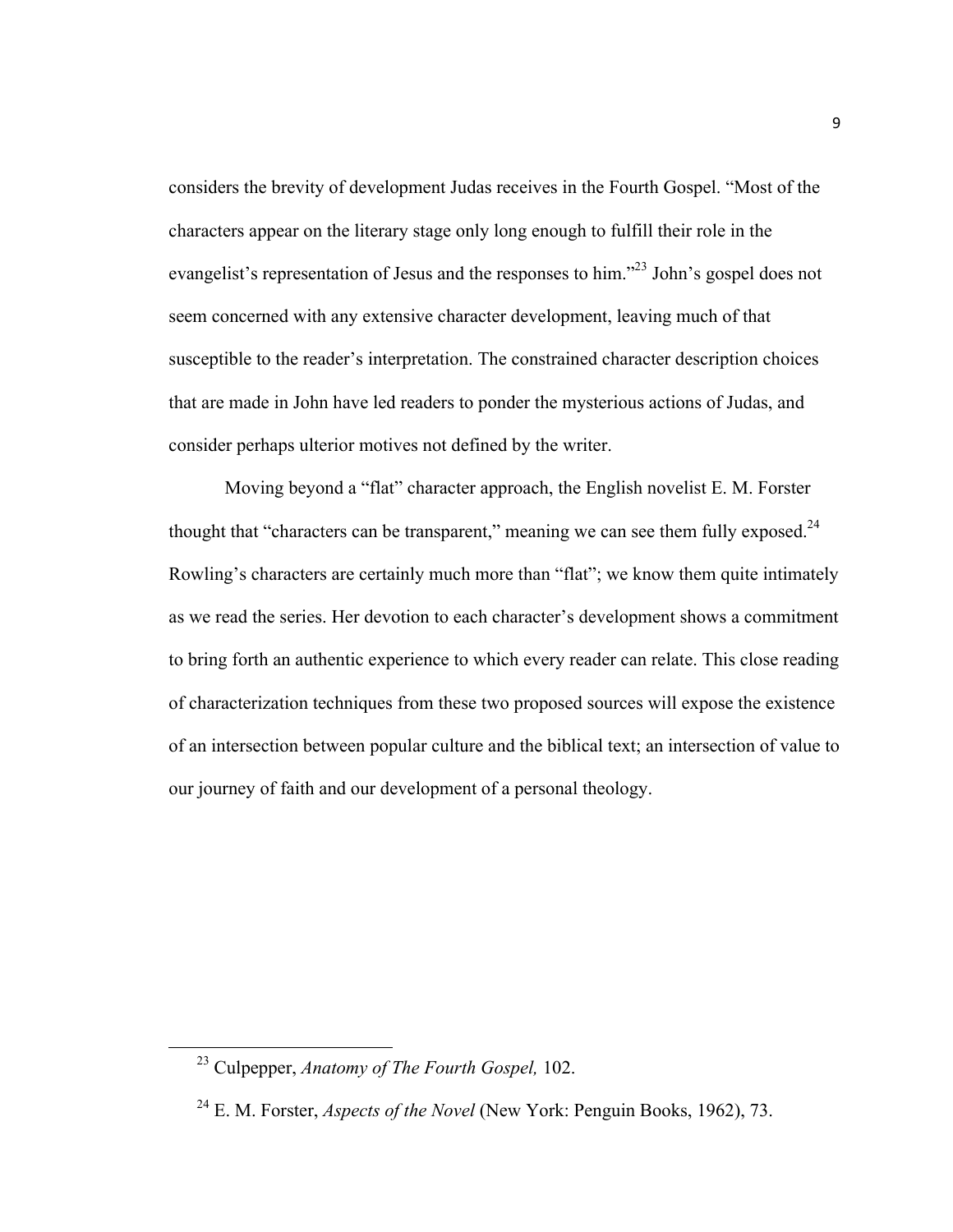## Thesis Chapter Outline

- 1. INTRODUCTION
	- A. Bible and Pop Culture Intersections
	- B. Thesis Question
	- C. Historical Background
	- D. Methodology and Details of the Study
	- E. Thesis Chapter Outline
- 2. SEVERUS SNAPE
	- A. The Pop Culture British Invasion
	- B. The Creator of the Wizarding World of Magic
	- C. The Characterization of Severus Snape
	- D. Snape and Harry at Odds
	- E. Harry and Snape's Changing Relationship
	- F. Snape and Dumbledore
	- G. Snape's Big Reveal
	- H. Final Thoughts on Snape
- 3. JUDAS ISCARIOT
	- A. The Notorious Biblical Traitor
	- B. Judas in the Synoptic Gospels
	- C. The Fourth Gospel and Characterization
	- D. The Distinctive Voice of the Gospel of John
	- E. Characterization Challenged
	- F. A Survey of Judas Within the Gospel of John
	- G. Final Thoughts on Judas and the Gospel of John
- 4. TEXTS IN CONVERSATION
	- A. Echoes and Parallels
	- B. Reception History Approach
	- C. Snape Formed by Tradition
	- D. Parallel Characters
	- E. Alternate Approach to Hermeneutics
	- F. Judas Revisited
	- G. Final Thoughts on the Texts in Conversation
- 5. CONCLUSION
	- A. Implications of the Study
	- B. An Exploration in Reception History
	- C. Areas for Further Study
	- D. Closing Thoughts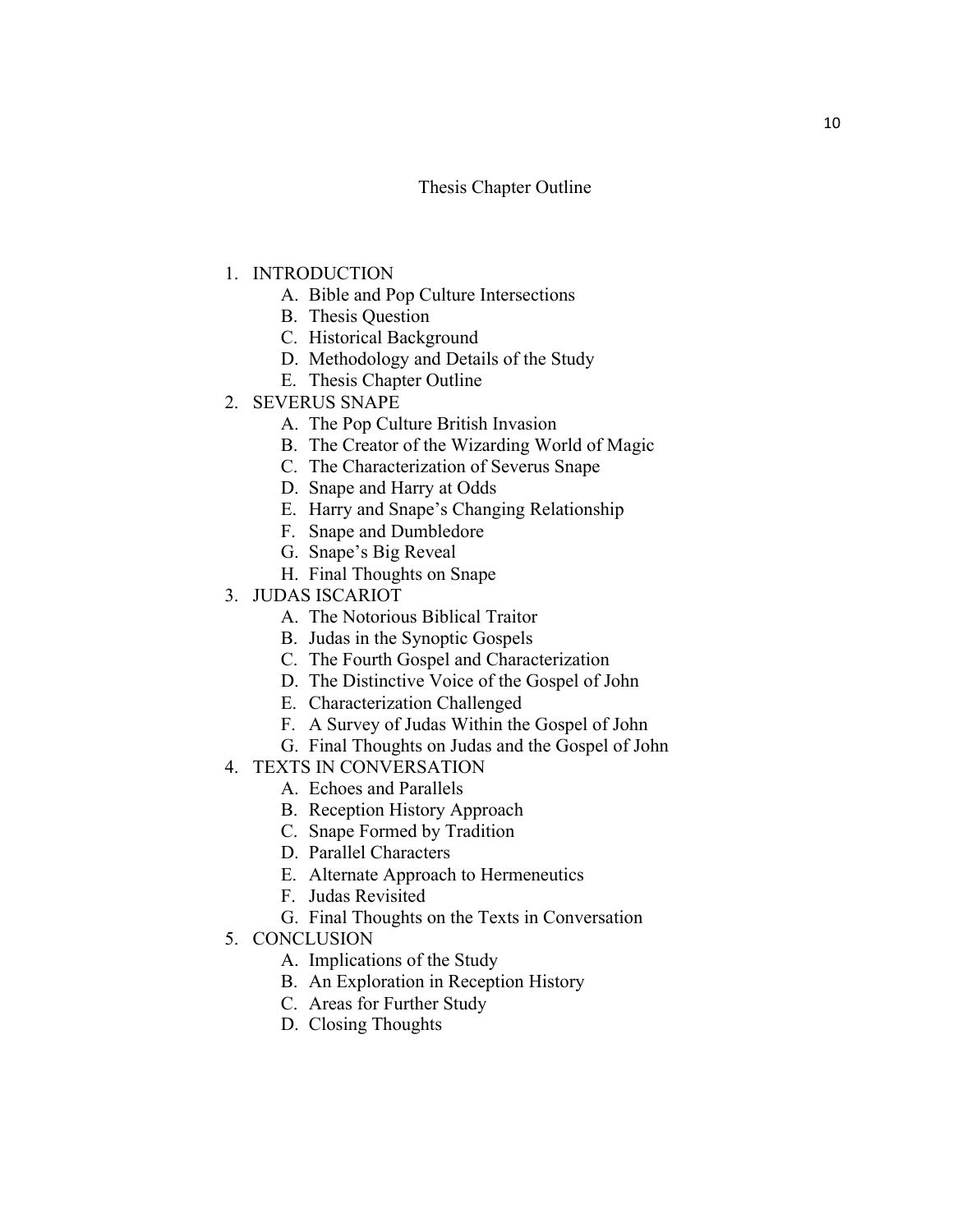## CHAPTER TWO

## SEVERUS SNAPE

## The Pop Culture British Invasion

There is no denying the phenomenon of *Harry Potter* in American culture. This series of books gives American readers exactly the type of story that satisfies our sense of adventure, as well as satiating the anglophiles that live within so many of us. In this second chapter, I will discuss a brief biography and background of the author, followed by an in-depth analysis of the *Harry Potter* text with particular attention to its characterization of the Potions professor, Severus Snape.

The Creator of the Wizarding World of Magic

J.K. Rowling was born July  $31<sup>st</sup>$  in 1965; she shares this birthday with Harry in the *Harry Potter* book series. She was born in Gloucestershire, England and is a real life "rags to riches" success story. She had an extremely rough childhood, which is reflected in the abuse that Harry endures in the books. She moved beyond those tough times and was well educated as an adult. She studied French, Greek Mythology, and the Classics at the University of Exeter; all of which can be noticed within her writing as influences. Rowling was raised Catholic and attends the Church of Scotland today. Her education and her religious backgrounds are both evident in her writing, though she often refrains from sharing any personal revelations of theology. She is, however, known for speaking out about her beloved book series through social media platforms. Rowling is notorious for posting smart remarks and bold quips in reply to "cheeky" comments from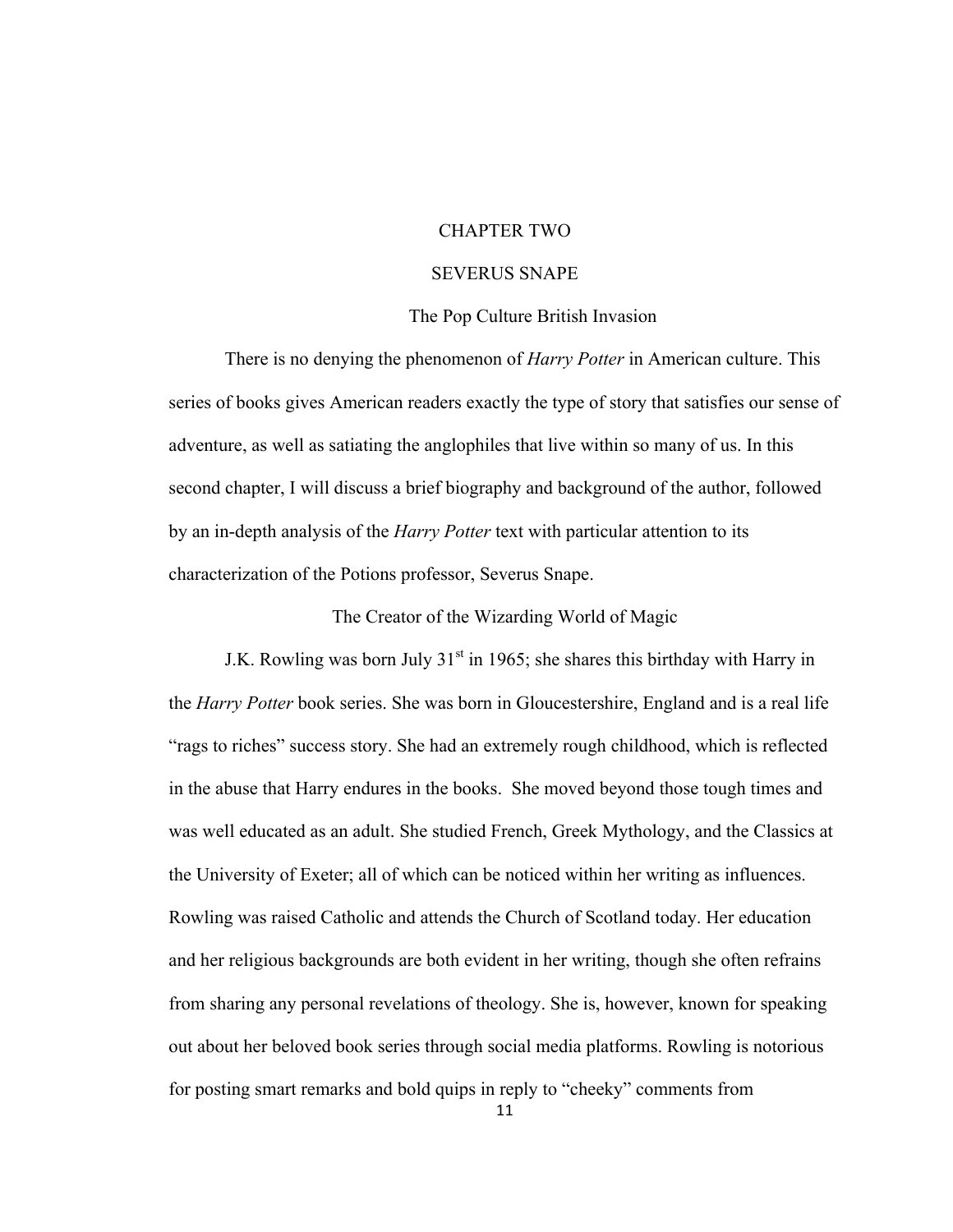her fan base. Rowling, despite being a very introverted person, holds back very little of her passion when it comes to all things *Harry Potter.* While she has shared many insights on social media and in interviews about many of the characters, I find her comments about Severus Snape to be the most fascinating. In particular, she stated in an interview in 1999, that "everyone should keep their eye on Snape, I'll just say that, because there's more to him than meets the eye."<sup>1</sup> Her teasing hints at Snape's full value to the series were exactly the fuel readers needed to stay hooked and intrigued, and to begin to look closer at the character many had simply overlooked or dismissed. The appallingly rude and always awful Potions professor may be more complex than he appears, and readers would soon learn the truth of his character as told through a skillfully crafted journey of redemption.

## The Characterization of Severus Snape

Of the many characters within the wizarding world of *Harry Potter,* most would not select Potions professor Severus Snape as their favorite. Even those unfamiliar with the book series could tell you that the hero of the story is Harry. Upon reading the full series of books, one begins to see that this story has more than one hero. Harry would never have successfully faced the evils of Voldemort and his band of Death Eaters without the help and support of his friends. Many secondary characters play crucial roles in the fight for the collective good. Harry has a few professors in particular that aid him along his journey. Some in obvious ways, such as through private lessons with

<sup>&</sup>lt;sup>1</sup> J.K. Rowling, Twitter post, November 27, 2015, 1:43 a.m., http://twitter.com/jkrowling.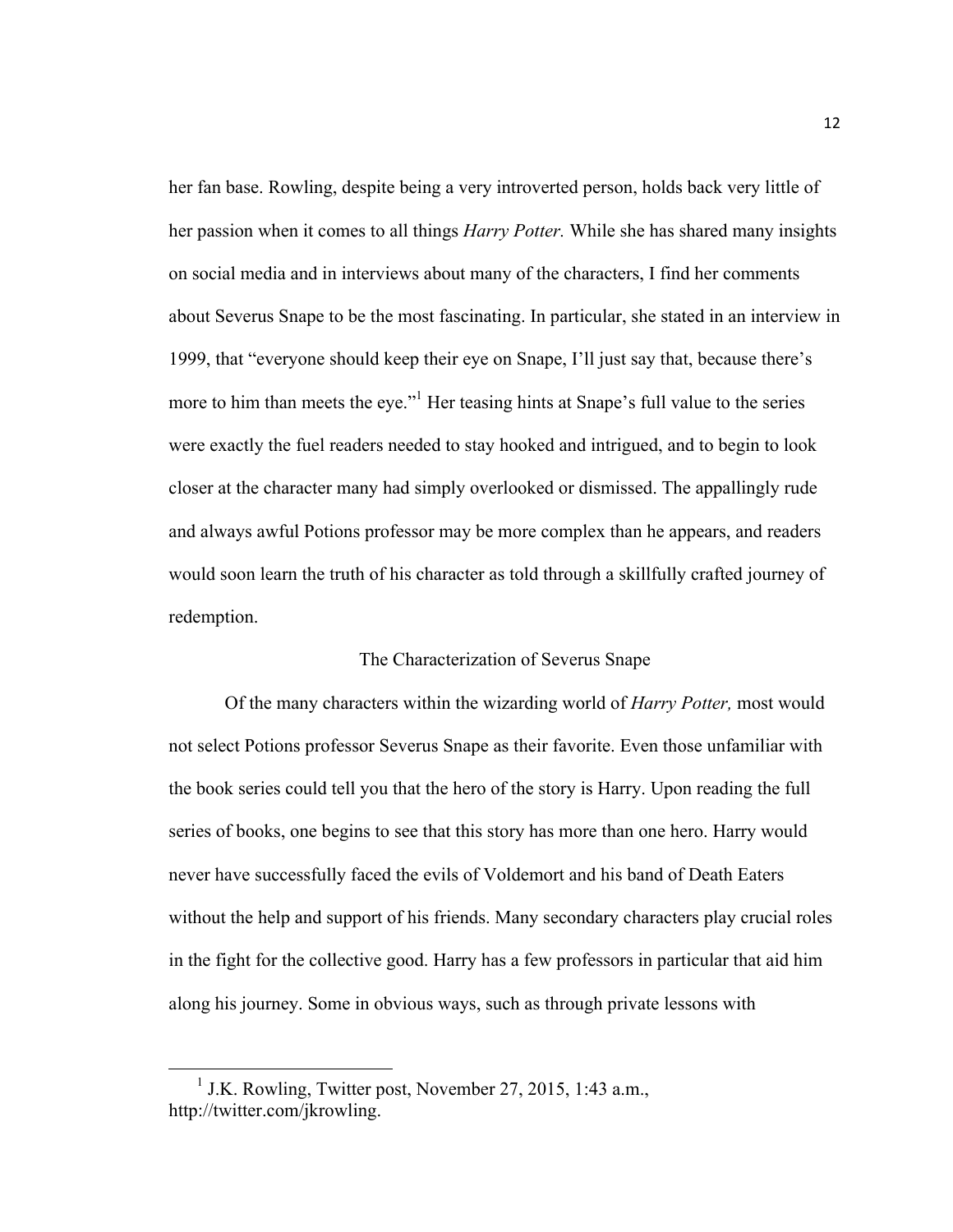headmaster Albus Dumbledore or professor Remus Lupin, both of whom provide Harry with skills and information to combat the villainous actions of Voldemort. Other characters contribute to Harry's success in less obvious ways; a reader must be paying close attention. This is especially true regarding Severus Snape; a truth that is very hard to see due primarily to the portrayal of his character by Rowling.

The characterization of Severus Snape by J.K. Rowling is complicated and yet it is beautifully cultivated. It seems at first that Snape is cast as the foil to Harry. Rowling portrays Snape as the ultimate dreaded teacher, the one professor whom all students fear and most of the staff avoids. His actions are often so abrasive, that it is difficult to imagine him capable of such things as loyalty and love. He is sarcastic and his unexplained bitterness is bracing. For the majority of first time readers, Snape is not a beloved character; he is in fact, despised by most readers. He is a constant source of difficulty for Harry and his friends. He treats the students unfairly, behaves pettily, and mocks everyone. While he seems to display outright dislike for nearly everyone he encounters, the reader will soon learn that Snape is more than the archetypal foil to the hero.

## Snape and Harry at Odds

Right from the beginning, Snape exposes his ill feelings towards the young hero Harry. In the first book Harry sees the professor from a far and Rowling describes Snape as having "greasy black hair, a hooked nose, and sallow skin,", effectively placing him in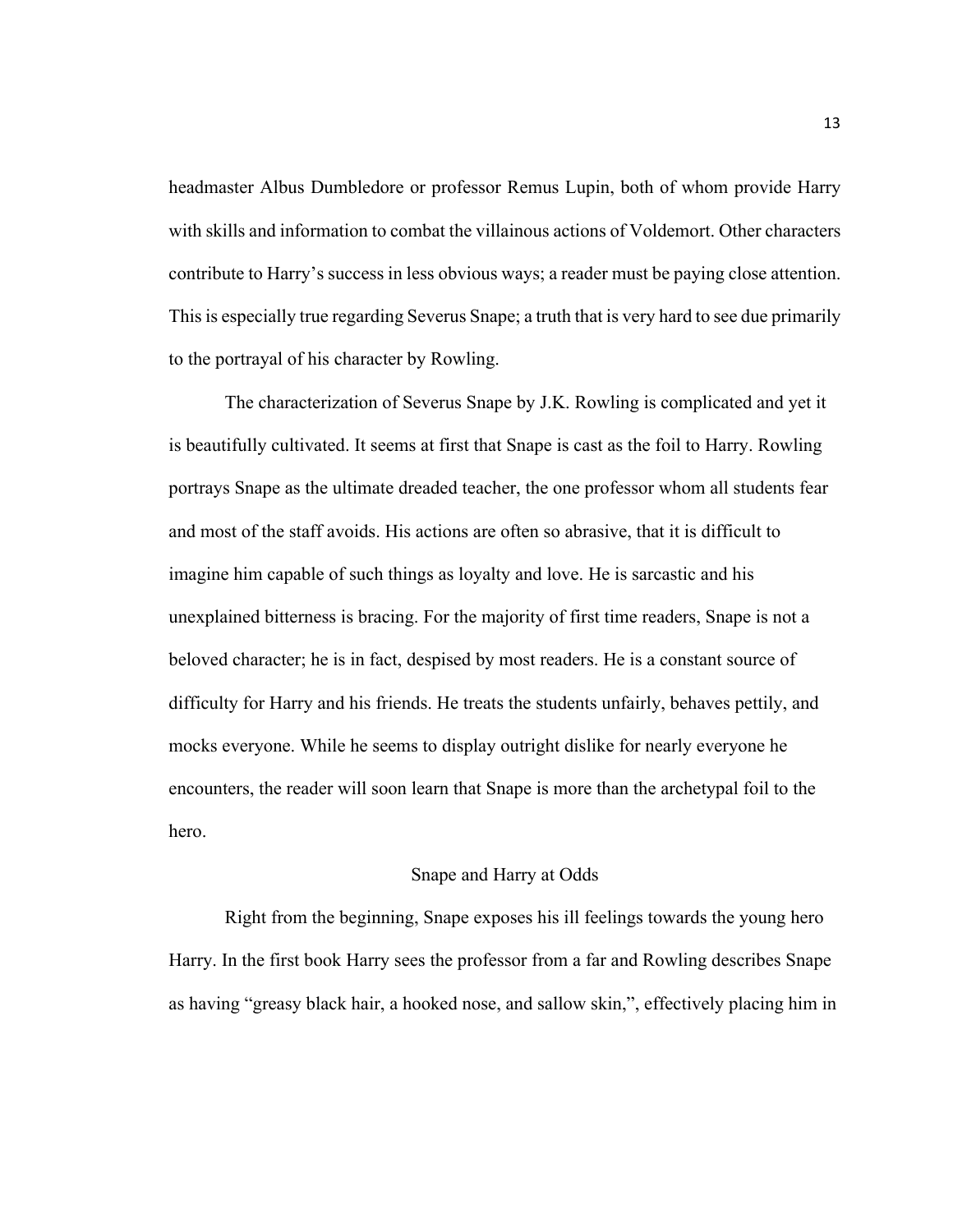a category of dislike just by noting his unattractive appearance.<sup>2</sup> As Harry and Snape lock eyes across the Great Hall, the scar upon Harry's forehead (a result of the attempted murder of him by Lord Voldemort) begins to sear and the sense of foreboding and mystery begins. "The Pain had gone as quickly as it had come. Harder to shake off was the feeling Harry had gotten from the teacher's look --- a feeling that he didn't like Harry at all."<sup>3</sup> His new Gryffindor friends tell Harry that Snape "knows an awful lot about the Dark Arts."<sup>4</sup> This comment leads the reader and Harry to assume that this man is a dark wizard in some capacity. Harry continues to try and catch the gaze of Snape, but the professor never looks back and this only fuels Harry's curiosity and intrigue. For Harry, a boy with a propensity for trouble and adventure, Snape provides a thrilling challenge right from the start which will lead to all manners of mischief and bravery.

Their first speaking encounter comes in chapter eight of *Harry Potter and the Sorcerer's Stone*, which is aptly named "The Potions Master.*"* The title alerts the reader to Snape's importance for Harry's journey, and we are not let down as the scene unfolds. The reader finds young Harry settling in at Hogwarts and attending his first classes in wizardry. The Potions classes ominously take place down in the dungeons; a cold and creepy locale to reflect the professor who fancies the dark arts. Snape takes this first meeting to set the tone and stage for their relationship; "Ah, yes," he said softly, "Harry

14

 $<sup>4</sup>$  Ibid.</sup>

 <sup>2</sup> J. K. Rowling, *Harry Potter and The Sorcerer's Stone* (New York: Levine Books, 1998), 126.

 $3$  Ibid.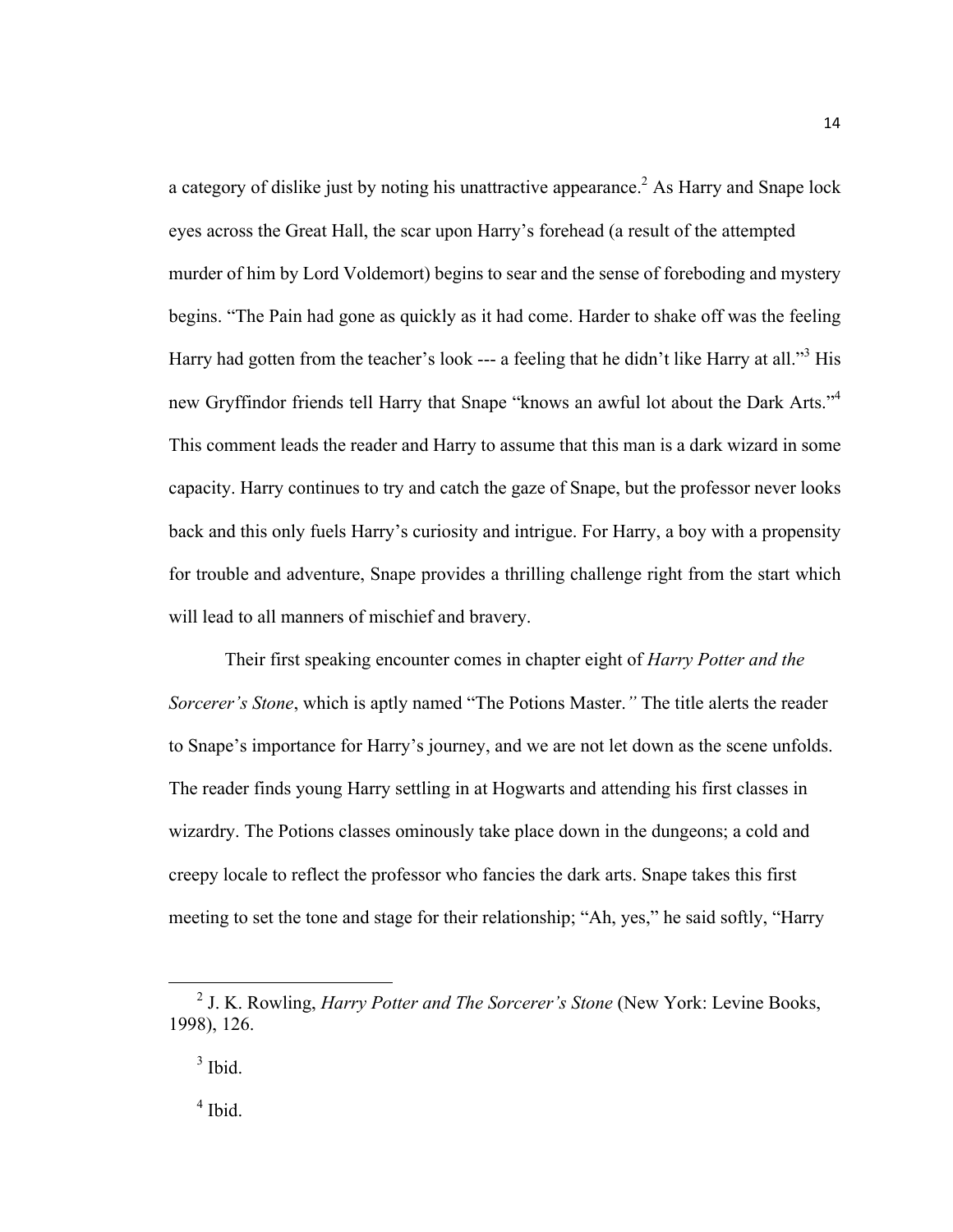Potter. Our new...celebrity."<sup>5</sup> This obvious jab is followed by snickers from the attending Slytherins and Harry notes that Snape's "eyes were black like Hagrid's, but they had none of Hagrid's warmth. They were cold and empty and made you think of dark tunnels."6 Again Rowling develops a very foreboding character image for Snape, clearly pointing the reader to his chilling and subversive ways. Snape embarrasses Harry in front his peers for his obvious lack of potions knowledge, and insults the class at large by calling them all "dunderheads."<sup>7</sup> Harry, who until his letter to Hogwarts arrived had no prior awareness of the wizarding world, was effectively humiliated and left wondering what the source of this deep seeded hatred could be.

After their first classroom encounter, Harry complains to his friend Hagrid. "But he seemed to really hate me.' 'Rubbish!' Said Hagrid. 'Why should he?' Yet Harry couldn't help thinking that Hagrid didn't quite meet his eyes when he said that."<sup>8</sup> Author Lorrie Kim writes that "some of the most trusted adults in Harry's life seem to recognize Snape's tyranny but permit it to go unchecked."9 It would seem others know something about Snape they are unwilling to divulge, and for Harry this only spurs his suspicions of the professor. Rowling provides for us, through this brief but painful encounter, a

<sup>8</sup> Ibid*.,* 141.

 $<sup>5</sup>$  Ibid., 136.</sup>

 $<sup>6</sup>$  Ibid.</sup>

 $<sup>7</sup>$  Ibid., 137.</sup>

<sup>9</sup> Lorrie Kim, *Snape a Definitive Reading* (Perkin, IL: Story Spring Publishing, 2016), 278.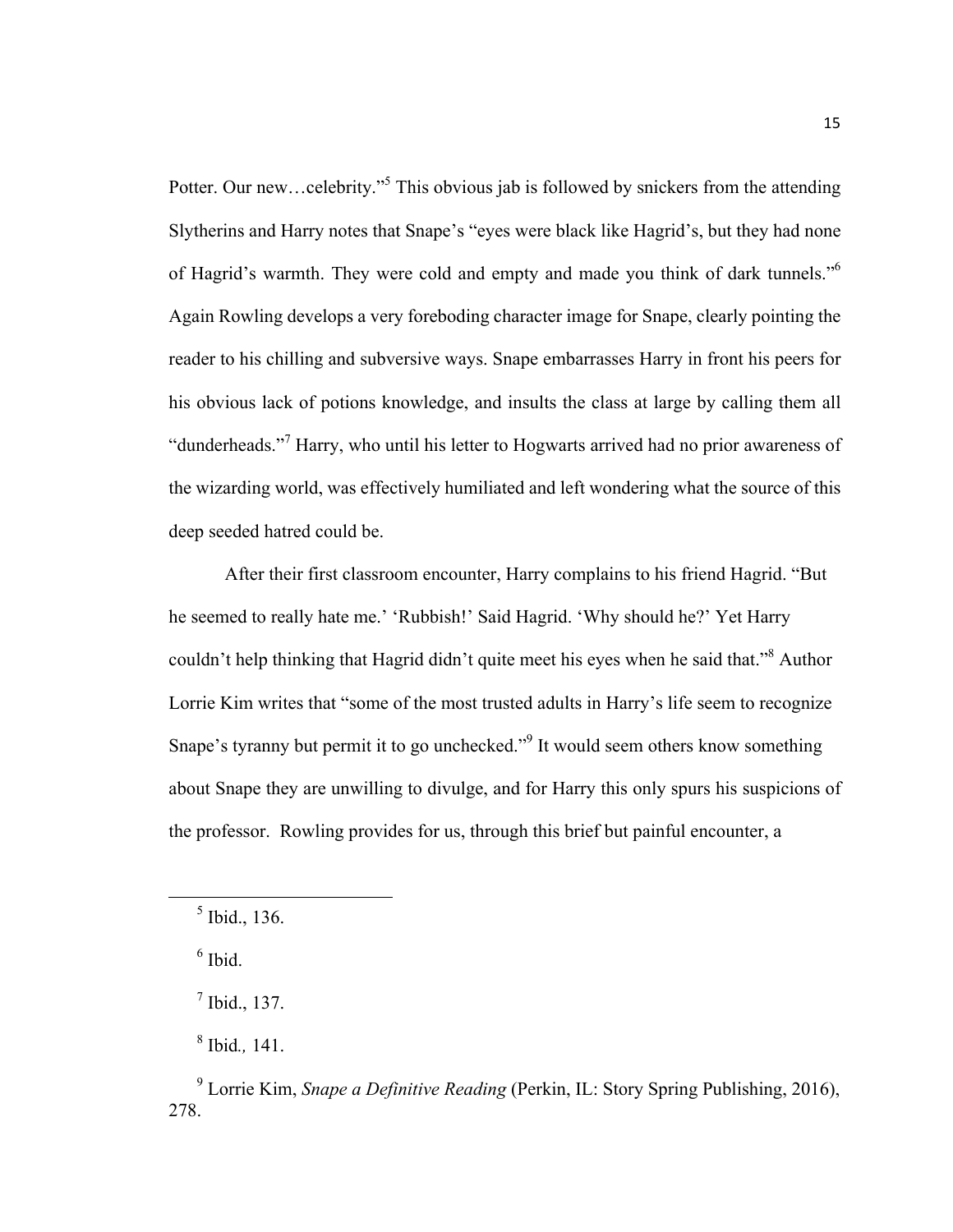glimpse into a heavier and perhaps darker background for Snape. Rowling leaves us wondering exactly what the nature of this relationship between Harry and Snape will become, and is it significant?

The relationship between Harry and Snape goes on throughout most of the series unchanged. Encounters between them have only served to further their intense dislike and distrust of one another. They regard each other with open hostility, though Harry begrudgingly, must show respect to the professor as an authority figure. They move in parallel to one another, seeming to be on opposite sides of the moral, social, and ethical debates of the Wizarding World. It does appear that Snape has been written by Rowling to be the foil to Harry, to be nothing more than a plot device. As the story progresses, however, we begin to see their relationship develop in unexpected ways.

## Harry and Snape's Changing Relationship

As Harry and Snape continue to interact in the story, a certain ambiguity to Snape's character is revealed. Often, and surprisingly, Snape behaves in ways contrary to his dark reputation. It turns out that Snape is capable of moments of selfless bravery. Many times Harry and his friends assume that Snape is acting in opposition to them and to Dumbledore, only to find out he is fighting for the side of good. In the first book, *Harry Potter and the Sorcerer's Stone,* Harry accuses Snape of trying to steal the protected stone only to find out that Snape is one of the stone's protectors. In book three, *Harry Potter and The Prisoner of Azkaban,* Snape's character is revealed even further. In this story Snape confronts Harry and his friends for withholding the location of a wanted criminal. Snape is outraged with their treachery but despite his anger he still puts their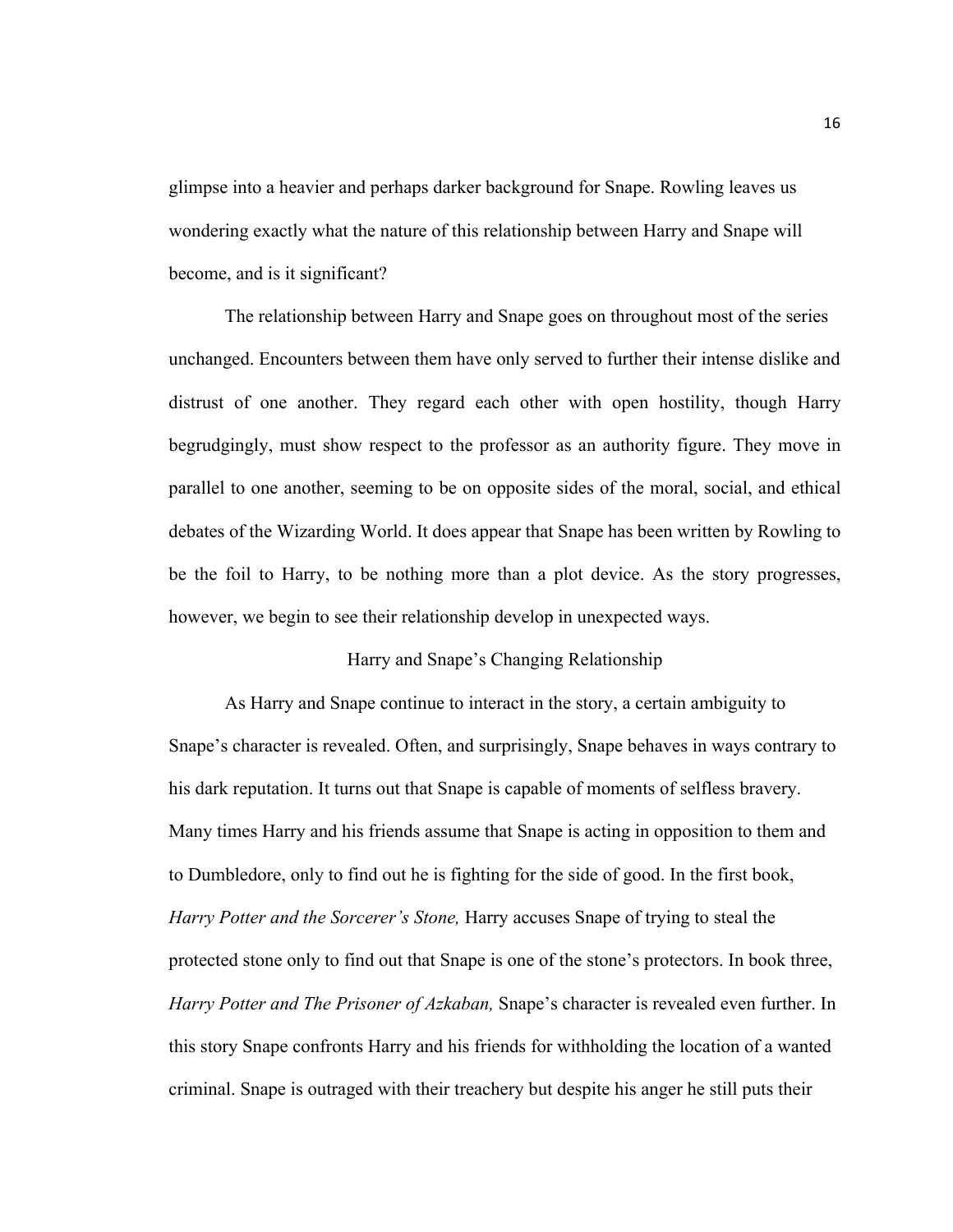safety before his own. This tense situation evolves into a confrontation between a werewolf and an *animagus* (a person transformed into an animal); a confrontation that Harry, Ron, and Hermione find themselves standing dangerously in the middle of.<sup>10</sup> Snape must step between the students and danger, and he does so courageously and without hesitation.

In the fourth book, *Harry Potter and the Goblet of Fire,* it is revealed that Snape was once a Death Eater. This only serves to further Harry's distrust in the professor, yet Snape is one of the three who turn up to save his life when a hidden agent of Voldemort tries to murder him. In the fifth book, *Harry Potter and the Order of the Phoenix,* Snape is a known and active member of the Death Eaters, yet he spends time tutoring Harry privately in occlumency (a magical way to seal the mind from others). Snape does this so that Harry can protect himself from the intrusion of Voldemort into Harry's innermost thoughts. The sixth and seventh books of the series will reveal even more of the truth of the complexity of Severus Snape, and will be discussed later in this chapter. Up to this point, Snape has become almost heroic; and while perhaps he is still not in their good graces, he has shown a depth of character that the reader had not expected from him. His story tells us that greatness is for everyone, not just those who always walk the path of righteousness. Through Snape's actions he "becomes not attractive, but *something.* Potent. Magnetic. He commands attention. When he is brave, he is almost beautiful."<sup>11</sup>

 <sup>10</sup> J.K. Rowling, *Harry Potter and The Prisoner of Azkaban* (New York: Scholastic Inc., 1999), 338.

 $11$  Ibid., 94.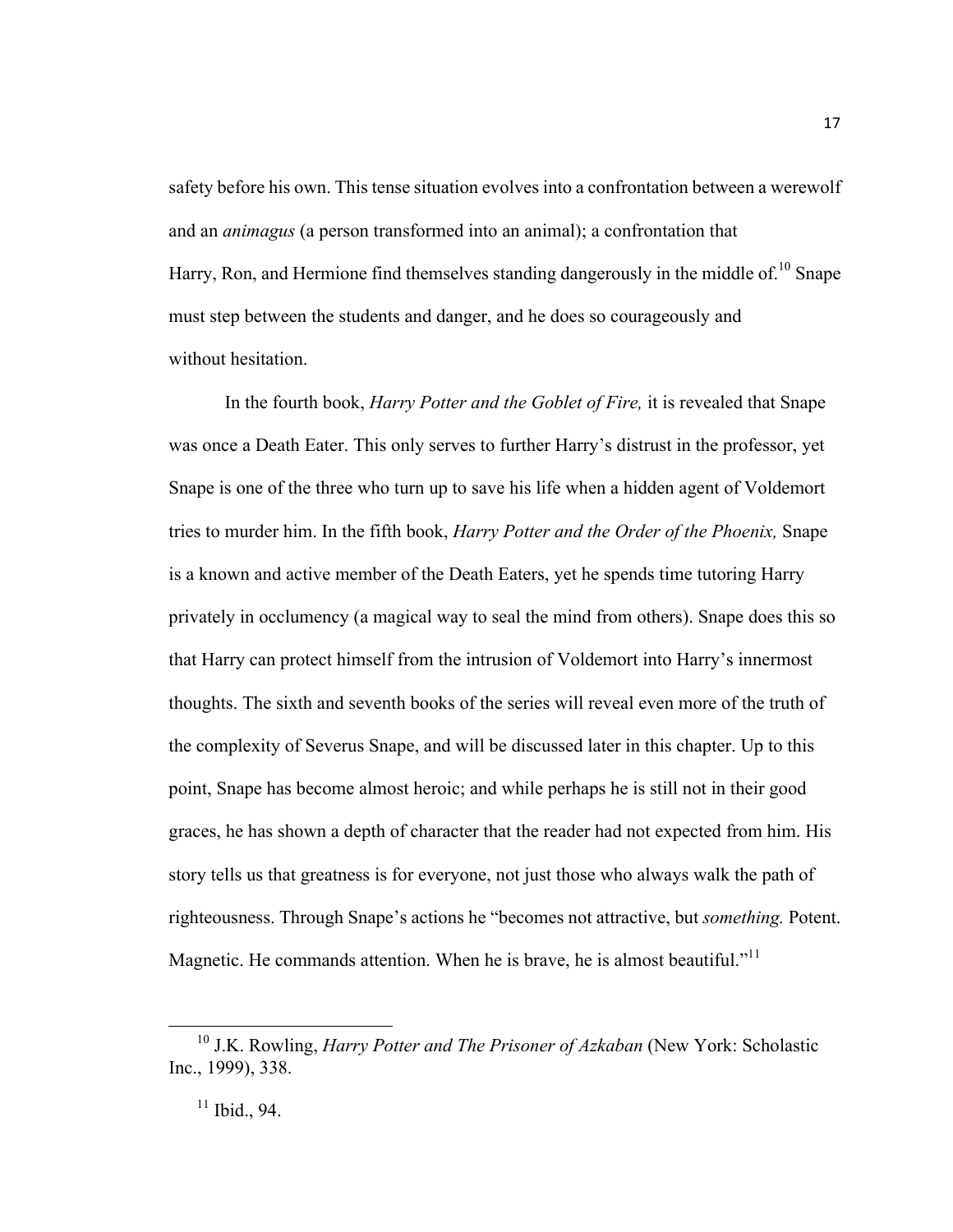This shift in the relationship between Harry and Snape provides interesting insight into the parts of Snape he had tried to keep hidden. As he begins to reveal the ambiguity of his character, the reader begins to see his importance to the story in a new way. When the reader finally is let in on his past in the final two books, we see he is as complex as Rowling promised he would be. He truly is more than the archetypal enemy of the hero, though he is no saint. It is overly generous to paint him in too fair of a light. He is still mean and horrible to almost everyone. Still, Snape proves to be the most convoluted of all of Rowling's characters. This is exhibited not just through his relationship with Harry, but also in his interactions with the headmaster, Albus Dumbledore. It is through his relationship with Dumbledore, that Snape becomes mistakenly known to Harry and the entire wizarding world as the ultimate traitor.

#### Snape and Dumbledore

Snape's relationship with Dumbledore throughout the series serves to reveal his true nature to the reader. Snape deflects affection from everyone, choosing only to expose his true self to Dumbledore. The headmaster of Hogwarts is the epitome of wisdom and he alone sees the depth of Severus Snape's character. Other professors, such as Alistair Moody, are never quite sure of Snape's allegiance. "Course Dumbledore trusts you, growled Moody. 'He's a trusting man, isn't he? Believes in second chances. But me –– I say there are spots that don't come off, Snape."<sup>12</sup> While most are secure in trusting Dumbledore's judgment, Moody points out that Snape's past is not easily forgotten by

<sup>&</sup>lt;sup>12</sup> J.K. Rowling, *Harry Potter and The Goblet of Fire* (New York: Scholastic Inc., 2000), 472.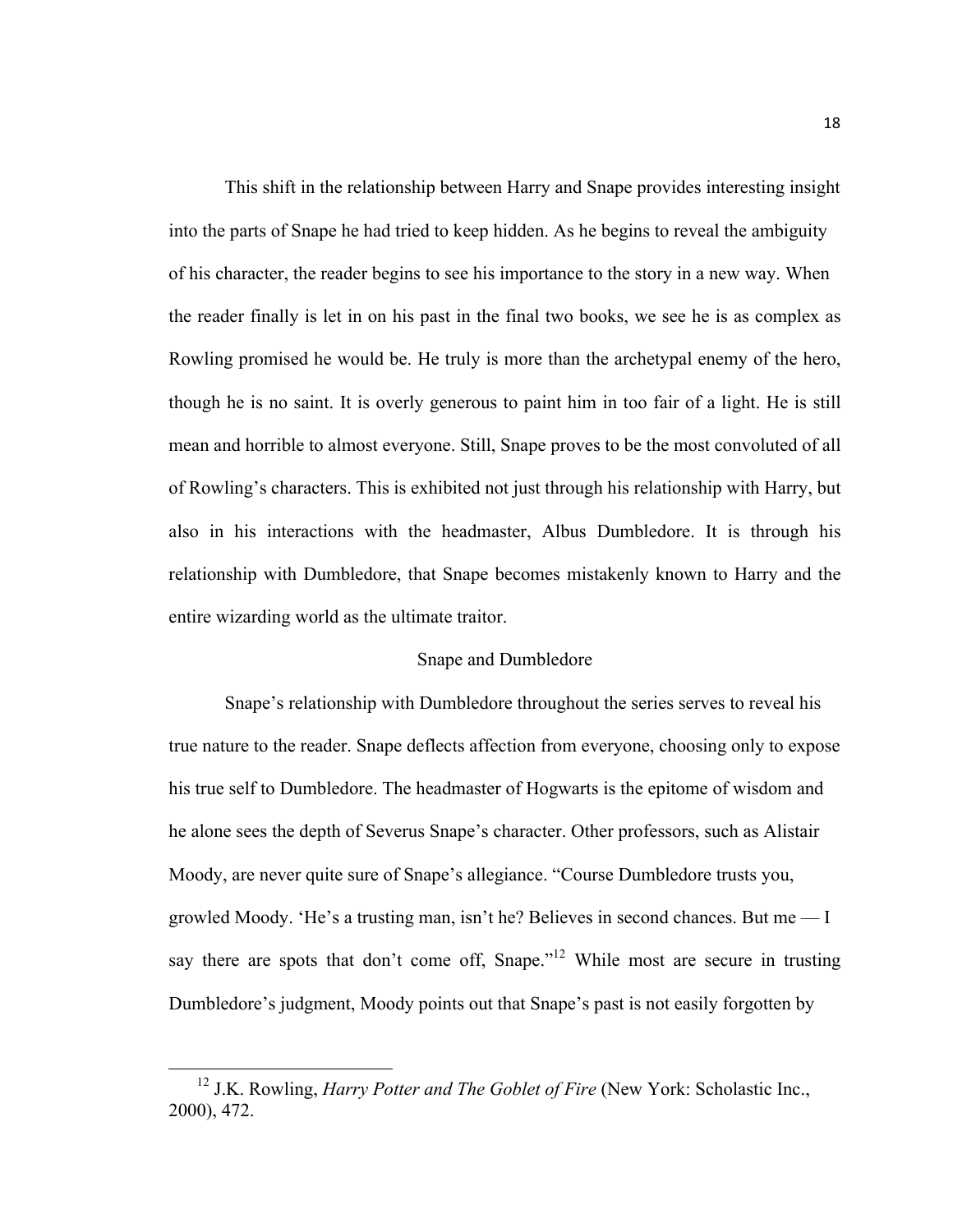those who fight for the side of good. So why does Dumbledore trust Snape so implicitly? As it is revealed in the final two books, Dumbledore knows much more about Snape's past than any other person in the wizarding world.

The single most impactful moment between Dumbledore and Snape occurs in the sixth book of the series, *Harry Potter and The Half Blood Prince.* Readers were startled right from the start of this book to find Dumbledore himself fatally injured and relying upon Snape's wealth of healing knowledge to save his life. Snape's ability to slow the deathly poisoning of the headmaster's body, coupled with his vast capability of discretion, is vital to Dumbledore's mission. This injury, however, would prove a foreboding sign of things to come. Harry suspects through out this book that Snape is colluding with Draco Malfoy, one of Harry's peers and enemies, to fulfill some evil plot against the headmaster. Harry tries to warn Dumbledore repeatedly, only to be assured that elements were at play that he could not understand.

In the final chapters, the story takes one of its darkest turns. Dumbledore is faced with the threat of death that Harry had feared for him all along. In a heartbreaking moment where a hint of some deep connection between Snape and Dumbledore is revealed, Harry's world is turned on its head. Snape takes the life of the beloved headmaster, and casts his lifeless body from the highest tower of the school. The reader, along with the wizarding world, is never the same. Snape had been the most trusted of allies for Dumbledore, and the headmaster had gone to great lengths to assure Harry and the other professors that Snape was on their side. In one moment, Snape has gone from disliked and distrusted teacher to the biggest traitor of wizarding history.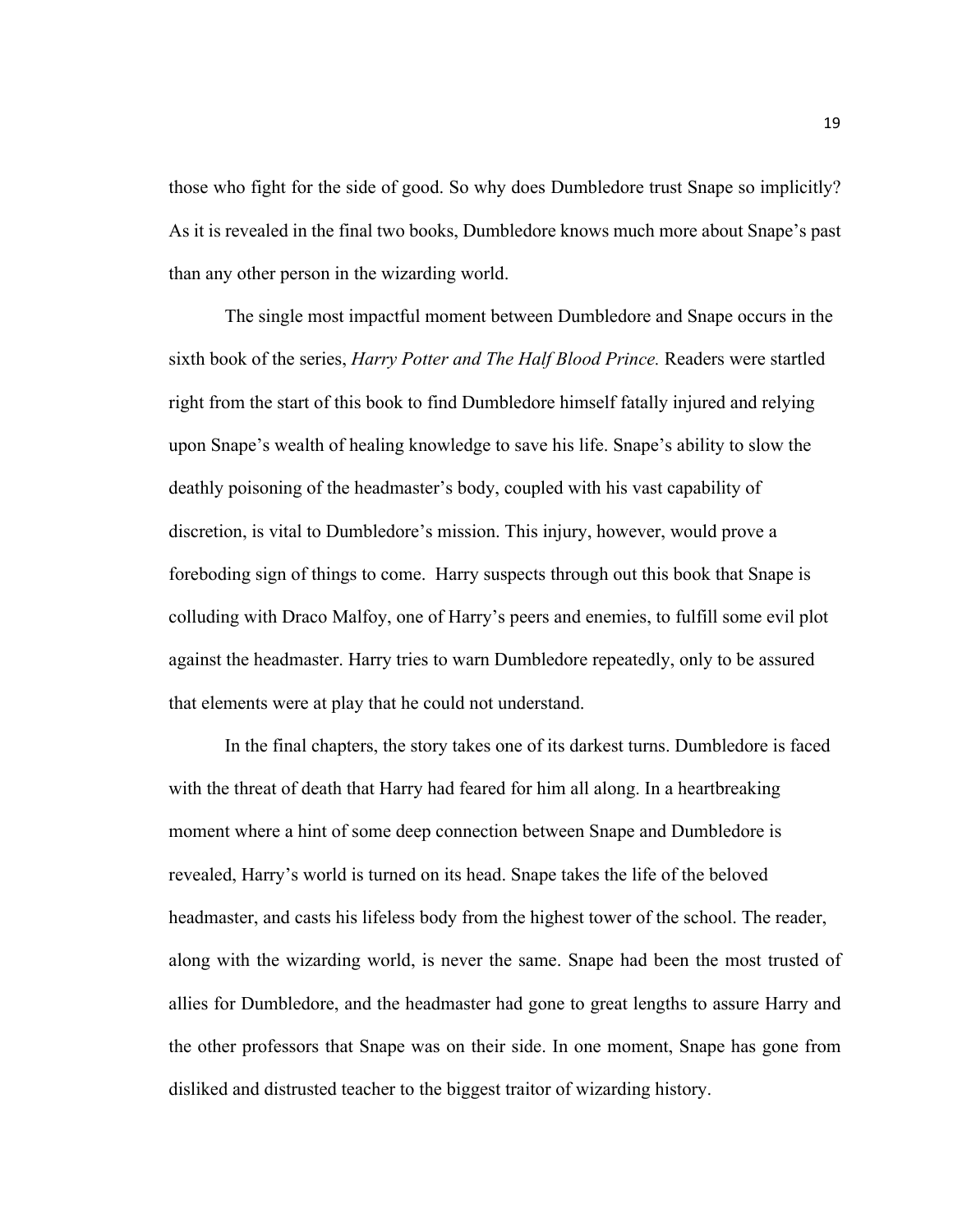Fortunately for the reader, we are privy to information regarding this pivotal moment, information that the young hero and the other professors are not aware of. Readers know that Snape takes Dumbledore's life to fulfill a promise to the headmaster. Dumbledore was dying from the poisoning, and his mission was to give Harry as much information to defeat Voldemort as he could before death finally came for him. All along, there was a plot on the headmaster's life, but it was not a plot formed by Snape. As it turned out, Voldemort had chosen Draco Malfoy to kill the headmaster. Snape had been trying to prevent this from happening. He begrudgingly agreed to the personal request of Dumbledore to take the life of the headmaster if he was in threat of dying at Draco's hand. The pair of them acted to prevent Draco from having to commit murder, and murder of an already dying man at that. But in withholding their plan, they set Harry up to only see the treachery of Snape's actions. The death of Dumbledore set in motion the final stages of Harry's journey, and in the final book of the series we get to see Snape with all his glorious ambiguity finally exposed. The Potions professor becomes much more than simply a traitor.

## Snape's Big Reveal

When the reader finally makes it to the last installment of the series, we come to understand Snape and Harry's relationship in a totally new light. Harry spends the majority of the final book engaging Snape, the Death Eaters, and Voldemort himself in battle. The time has finally come for good to face the encroaching threat of evil to the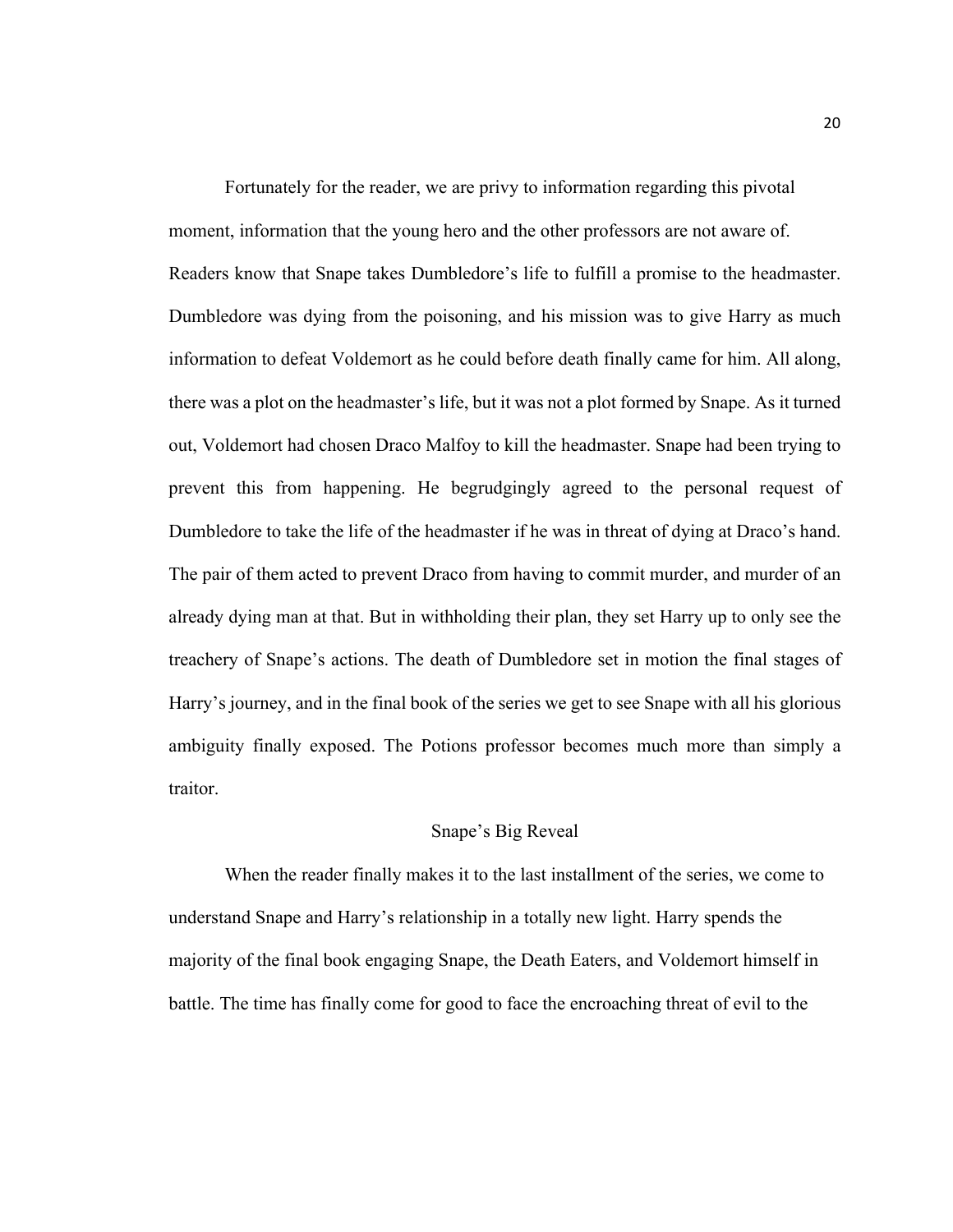wizarding world, and to deal with Voldemort once and for all. Many characters lose their lives in the ensuing fight, and Severus Snape is among them. He dies at the hands of Voldemort, and it is in his dying moments that Snape's entire character is revealed to Harry. His final act is one of a man in desperation to be known, a notion that Snape had run from his entire life. As he lies bleeding on the floor, Snape gives to Harry his most precious possession, his memories.

Harry watches the memories in the Pensieve as they tell the story of the Potions professor he had never truly understood. <sup>13</sup> Snape met and fell in love with Harry's mother, Lily Evans, when he was nine years old. Lily would only ever regard him as a close friend, but their friendship carried on through five years of schooling. Lily met Harry's father, James Potter, at school and though she did not initially like him very much, she would later fall in love with him. Snape and James were at odds with one another right from the start, and when Lily chose James, Snape was forever altered. It was at this point that Snape began his journey on a darker path. He joined ranks with dark wizards and eventually became a Death Eater for Lord Voldemort. His life seemed consumed by hate and jealousy, and it was only a moment of spying for Voldemort that would change his course for good.

Snape overheard a prophecy that spoke of a young child who would be born and would bring the downfall of the Dark Lord. Snape carried this intel to his master, and to his horror it resulted in the murder of both James Potter and Snape's beloved Lily. Snape

 $13$  The Pensieve is a magical object, a stone basin filled with a substance like liquid. The Pensieve is used to review a person's memories as if by video replay. This object is first introduced in the series in Rowling, *Harry Potter and The Goblet of Fire*, p. 597.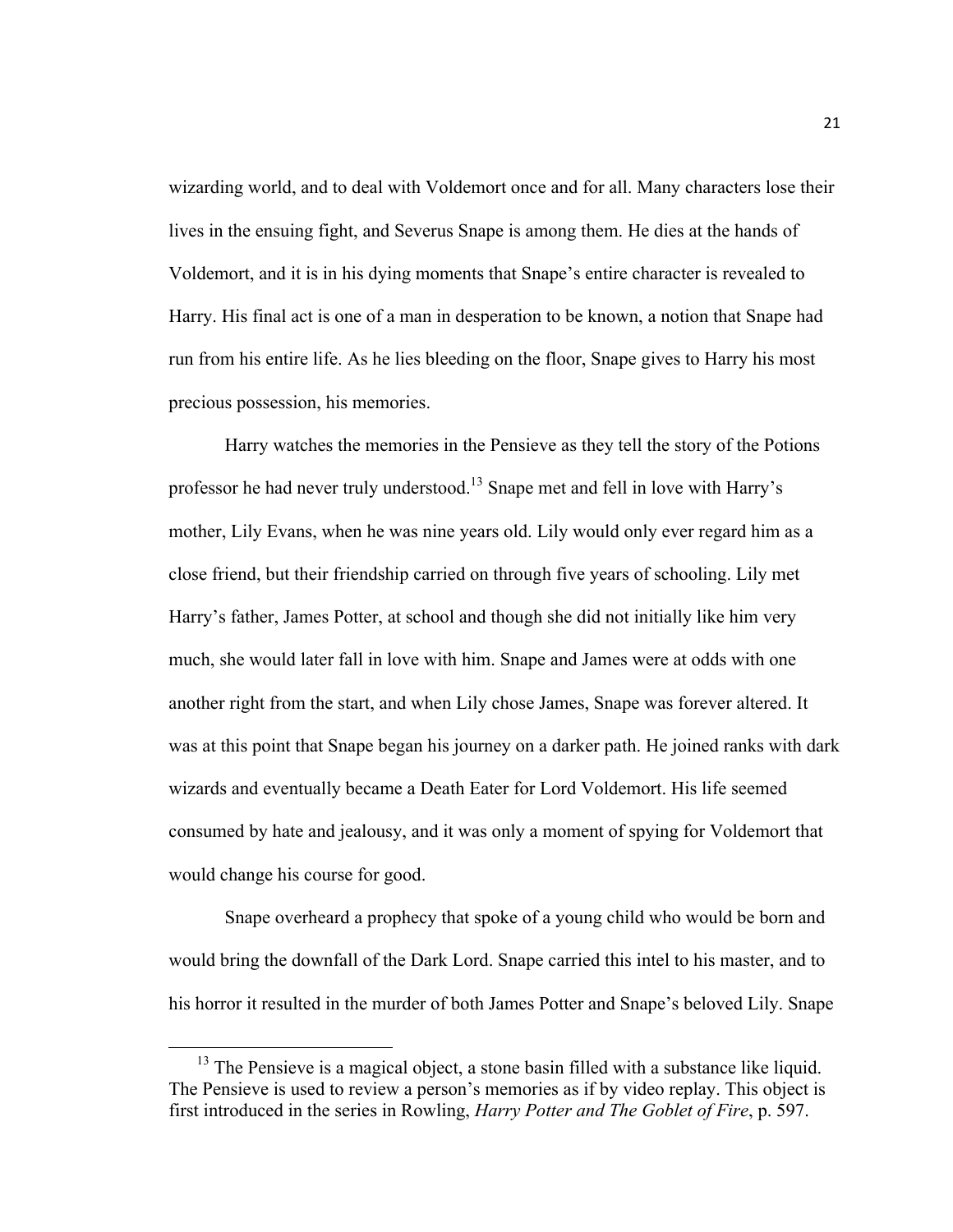was overcome with grief, and in his desperation he devoted himself to Albus Dumbledore and the side of good. He joined the Order of the Phoenix, the gathering of wizards and witches who fought against the Death Eaters and Voldemort, and also maintained his identity as a Death Eater under the advisement of Dumbledore. Snape became the greatest double agent the wizarding world would ever know. His love for Lily was the only redeeming quality Snape could hold on to, and despite his hate for James Potter and his guilt over Lily's death, it was this love that would create within him the desire to both protect and despise young Harry. It was also this love that would allow him to be an agent of good, while convincing the single most powerful dark wizard of all time, that he was also an agent of evil.

Knowing that love is the driving force behind Snape's actions, as rude and offputting as he may be, Harry and the reader have newfound appreciation for the true character of Snape's hidden personality. Furthermore, it is revealed in Snape's memories the truth behind the death of Albus Dumbledore. Snape had only done what he was begged to do by the headmaster, and he had done it for selfless and brave reasons. Snape had compromised his own soul to save Draco and to exhibit his loyalty to Dumbledore. Everything that Harry had thought he knew about Snape changes with Snape's sacrificial death.

Severus Snape was not a traitor, and his life as well as his death had been in service to love. His actions may originate in guilt, but it is evident that his love for Lily is what keeps him going. Snape does what he must to preserve the life of the boy who belongs to the only person he has ever truly cared for. Rowling masterfully creates a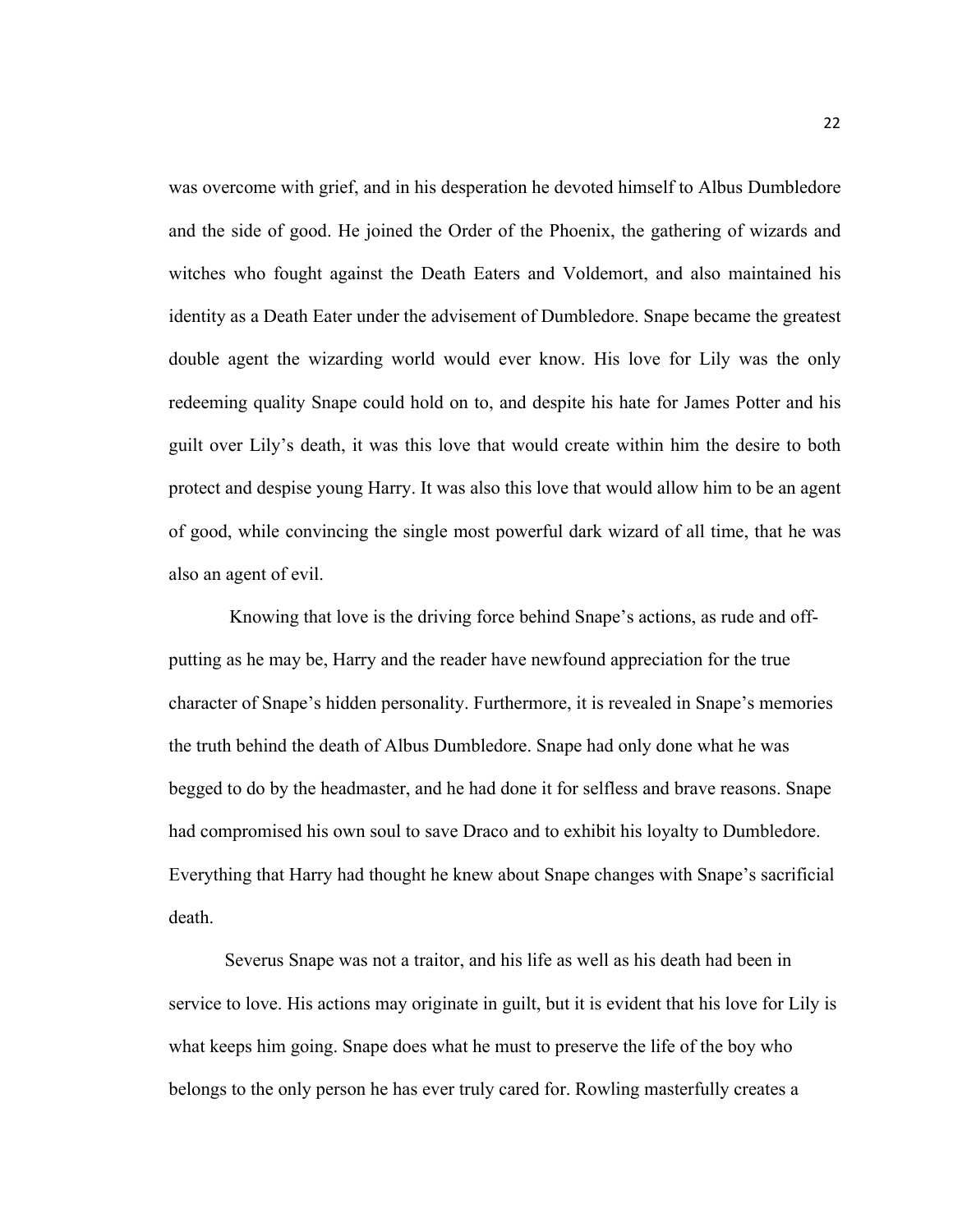character that exemplifies the complexity of being human, of standing on the edge of right and wrong. Snape desperately grasps to hold himself level in two worlds simultaneously. He pulls off the "unspeakable under conditions that are unthinkable, accepting that his achievements will never be known."<sup>14</sup> He assumes a life that ensures he will be universally hated, and we as readers are witnesses to the underlying truth. Despite his choice to remain formidable to the end, after his death the wizarding world finally knew the truth of his loyalty and bravery.

## Final Thoughts on Snape

I have shown how Rowling's characterization creates a compelling story that is unique in its captivation of audiences around the world. Rowling creates characters that move upon a continuum of change and I have made an argument that Snape is the most pivotal character in the series. No character remains quite the same over the span of seven books, though some change much less than others. Snape, remarkably, provides the reader the biggest transformation. Rowling's use of indirect characterization gives the reader insight into Snape's motives and thoughts, but Rowling only allows this to shine through at the most opportune moments. She chooses to make Snape's actions as impactful as possible, allowing the reader to ponder his significance to the story line at every step. Had he chosen to follow the path of darkness, the entire story would have fallen apart. Instead he is a fusion at all times of darkness and light, and the reader becomes more aware with every book that this character is key to Harry in some unknown way. Rowling says that "Snape is all grey. You cannot make him into a saint; he was vindictive and

 <sup>14</sup> Kim, *Snape: A Definitive Reading*, 107.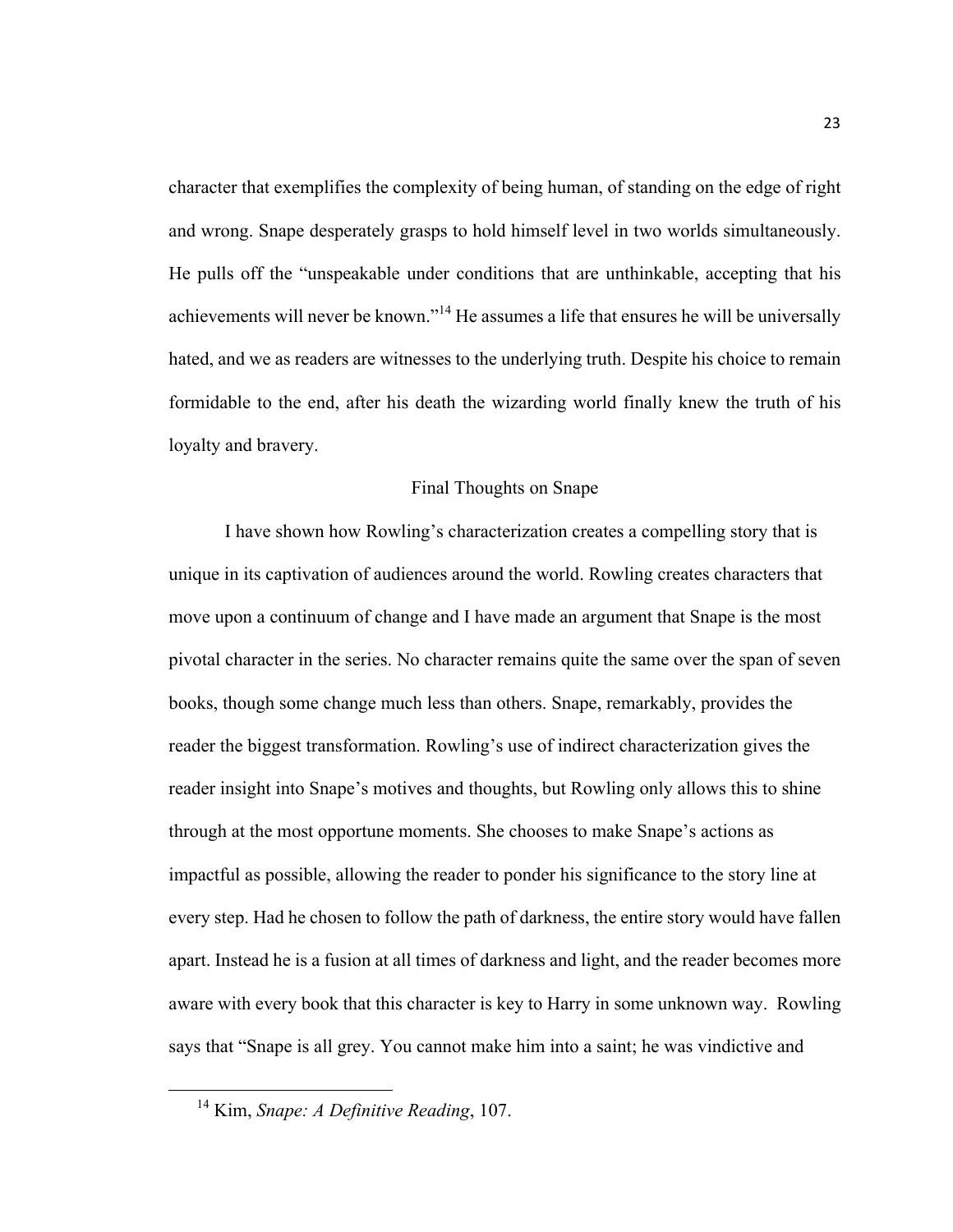bullying. You cannot make him a devil; he died to save the wizarding world."<sup>15</sup> Snape may find a way to protect Harry, but it does not turn him into a hero. He is immensely brave, but remains as unpleasant and nasty as he has always been. Perhaps it is Snape's hope that his sacrifice will absolve him of Lily's death. It is a wonderful thought, the hope that love is capable of bringing about redemption. Snape's emotions are certainly conflicted in his interactions with Harry, but no matter how much he seems to harbor hate, it does not negate his ability to love. In the end, Snape may be "profoundly good, profoundly evil, neither, and both."<sup>16</sup> And on that poignant note, I will move now to the characterization of the Gospel of John.

<sup>&</sup>lt;sup>15</sup> J.K. Rowling, Twitter post, November 27, 2015, 1:43 a.m., http://twitter.com/jkrowling.

<sup>16</sup> Kim, *Snape: A Definitive Reading,* 115.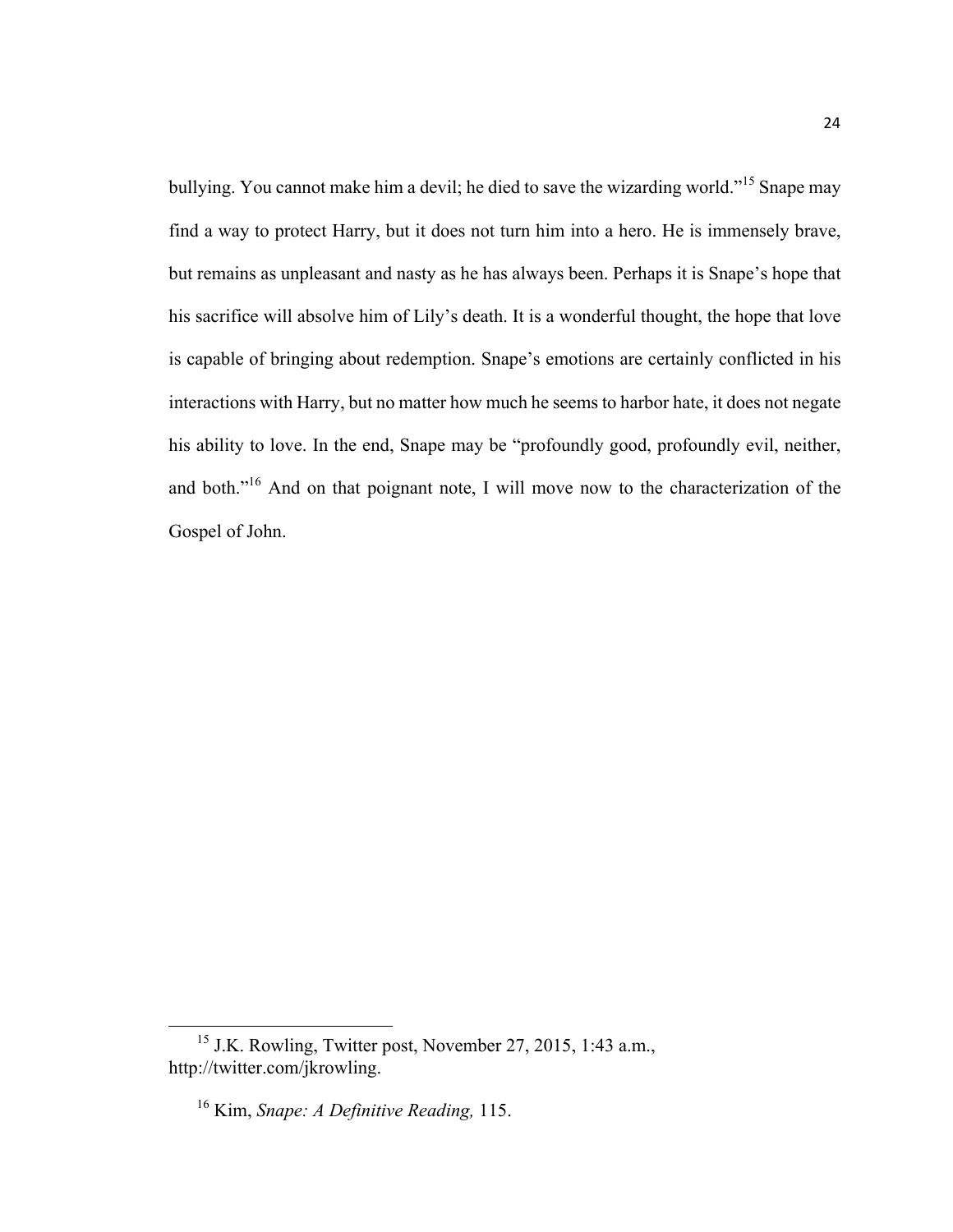## CHAPTER 3

## JUDAS ISCARIOT

#### The Notorious Biblical Traitor

Judas Iscariot is known by many epithets; betrayer, traitor, culprit, murderer, liar, and devil are just a few of the negative titles he has carried throughout history. While the character of Judas may seem cut and dry, commentators and scholars continuously seek to answer the question, who is Judas Iscariot and what part did he play in the death of Jesus Christ? It is no secret that tradition places Judas firmly on the side of evil, but I propose that there is more to Judas than the scriptures and tradition lead us to believe. I will begin by giving a brief history of the name of Judas, followed by a brief mention of his various depictions in the synoptic gospels. I will then move to an introduction of the Gospel of John. This section will also include an exploration of the characterization techniques employed within the Fourth Gospel. I contend that it is more than a predilection to ambiguity and conspiracy that causes readers and scholars alike to see complexity within the figure of Judas, and I will attempt to find sufficient support for this belief within the text of John's gospel. I intend to argue that Judas has gotten a much worse reputation than he deserves, based on the actions and words recorded in the Gospel of John. Betrayer? Perhaps; maybe the truth is not as conclusive as it seems.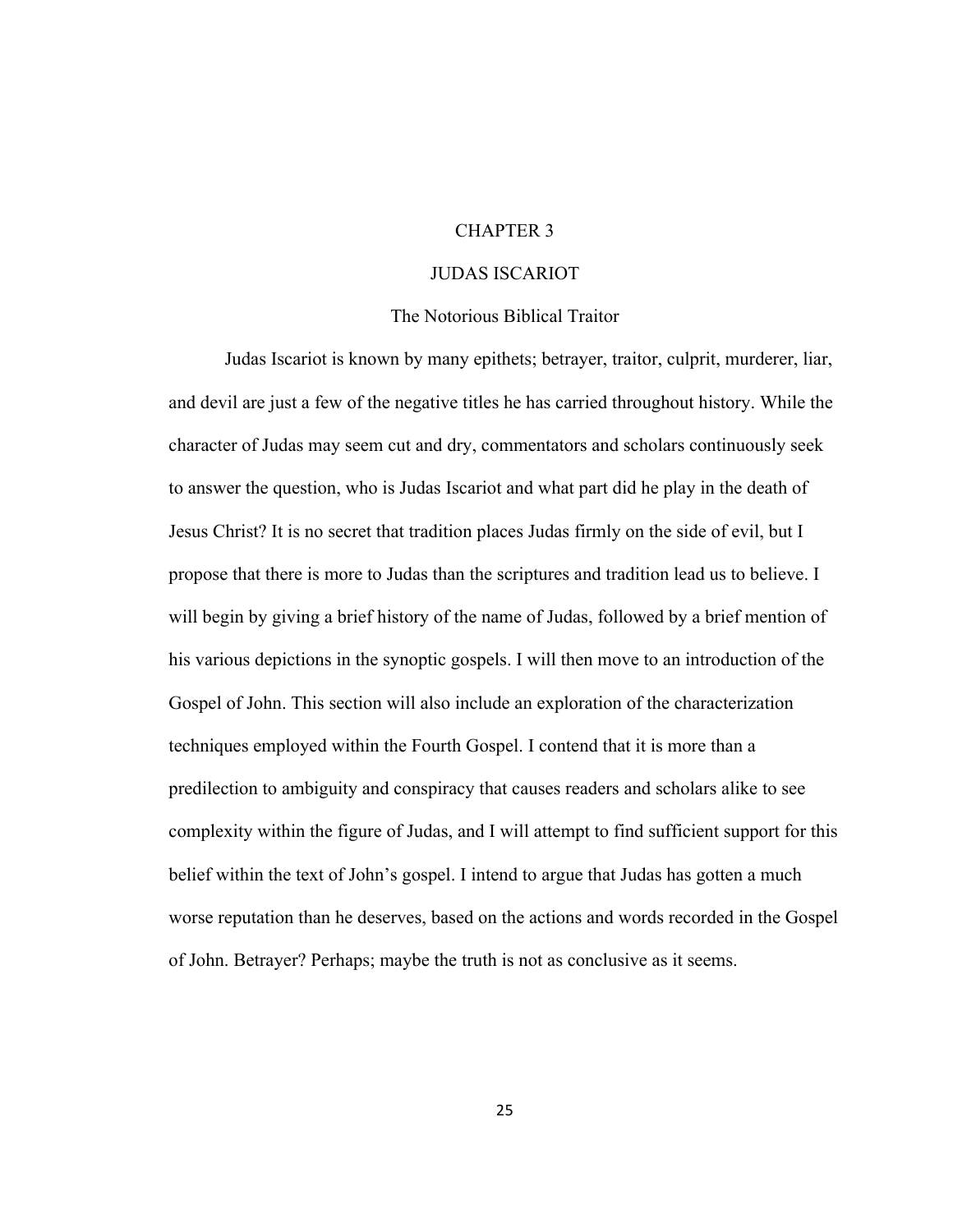Who is Judas Iscariot? The name Judas is the Greek form of the Hebrew name Judah.<sup>1</sup> This was a very common name in Judaism and New Testament times; there were other members of Jesus' circle and family who bore the same name. <sup>2</sup> The addition of Iscariot was added to distinguish this Judas from other men sharing the same name. Iscariot may mean "a man from Karioth (southern Judea)," or it could even denote him as one of the "Sicarii Zealots."3 Judas was indeed from Judea, but there are those who hold to the Zealot theory. Albert Nicole, a minister of the Free Church in Switzerland and author of several books related to the New Testament, suggests that Judas being from Judea may place him with those enthusiastic, yet rebellious believers. Judea was ruled by the Romans and Judas would have known too well the oppression of their rule. As an outsider and charismatic Zealot, Nicole argues that Judas "was waiting for a deliverer perhaps more intently than the other disciples who were Galileans and under Herod Antipas."4 This would explain his willingness to join Jesus on his mission and perhaps explain his sometimes abrasive view points. Nicole suggests that Judas's desperate Messianic hopes made him "more an ardent patriot than a believer."<sup>5</sup> Nicole might be reading too much into Judas, presuming to know his fears, loves, and true character, yet

 <sup>1</sup> James M. Robinson, *Secrets of Judas: The Story of the Misunderstood Disciple and His Lost Gospel* (New York: Harper Collins, 2006), 24.

 $2$  Biblical examples of other men named "Judas" that were close to Jesus: John 14:22; Matt 13:55; Luke 6:16; Acts 1:13.

<sup>3</sup> Robinson, *Secrets of Judas*, 35.

<sup>4</sup> Albert Nicole, *Judas the Betrayer* (Grand Rapids: Baker Book House, 1958), 12.

 $<sup>5</sup>$  Ibid., 13.</sup>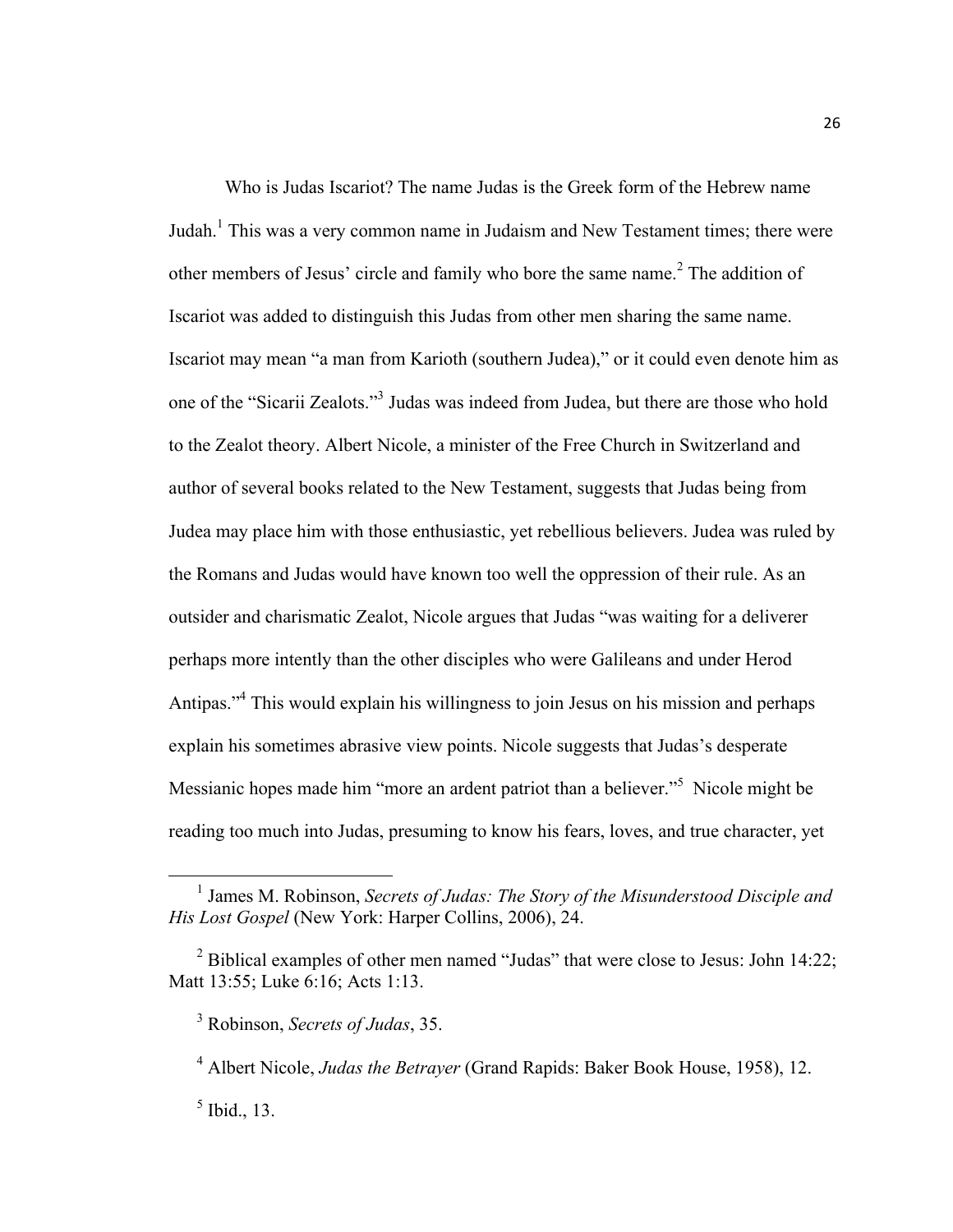this alternative origination theory is worth discussing. Opening up the enigma of Judas requires the consideration of various opinions and views, each bringing something new to the discussion. What scripture does tell us is that Judas is one of the original twelve disciples and his role is the group treasurer. Clearly that is very little information about a man who made quite a remarkable stamp on history. Judas is infamous for the betrayal of Jesus. Culpepper calls him the "paradigm of defection."6 When you look up his name in the Oxford English dictionary, the definition that appears reads "a Judas is a person who betrays a friend or comrade."7 How did his name come to signify treachery? The gospels leave his motives mostly unexplained, yet that has not stopped history from holding Judas up as the capstone example of falseness and betrayal.

## Judas in the Synoptic Gospels

Ultimately, any discussion of Judas, once you establish the most basic information, delves into the controversy of his actions. Since we do not know much about him, speculation abounds as to his intentions and agendas. Turning to the source of the scriptures only proves to provide us with conflicting pictures. Each gospel account portrays Judas in a unique way. American Scholar James M. Robinson, who claims to write from an outsider's perspective, says that the "Gospels were recorded in such a way as to convey the evangelizing point they had in mind."8 In his writings about Judas, which include a brief survey of each gospel, Robinson attempts to find truth in the

<sup>&</sup>lt;sup>6</sup> Alan Culpepper, *Anatomy of the Fourth: A Study in Literary Design* (Philadelphia: Fortress Press, 1983), 148.

<sup>7</sup> *Oxford English Dictionary,* s.v. "Judas."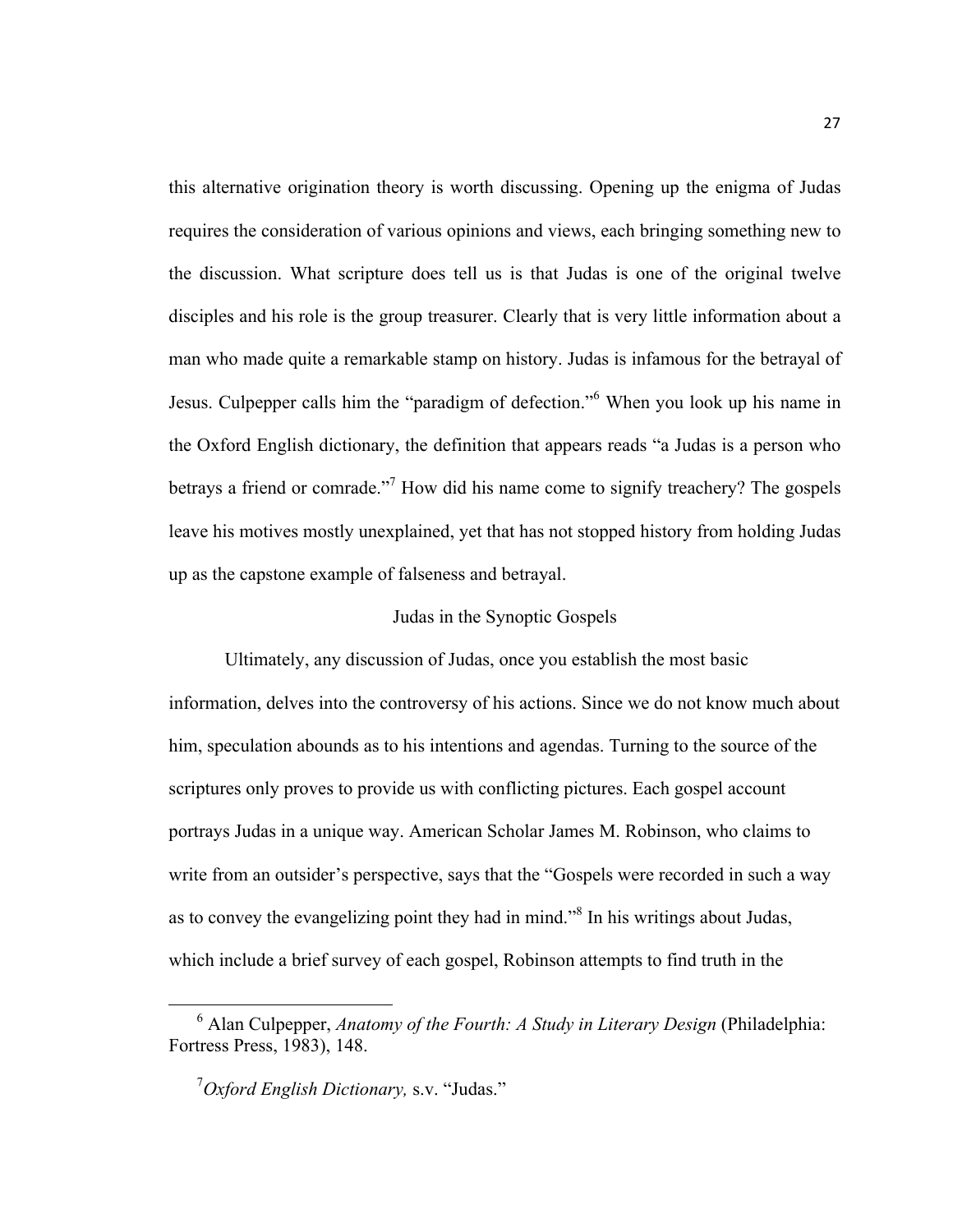comparisons while allowing the texts to speak individually. According to him, the way each evangelist handles Judas does not result in him being quite as horrible as tradition compels us to believe. "To be sure, they do not in any sense of the word vindicate him," but they offer up insight and explore a complexity to Judas that has been lacking.<sup>9</sup> Mark's gospel leaves no one untouched by mediocrity and disappointment, all twelve disciples are called out as lazy deserters (Mark  $14:27$ , Mark  $14:37 - 41$ ). Judas fits right in with this crew, and he does not seem much worse than any of them in terms of loyalty to Jesus. Mark seems to imply that Jesus's death fulfills scripture and that Judas simply fills a role. Robinson says, within the Gospel of Mark, "Judas is at best a party to the crime."<sup>10</sup> Matthew's gospel feasibly gives us a report of remorse, with Judas trying to return the money (Matt 27:4) and then hanging himself (Matt 27:5). In distinction to both Mark and Matthew, the Gospel of Luke portrays Judas as being possessed by the devil (Luke 22). Regardless of the differences among the synoptic gospel stories, each one introduces Judas as if his story is over before it has even been told. Yet, as Robinson notes, it is the Gospel of John that "bears most of the responsibility for discrediting Judas completely", and it is to this gospel this study now turns.<sup>11</sup>

- $<sup>9</sup>$  Ibid., 31.</sup>
- $10$  Ibid., 15.
- $11$  Ibid., 26.

 <sup>8</sup> Robinson, *The Secrets of Judas*, 2.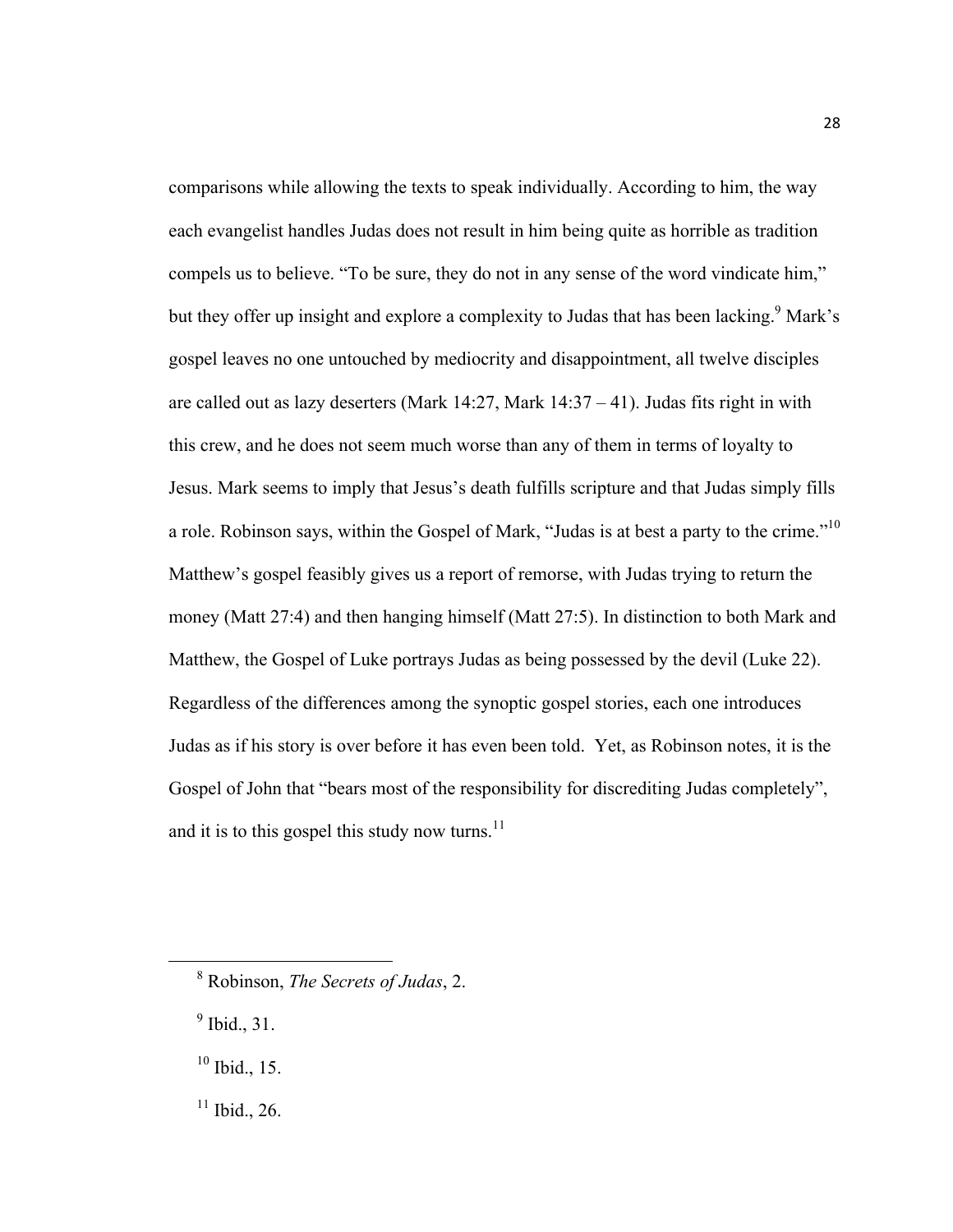## The Fourth Gospel and Characterization

The Gospel of John will be the basis for this study, and it is within this scripture that I find more questions than answers about the character of Judas. The Gospel of John is one of the four canonical gospels in the New Testament, appearing fourth traditionally after the synoptic gospels of Matthew, Mark, and Luke. Culpepper argues that the plot in John is different than the synoptic gospels and shows obvious signs of conscious calculation; the entire story revolves around Jesus and his mission to reveal the Father to all who would accept and believe in him. The work of Culpepper is considered by many scholars to be a cornerstone for Johannine research and writing. His work with the Fourth Gospel is not unprecedented, but his approach is unique in that "no one else has shown such eclectic thoroughness in the use of modern narratological techniques.<sup> $12$ </sup> Culpepper builds upon Aristotle's basic ideas about the representation of characters within a story and invites further study of the Fourth Gospel as a unique example of characterization.

## The Distinctive Voice of the Gospel of John

Upon reading the Gospel of John, one notices that it is quite different from the synoptic gospels. John's voice is distinctive from his gospel counterparts, and this has much to do with John's characterization techniques. Joining the work of Culpepper are many popular ideas about the type of characterization found within the Gospel of John. According to William Wright, the characterization technique employed in the Fourth Gospel is typical of Greco-Roman writing.<sup>13</sup> Wright makes a connection between the

 <sup>12</sup> Culpepper, *Anatomy of The Fourth Gospel*, vi.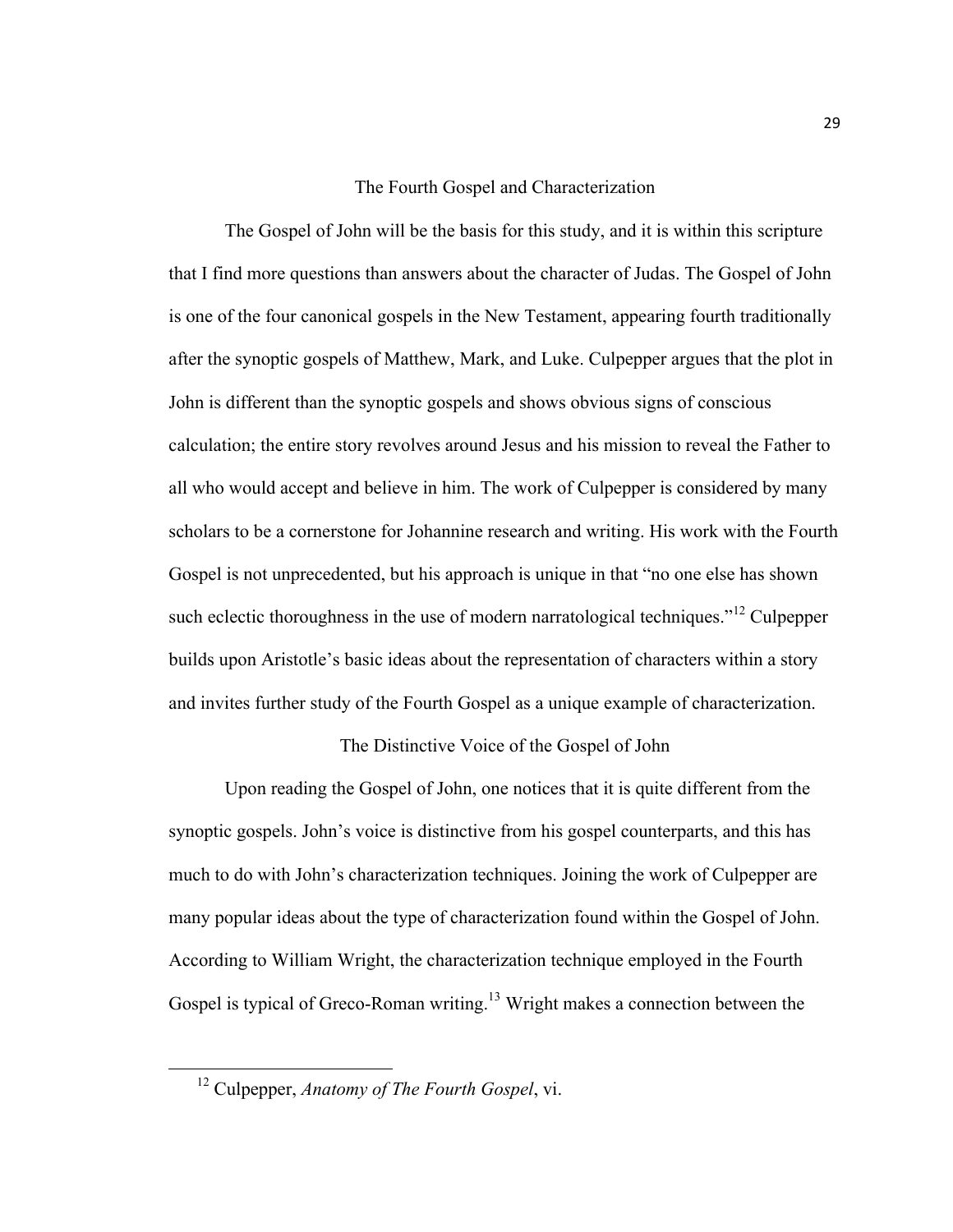New Testament and modern literature by pointing out that modern writing explains a character through "personality viewpoint," meaning without judging; that is to say, the character is portrayed in a neutral way.<sup>14</sup> In contrast, Greco-Roman writing employs "character viewpoint," which places a character in a predetermined ethical framework as a moral agent or type.<sup>15</sup> Separating a character's moral evaluation from their presentation of person was not a normal practice for Greco-Roman writers. "A character is thus defined by the moral quality of words and actions," and their behaviors have a coherent flow that coincides with their set moral type.<sup>16</sup> Since a character is type-casted, we can expect certain behaviors of certain kinds of people. The narrator voice in John sets up characters in this way, so that when they act or speak, we see the cohesion in their type and behavior.

The Gospel of John establishes the narrator's voice from the beginning, and it serves as the implied voice of the author. This narrator guides us through the narrative of Jesus, introducing characters and plots, all the while shaping our impressions of the story. "From the beginning the narrator shares his omniscient vantage point with the reader."17 We are invited into the story, and through our insider perspective, we know more than the characters know at any given moment. Each time Jesus encounters a person, the

<sup>&</sup>lt;sup>13</sup> William M. Wright, "Greco-Roman Character Typing and the Presentation of Judas in the Fourth Gospel," *Catholic Biblical Quarterly* 71 (2009): 544.

 $14$  Ibid.

 $15$  Ibid.

 $16$  Ibid., 545.

<sup>17</sup> Culpepper, *Anatomy of the Fourth Gospel,* 19.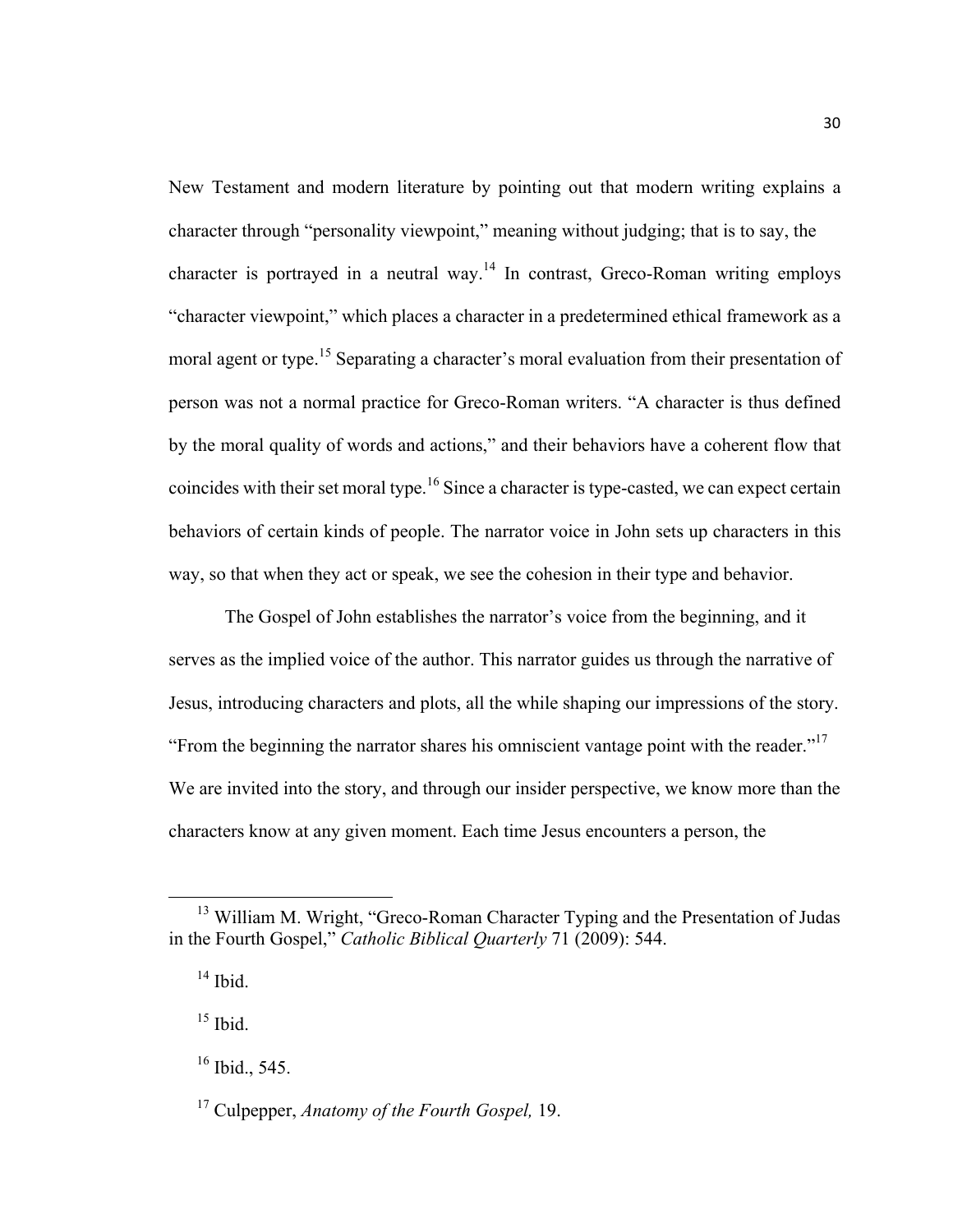interaction serves the plot. Whether it is Nicodemus or one of the disciples, the reader has insider knowledge thanks to the voice of the narrator, and we know that the person is missing the revelation of the true identity of Jesus.<sup>18</sup> James L. Resseguie writes that "biblical narratives are written to persuade the implied reader to adopt a perspective that is in line with the narrative's norms, values, and beliefs."<sup>19</sup> We are maneuvered to a certain response regarding characters, and when it comes to the Gospel of John, it is not hard to pick up on the intentions of the author. Comments, insights, and information are all strategically distributed as the gospel progresses. It is easy to feel led to certain conclusions about characters, giving them little passing thought. We get very little illumination however, of what is happening from the character's perspective. The narrator does their thinking and interpreting. I contend that the "insider" information we have been dealt in the Gospel of John is actually quite limited and shallow, and I suggest that the result of a closer study of this gospel is to see that the characters seem somewhat flat and undeveloped.

#### Characterization Challenged

All of this discussion about Greek literature and Johannine characterization supports the work of Culpepper and other like-minded scholars, who consider the gospel lacking in character development and complexity. It is worth noting that Cornelius

<sup>&</sup>lt;sup>18</sup> Plot development in John's gospel becomes a matter of how people do or do not recognize the identity of Jesus. Readers are privy to this ironic dialogue, and the danger is that we begin to think that we would have acted differently instead of seeing ourselves in their failures.

<sup>&</sup>lt;sup>19</sup> James L. Resseguie, "Narrative-Critical Approach to the Fourth Gospel," in *Characters and Characterization in the Gospel of John,* ed. Christopher W. Skinner (London: Bloomsburg Publishing, 2013), 5.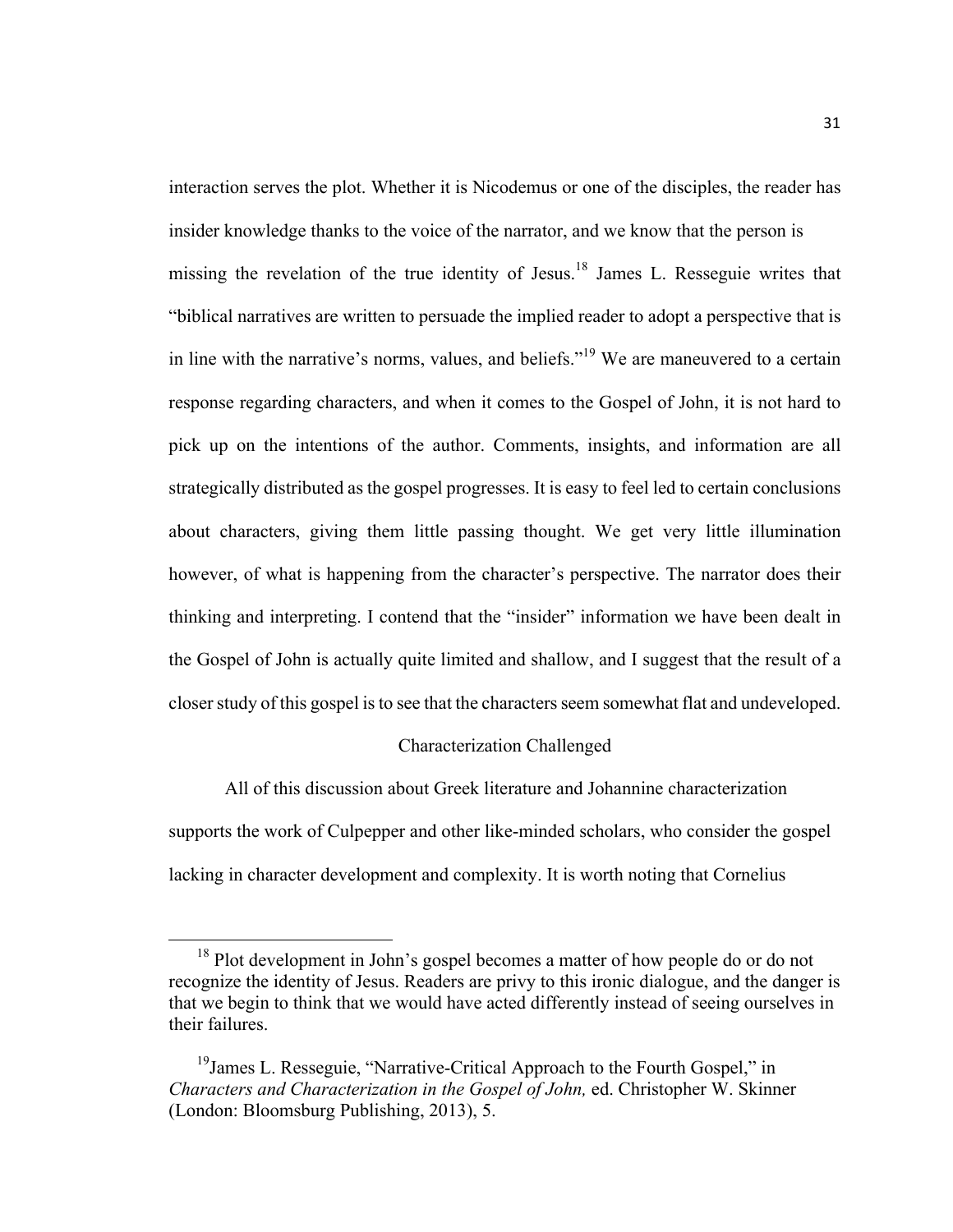Bennema challenges this approach to the characterization in the Fourth Gospel. Bennema claims that character is the "neglected child of literary theory", and that upon further consideration the "bible's sparse portrayal of character in fact creates a scope for a variety of possible interpretations of human individuality."20 He argues that modern fiction and ancient literature differ in emphasis, not kind, and that characters in ancient Greek literature "are supposedly consistent ethical types that lack personality or individuality."<sup>21</sup> Aristotle may have believed that character was an unchanging quality of a person's nature, but Bennema believes "it is better to speak of degrees of characterization along a continuum."<sup>22</sup> Even Culpepper admits that Aristotle's teachings and techniques offered "little assistance in the task of understanding how characters are shaped and how they function."<sup>23</sup> I find Bennema's argument compelling, especially when applied to the Gospel of John.

The Fourth Gospel may seem to be driving readers to a certain conclusion, but the unspoken perspective of Judas leaves the interpretation of his actions and motives open for speculation. The narrator of John provides a characterization of Judas that, on the surface, appears one-dimensional. Yet it can be argued that Judas, as a human being, is complex and capable of a full array of human emotions. This view of Judas can be revealed when one reads between the lines, or tries to see beyond the lens of the narrator.

<sup>&</sup>lt;sup>20</sup> Cornelis Bennema, "A Theory of Character in the Fourth Gospel with Reference to Ancient and Modern Literature," *Biblical Interpretation* 17 (2009): 376.

<sup>21</sup> Ibid., 375.

 $22$  Ibid.

<sup>23</sup>Culpepper, *Anatomy of The Fourth Gospel*, 101.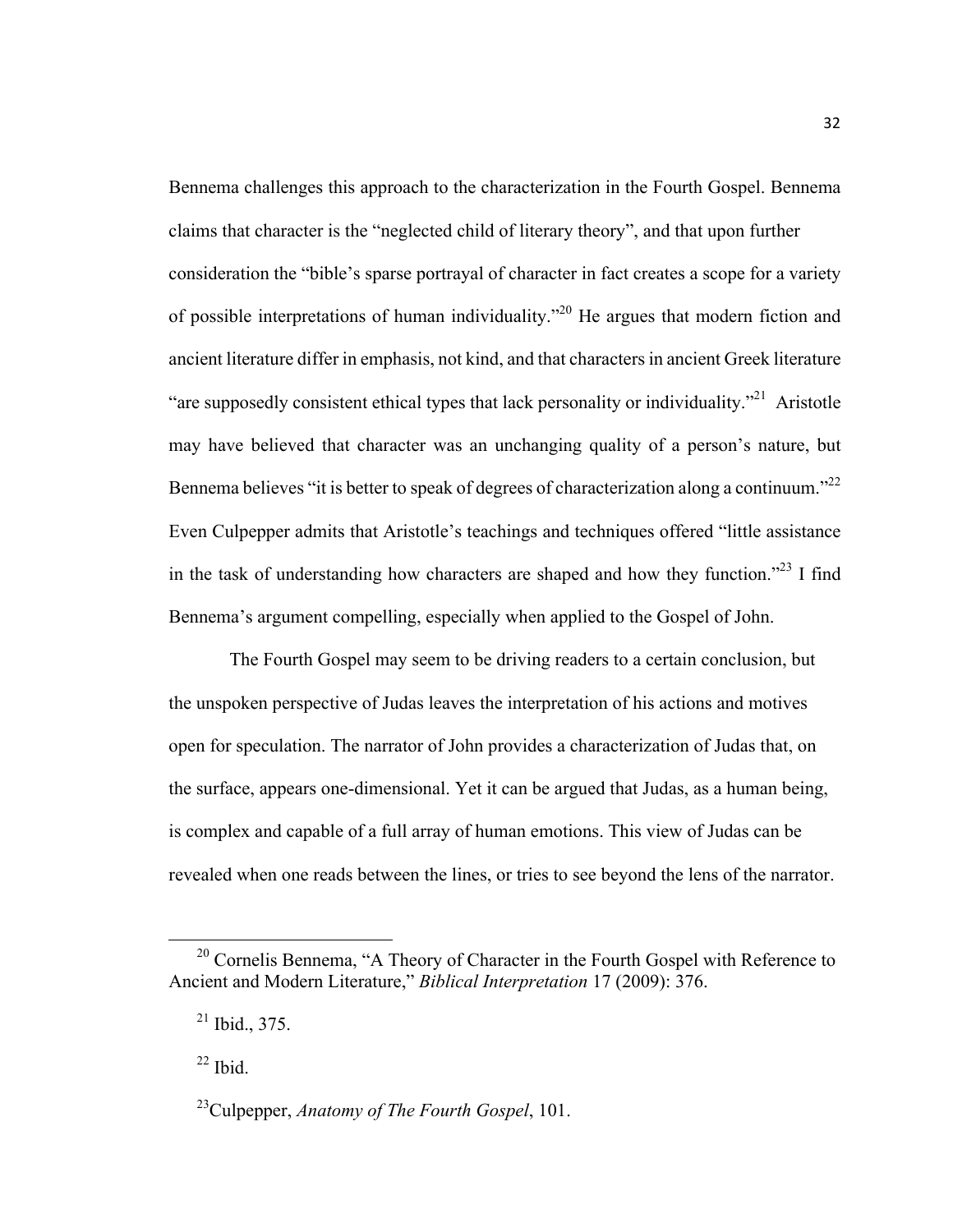Still, this is an area to tread carefully, as it can become all to easy to rewrite scripture. The objective should be to shed light on new ideas and possibilities, and to discuss the potential that is embedded within the characterization technique of the gospel writer. All this being said, whether one agrees with Bennema, Aristotle, or Culpepper, it is amazing to consider how memorable some biblical characters are, given how little they are formally portrayed and developed in scripture.

## A Survey of Judas Within the Gospel of John

I have examined a close reading of the Gospel of John and its limited characterization. I will now examine how this limited characterization applies to the portrayal of Judas and how this approach leaves room for speculative interpretation of the notoriously famous disciple. The evidence of limited character development of Judas in the Fourth Gospel is easily discernable to readers. Characters embody a role, and the narrator makes it clear how they fulfill that role. Judas is introduced as the traitor type, and quite interestingly he does not act nor speak in John until chapter 12. Despite his limited speech and action, he is established as a traitor in both the story, as well as the minds of the reader. $^{24}$  This is thanks to the constant clarifications provided by the narrator.<sup>25</sup> Judas is the perfect example of an archetype and of how "Johannine characters"

 $^{24}$  In John 6:64, Judas is not named, but we know this is of whom the narrator speaks because we know the story. Even if you did not know he was talking about Judas, you realize someone is going to betray him. Someone will fill that archetypal role and when they are named we will think of them as only fulfilling this role. We may not give them any further thought if we trust the narrator.

 $^{25}$  John 6:64 and 6:71 are examples of narrator's clarification and establishment of Judas' character and moral type.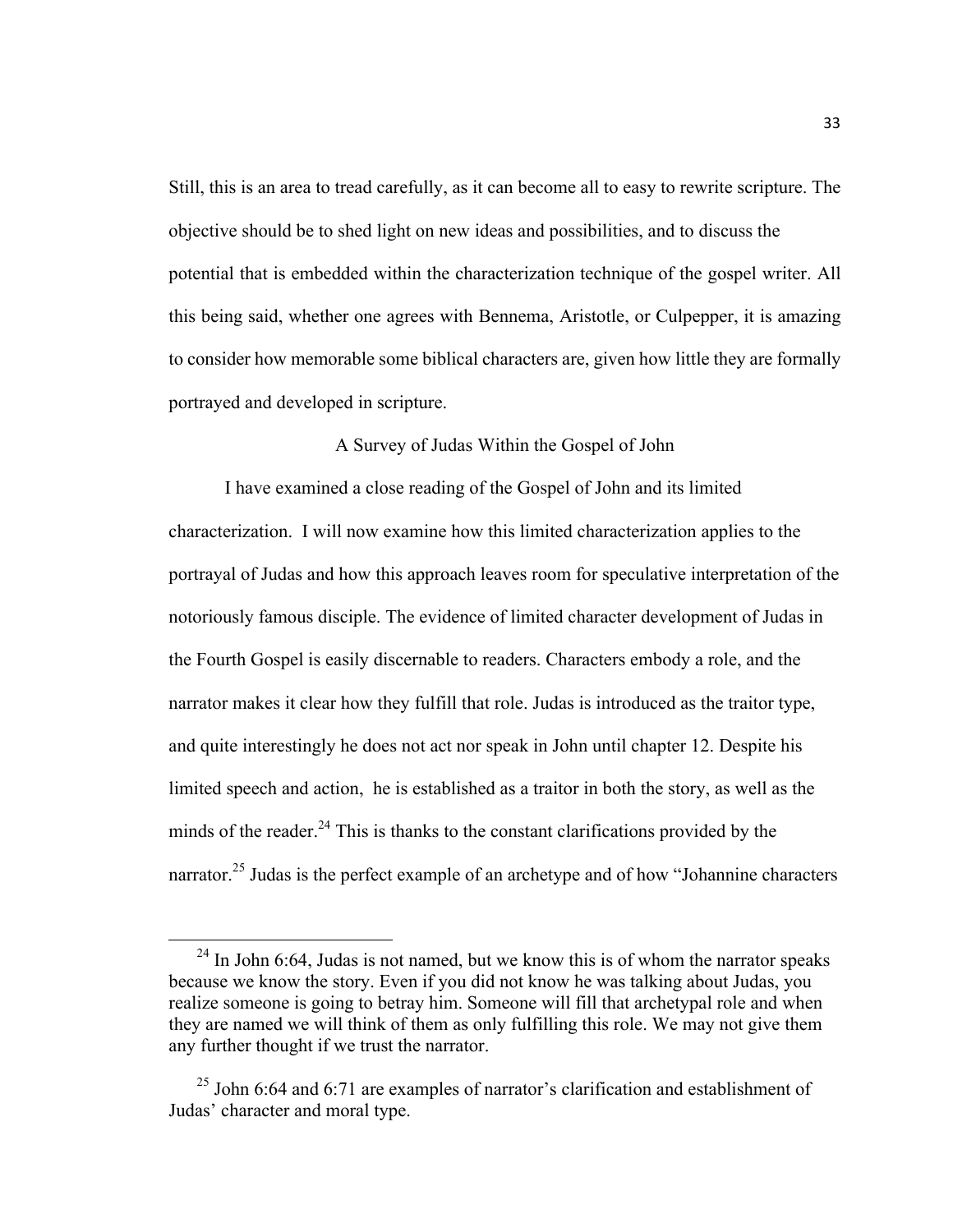embody a dominant trait that is intended by the evangelist to represent a certain type of faith response to Jesus."<sup>26</sup> Christopher Skinner suggests that this is done so readers feel challenged to consider whether they would emulate this "type" or reject it, with Christian readers basing their decision on the reaction from Jesus to the actions or words of the "type."

Judas arrives on the scene in John 6:64, yet he is not named explicitly, only as a notation added by the narrator to one who would betray Jesus.<sup>27</sup> This is an obvious example of the narrator's control over how the reader perceives Judas, and he repeats this characterization of Judas over and over again in the scriptures.<sup>28</sup> This knowledge maintained by the narrator must come from retrospection. Culpepper charges that in most of the narrative, "memory and scripture are blended and re-interpreted."<sup>29</sup> It is as if the reader can see the mind of the author, as communicated by added commentary, to explain the actions of characters such as Judas. Readers must remember that "no narrator can be absolutely impartial."<sup>30</sup> They will prejudice readers to or away from certain characters by

 <sup>26</sup> Christopher W. Skinner, "Introduction," in *Characters and Characterization in the Gospel of John,* ed. Christopher W. Skinner (London: Bloomsburg Publishing, 2013), xx.

 $27$  John 6:64, Our knowledge of whom the narrator is speaking comes from tradition and from familiarity with the story of the gospels. In truth, Judas has not been mentioned by name up to this point, nor has he done anything to deserve his betrayer epithet thus far.

<sup>28</sup>Examples of John characterizing Judas: John 6:71; John 12:4; John 13:2; John 18:2.

<sup>29</sup> Culpepper, *Anatomy of The Fourth Gospel*, 29.

 $30$  Ibid., 32.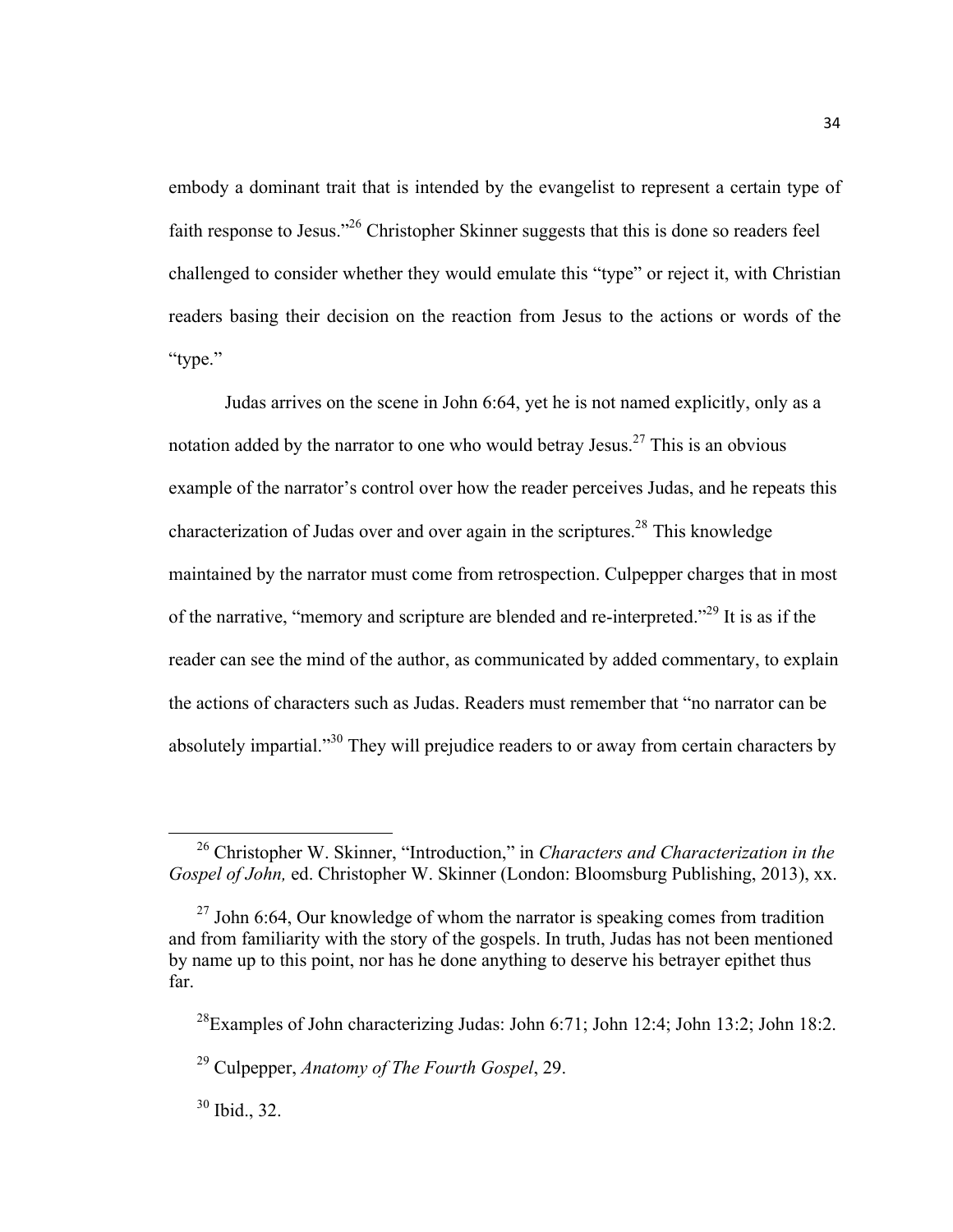their claims. John 6:71 calls Judas by name, and it repeats the tag line of "the one who will betray." Still, Judas has yet to speak any recorded words, and he has yet to perform any actions. We know him as a betrayer, because that is how the narrator wishes us to see him.

Judas finally speaks in John 12:4, though it is prefaced again by the narrator's note that he will be the betrayer. Judas asks a question of Jesus about why an ointment is being used instead of sold; not an illogical question given how the disciples had been living thus far. They had left everything of value behind to follow Jesus, and what they did have they shared amongst themselves and with the poor. It was unusual for anyone to use something as valuable as this pure ointment in their group, and Judas poses a question about this action. The question seems innocent, but given that we have been prepped by the narrator to know Judas as a betrayer, the reader possibly finds the question from Judas to be rude. The narrator further clarifies Judas' question as being due to greed (John 12:6), we are not to think that he is anything more than rotten to the core. This is an important differentiation and separation being made on the part of the narrator.

Usually when a character questions Jesus, a reader can simply shake their heads at their denseness. Our insider information allows us to see the truth, we do not get angry with their questions because we know it is a misunderstanding. The reaction is different with Judas. Why? Because the narrator has slanted our feelings towards him perhaps? He is only asking a question, but he is accused of thievery for it (with no evidence to support such a claim). Jesus gives him an explanation, and the reader can only wonder, if Judas was a known thief, why did Jesus not reprimand him at this moment? Furthermore, why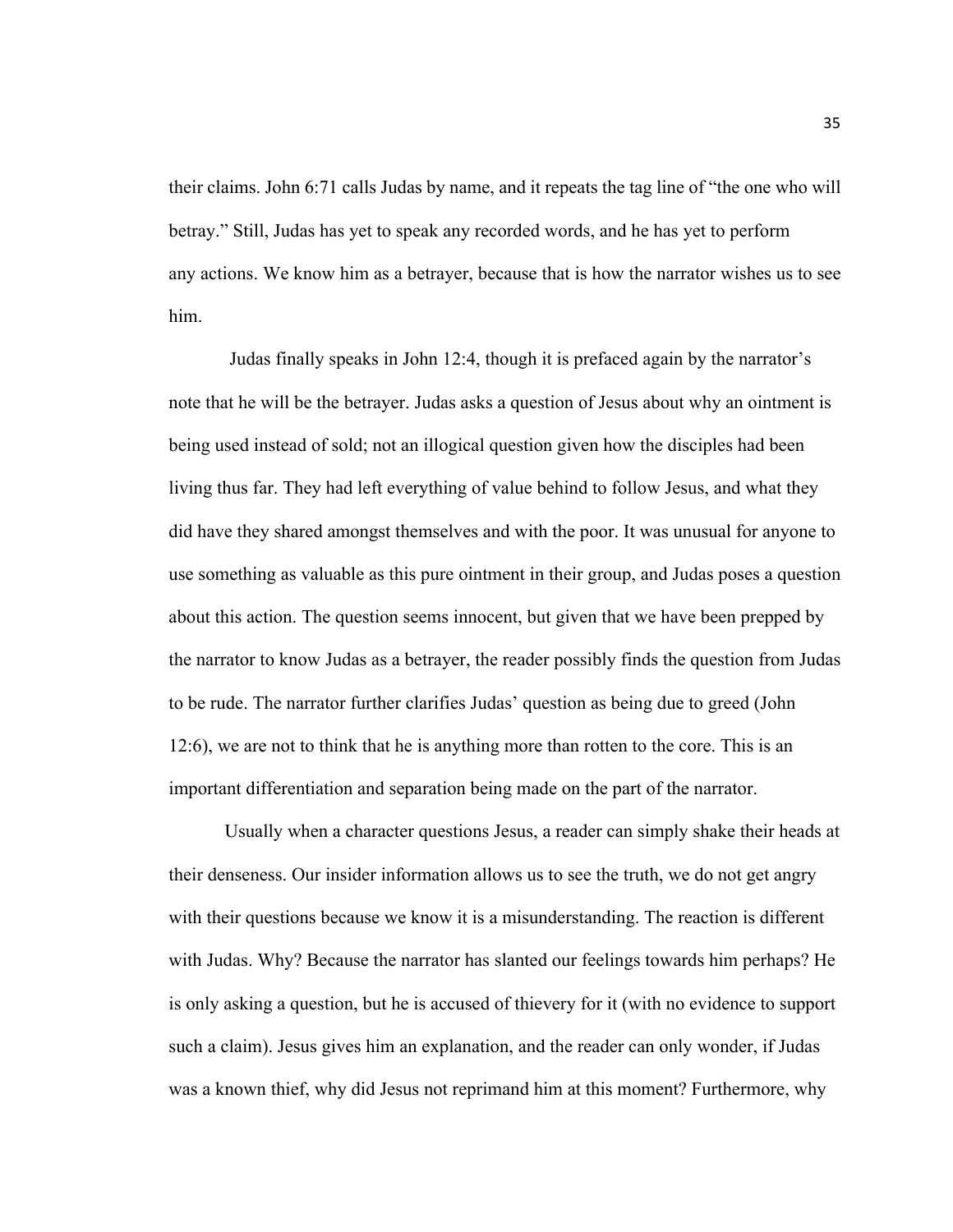was this known thief sitting at the table with Jesus and the disciples in verse 13:2? The scripture reads that "the devil had already put it into the heart of Judas" to betray Jesus. Now the reader is led to believe that Judas has dealings directly with the devil; that is certainly escalating things. Again, the reader must puzzle over why Jesus would allow Judas at the table, if he was not only a thief but possessed by the devil as well?

It would seem, based on the evidence in the Fourth Gospel text, that if Jesus wanted to change the course of Judas' actions or his role he would have. John 13:3 says that Jesus knew that the Father had given all things into his hands. He knows what is coming, and he controls the situation. Jesus washes all the disciples feet in a an intentional and meaningful act of servanthood.<sup>31</sup> Jesus notes that despite this ceremonial cleansing, not everyone is clean. In John 13:18, Jesus says again not everyone is clean, but that he knows whom he has chosen and in doing so, scripture will be fulfilled.<sup>32</sup> This is curious because the reader has been told that Judas is in collusion with the devil, but now it seems that Jesus has a hand in the actions of Judas as well? Jesus says the one who will betray him is the one who takes the bread from him, and then Jesus gives the bread to Judas.<sup>33</sup> Jesus had recently spent time explaining that he was the "bread of life", and in this moment we have Jesus handing over bread in a symbolic reversal.<sup>34</sup> Jesus, the "bread"

<sup>&</sup>lt;sup>31</sup> John 13:3-11. The story of Jesus washing the feet of the Disciples.

 $32$  John 13:10 says "Jesus said to him, "He who has bathed does not need to wash, except for his feet, but he is clean all over; and you are clean, but not every one of you."

 $33$  John 13:26. "It is he to whom I shall give this morsel when I have dipped it." So when he had dipped the morsel, he gave it to Judas, the son of Simon Iscariot."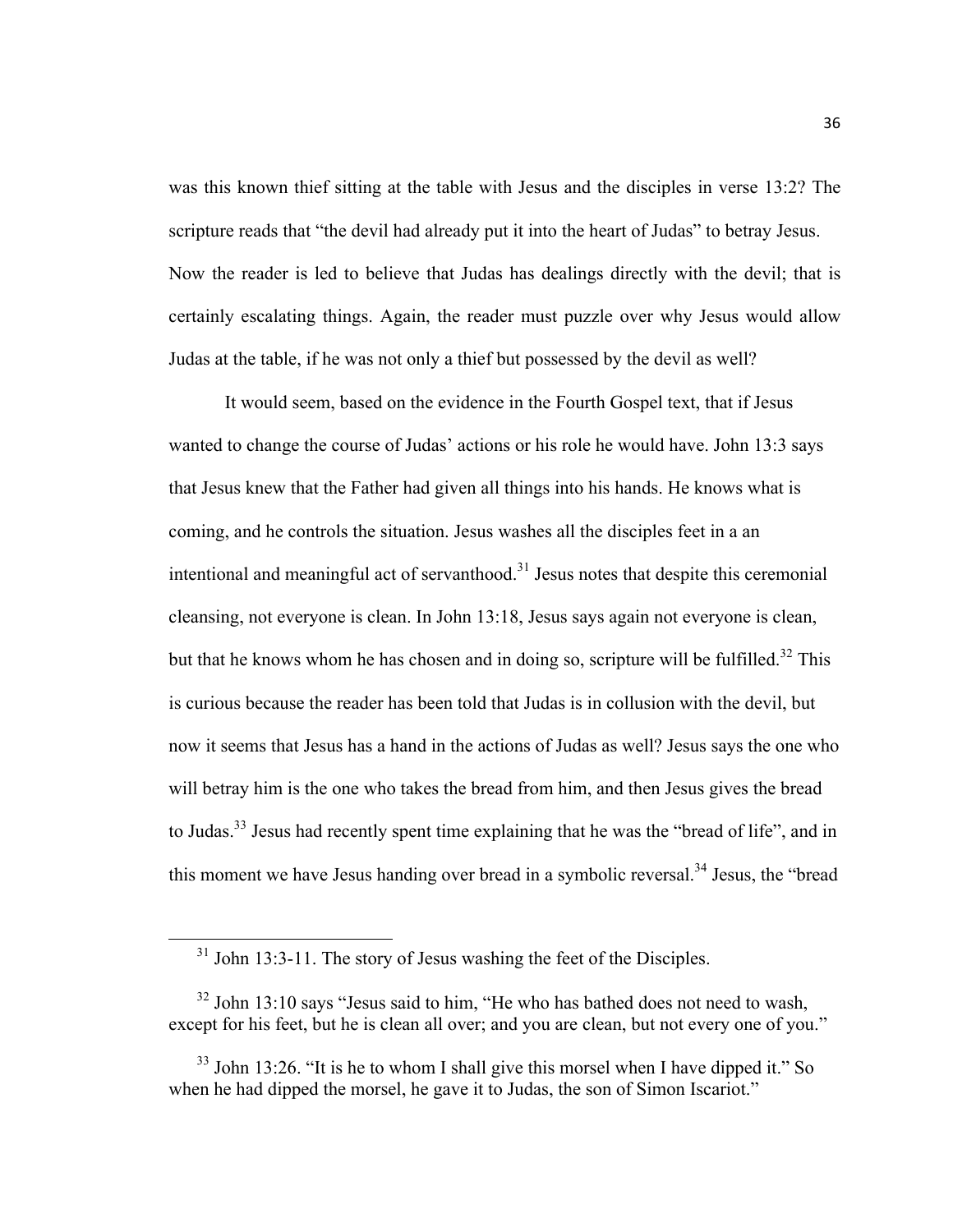of life", hands Judas a piece of bread that could be described theatrically as the "bread of death". It would appear to some readers as though they both are in agreement with what must happen following this exchange. "Depending on whether we listen to the author or his text, Judas is a traitor or a confidant, a murderer or the man who prepares the way of eternal life, child of the devil or friend of Jesus, carrier of the bread of death or carrier of the ark of the covenant." $35$ 

## Final Thoughts on Judas and the Gospel of John

Taking into consideration the evidence supplied thus far, it is arguable that this limited, narrator provided role for Judas in the Gospel of John is nothing more than a slant. It feels too one sided. Where is Judas' voice in the Gospel? The text shares nothing of Judas' thoughts or motives. The characters of the biblical text can be more than archetypes. They were after all, humans, with all the complexity that that truth entails. When reading the Fourth Gospel, and seeing how firmly Judas is placed in the role of the betrayer, readers such as myself question whether or not Judas might not be filling the role of a scape goat instead of a traitor? Theodore Wardlaw notably writes "if we had been there back in the days when the story of Jesus was making its way purposefully

 $34$  In John 6:33, 35; John 6:48; and John 6:5 Jesus explains that he is the actual "bread" of life", he is their substance and sustenance for survival. This theme of "bread" gets a paralleled reversal in the interaction between Jesus and Judas. Jesus, the "bread of life", hands over bread to Judas which essentially signals the acceptance of the death to come. Essentially the "bread of life" gives the "bread of death."

<sup>&</sup>lt;sup>35</sup> Patrick Chatelion Counet, "Judas, the Disciple Who Was Known to the High Priest: A Deconstruction of the Betrayal Based on John 18:15," *Hervormde Teologiese Studies*  67 (2011): 7.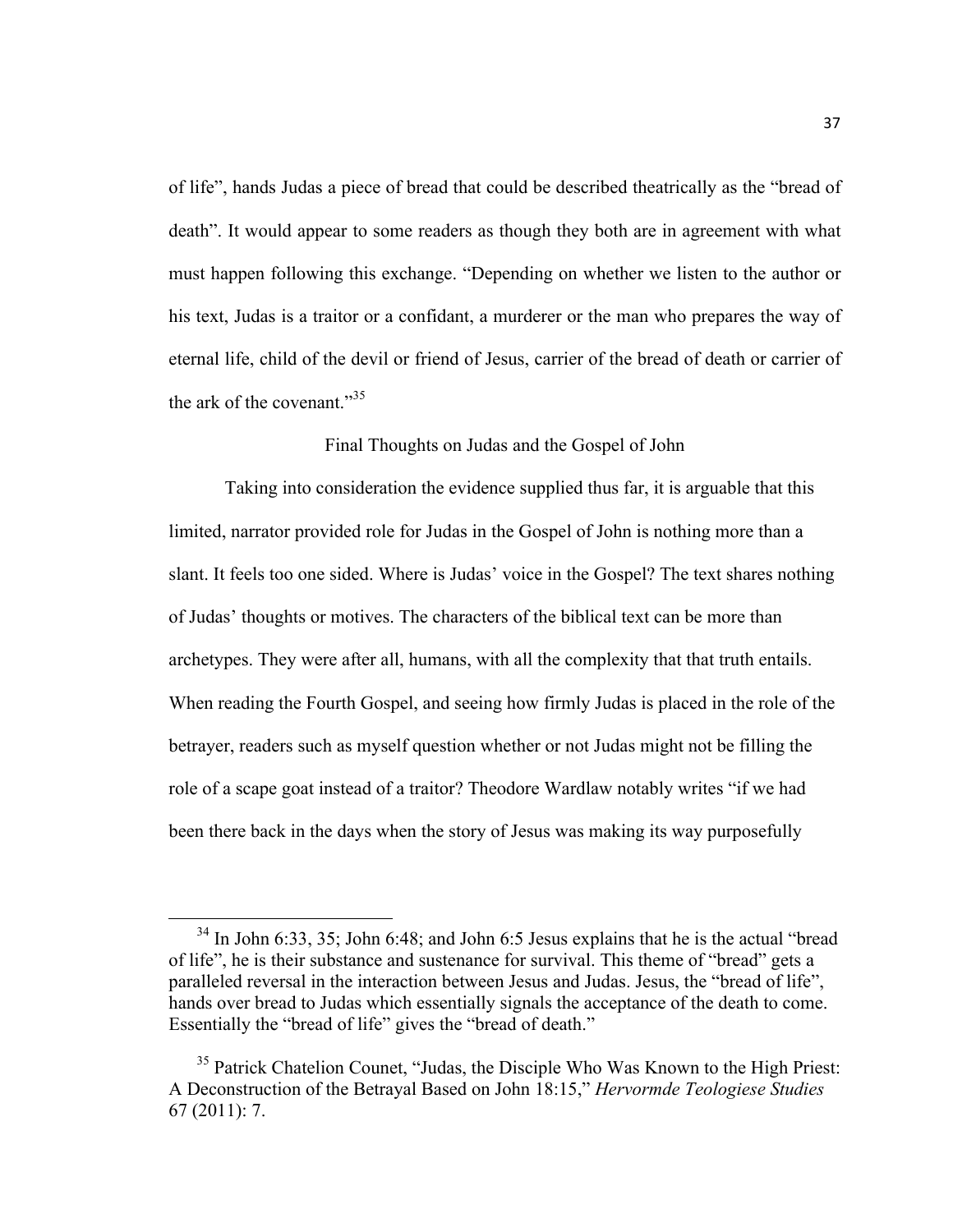toward the cross, we would have noticed, I think, the beginning of a smear campaign being done on Judas."36

A crucially important question comes to the forefront as this argument progresses, which asks can one man truly be blamed for the death of Jesus Christ? Did not all the disciples have a part to play in the death of their leader? They all ignored his repeated warnings that his death was imminent, they each turned their backs on him in his moment of need. And what about the role of the authorities of the day, do they carry no blame either? Could blaming a possessed Judas be traditions way of passing the blame, to absolve humankind of any guilt? Wardlaw would agree, he writes that "the more unforgiven and unforgivable we make him, the safer and cleaner we are.<sup> $37$ </sup> The Gospel of John, along with the synoptic gospels, seems to paint a picture of a traitor that is so unanimous in its portrayal one cannot help but question their motivations. When so much of these gospel accounts are different, how is this one element the same? Maybe because it is the church's attempt to clear their name, or maybe because Judas is actually the betrayer tradition tells us he is. Questions of this sort are not easily avoided or answered. Perhaps the truth is that they cannot be answered in a way that removes all doubt from every reader's interpretation. It is this doubt, created through a limited characterization in the Fourth Gospel, that lingers and invites readers and theologians alike to speculate on the true role of Judas in the handing over and death of Jesus Christ.

 <sup>36</sup> Theodore Wardlaw, "Has Judas Died for Our Sins?" *Journal for Preachers* <sup>40</sup> (Spring, 2017): 16.

 $37$  Ibid.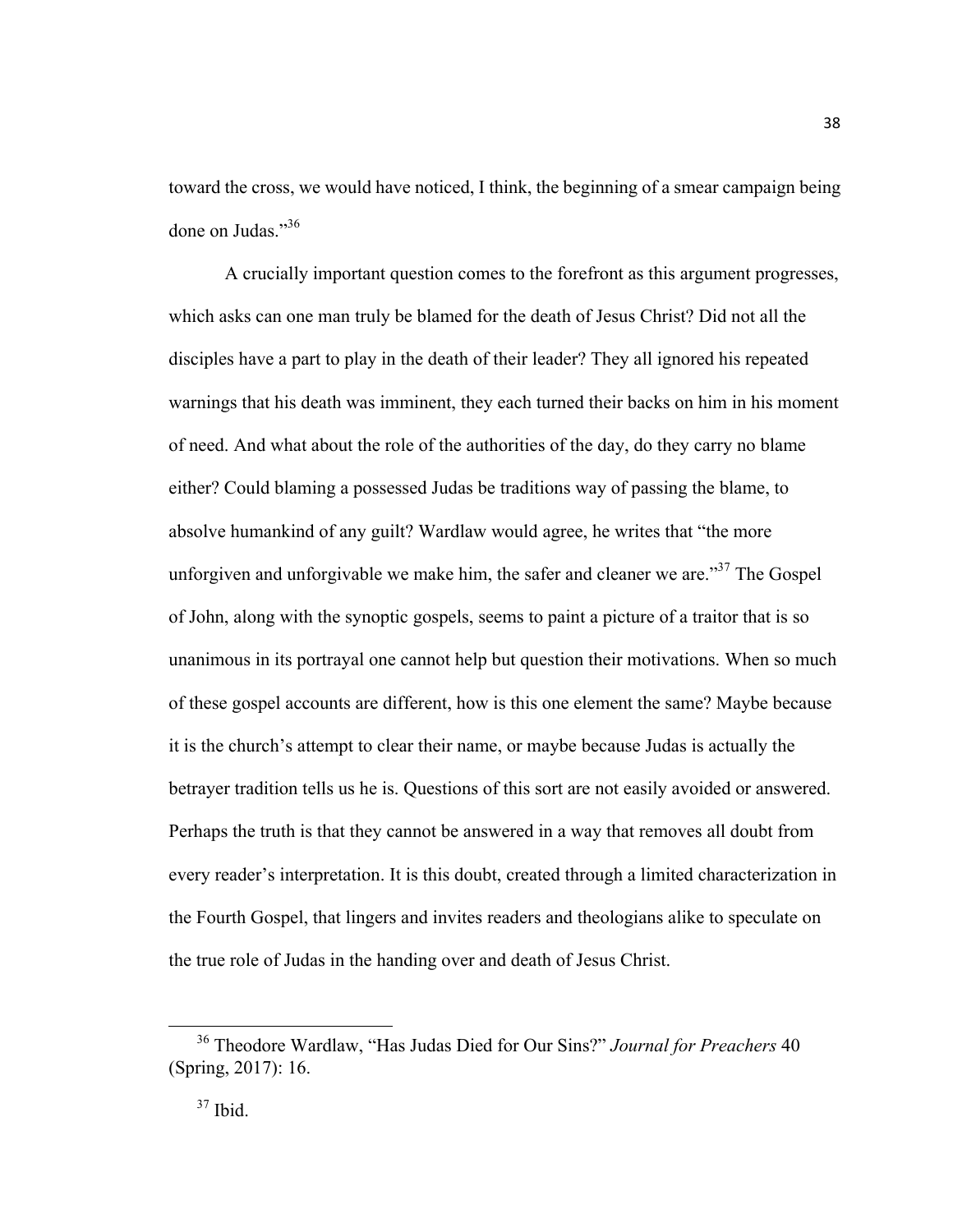## CHAPTER 4

## TEXTS IN CONVERSATION

## Echoes and Parallels

This chapter will now delve into the ways in which the biblical text and the popular culture text that has thus far been examined, intersect and dialogue with one another. Our culture is shaped by a heritage rooted in the Christian Bible, and writers move and create in that space both consciously and unconsciously. Studies such as this prove that the Bible is "unexpectedly adaptable to unfamiliar landscapes and can spread to unpredictable places and survive and reproduce there."1 Finding echoes of the Bible in the medium of literature is a fascinating formula for experiencing the scriptures in a fresh new light. For those not as familiar with the biblical text, finding similarities and adaptations of scripture in literature can provide "a sense of connection with the biblical text and a confidence that they can derive something from it.<sup>"2</sup>

I suggest that Rowling's portrayal of Snape borrows the thematic traitor archetype of Judas from The Gospel of John. I also believe that our interpretation of Judas is thus affected by Rowling's paralleled adaptation. However, while the two characters share

<sup>&</sup>lt;sup>1</sup> Hugh S. Pyper, *Library of Hebrew Bible/Old Testament Studies: Unchained Bible: Cultural Appropriations of Biblical Texts* (London: Bloomsburg Publishing PLC, 2014), 2.

<sup>2</sup> Jamie Clark-Soles, "Teaching the Bible with Literature," in *Teaching the Bible: Through Popular Culture and the Arts,* ed. Mark Roncace and Patrick Gray (Atlanta: Society of Biblical Literature, 2007), 243.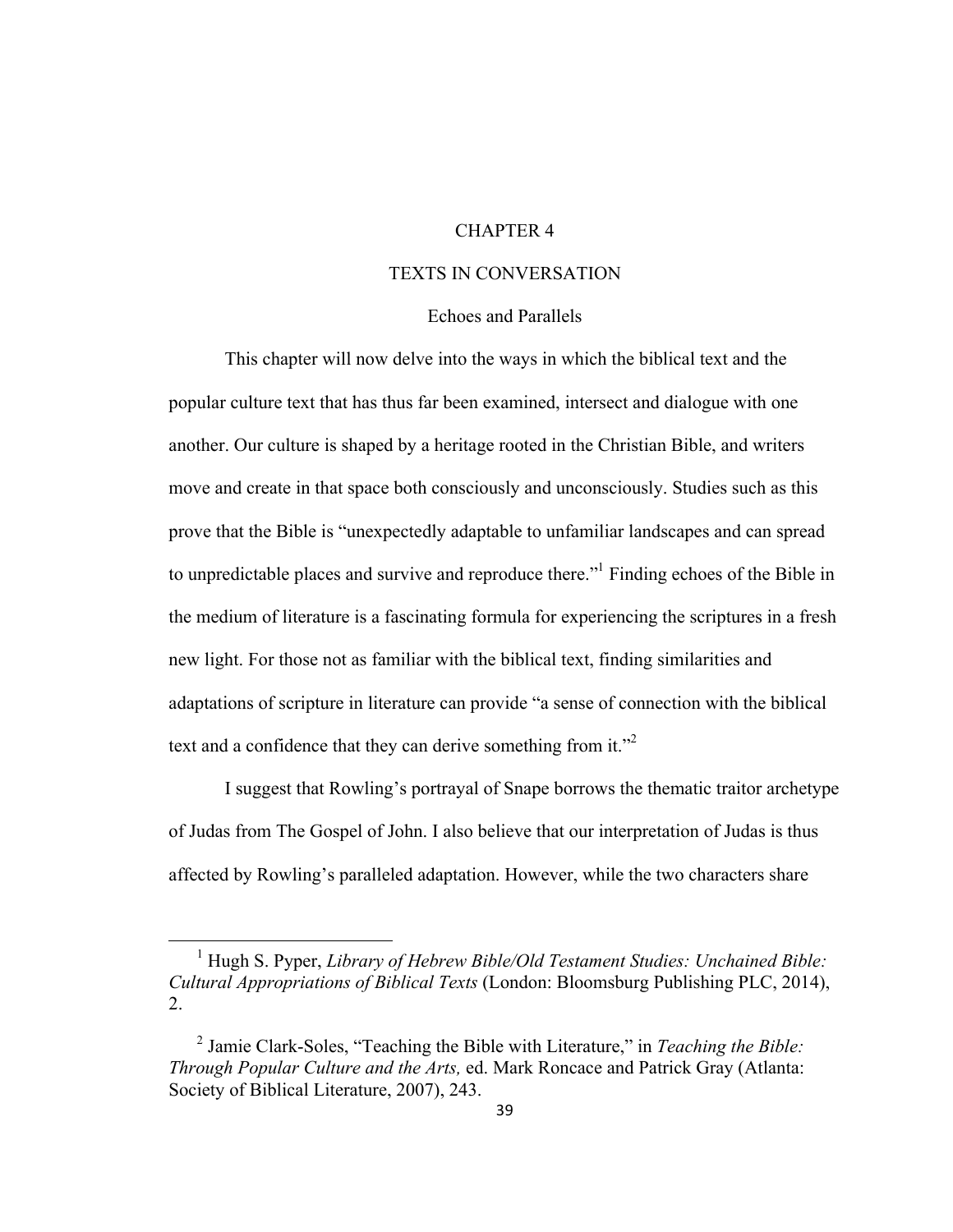similarities, they experience different developmental arcs. One is propelled towards redemption and one appears firmly stuck in damnation. That being established, the first objective for this chapter is to consider the ways author J.K. Rowling's characterization of Severus Snape might be influenced by the traditional interpretation of Judas. This will be approached through the lens of the Reception History method. The second objective of this chapter is to consider how Rowling's parallel traitor depiction might alter the way we perceive Judas today. This will be a matter of reversing the hermeneutical approach, and will explore the aspect of popular cultures effect on traditional interpretations.

## Reception History Approach

Reception History is accurately defined by John Sawyer as being the "history of our culture's dialogue with its own sacred texts."3 The biblical texts appear hidden in plain sight in film, art, music, and literature. These various mediums and their adaptations of the biblical texts can be an enriching intersection for secular as well as Christian audiences. Still, it fundamentally requires a need for critical engagement by both parties. "How people have interpreted, and been influenced by a sacred text like the Bible is often as interesting and historically important as what is originally meant.<sup>34</sup> This type of study must be carefully approached because it can create a suspicion of interpretation that leads one down a slippery slope of textual upheaval, but it could potentially rehabilitate

 <sup>3</sup> Mark Edwards, *John*, Blackwell Bible Commentaries (Malden, MA: Blackwell Publishing Ltd., 2004), 308.

<sup>4</sup> John Sawyer, "Series Editors Preface," in *Blackwell Bible Commentaries,* ed. John Sawyer and Christopher Rowland (Malden, MA: Blackwell Publishing Ltd., 2004), x.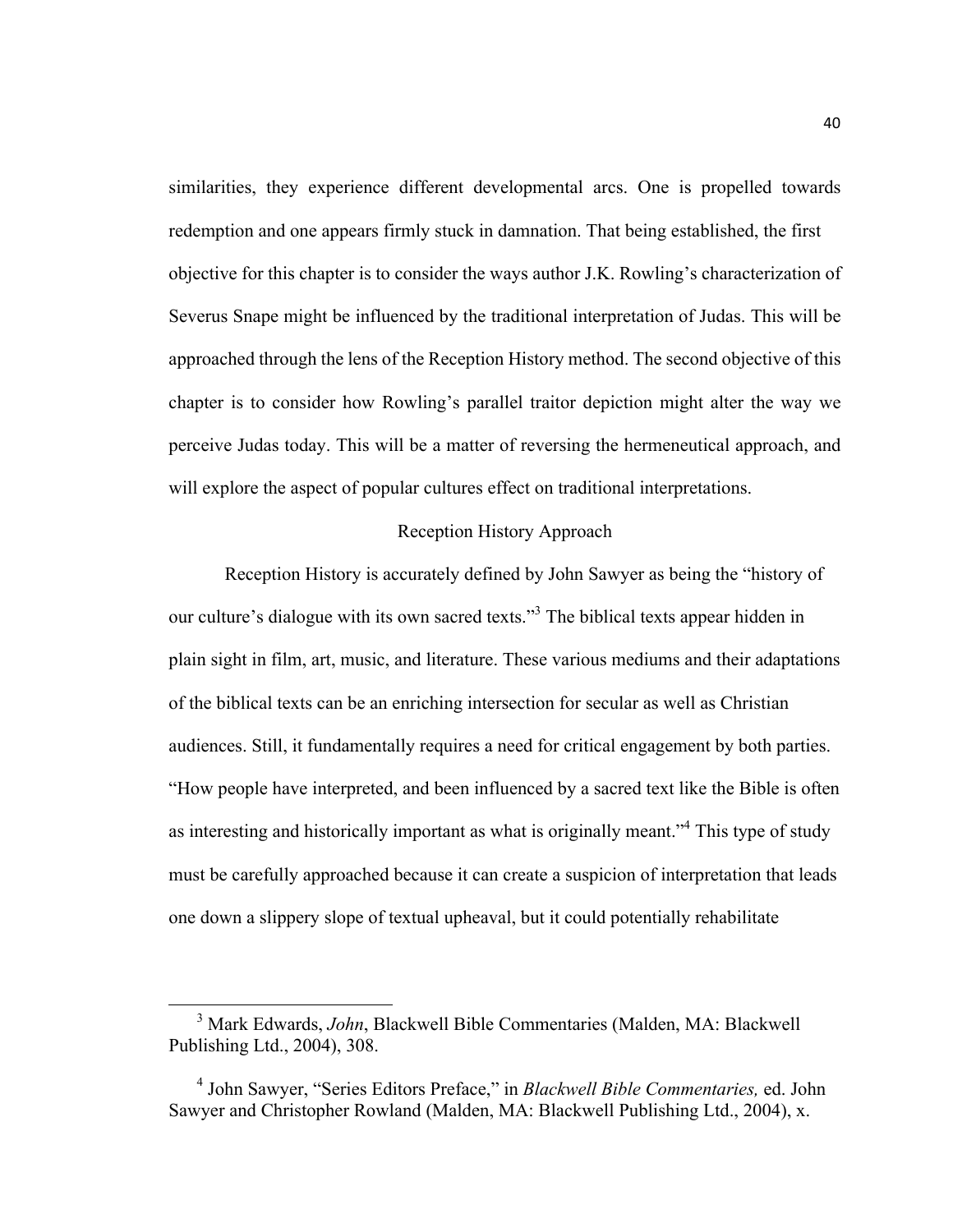curiosity and fascination for the biblical text. For this study, understanding and acknowledging the nuanced biblical influences of J.K. Rowling helps us to see the connections that may exist and to pull insight for better understanding of her characterizations.

#### Snape Formed by Tradition

Rowling's portrayal of Severus Snape is a marvelous example of an author's unique ability to develop a character of almost perfect ambiguity. Snape is a beastly and deplorable man who underneath his slimy surface harbors an inestimable capacity for love and the potential for immeasurable bravery and sacrifice. He is first cast as the formidable character foil to the story's young hero, and is swiftly moved into the role of traitor due to the ruthlessness of his actions. Yet Snape, as it has been revealed, was no traitor. He assumed a thankless life that guaranteed he would never claim the role of hero, but he does shine in his hidden role of protector and champion for young Harry. He is a vastly interesting character of contradictory extremes. Despite Snape's arc back to redemption, his momentary role as the traitor is a time of notable importance. It calls for an examination of the way readers understand a character that fulfills this role, and I propose that that understanding is influenced greatly by the traditional interpretation of Judas.

Rowling has never shared any explicit theological beliefs with her fans, yet that does not mean that the symbols, stories, and characters of *Harry Potter* are not in many ways influenced by biblical traditions. Traditionally Judas has been known only as the ultimate traitor, and his namesake has permeated our culture in many ways. We find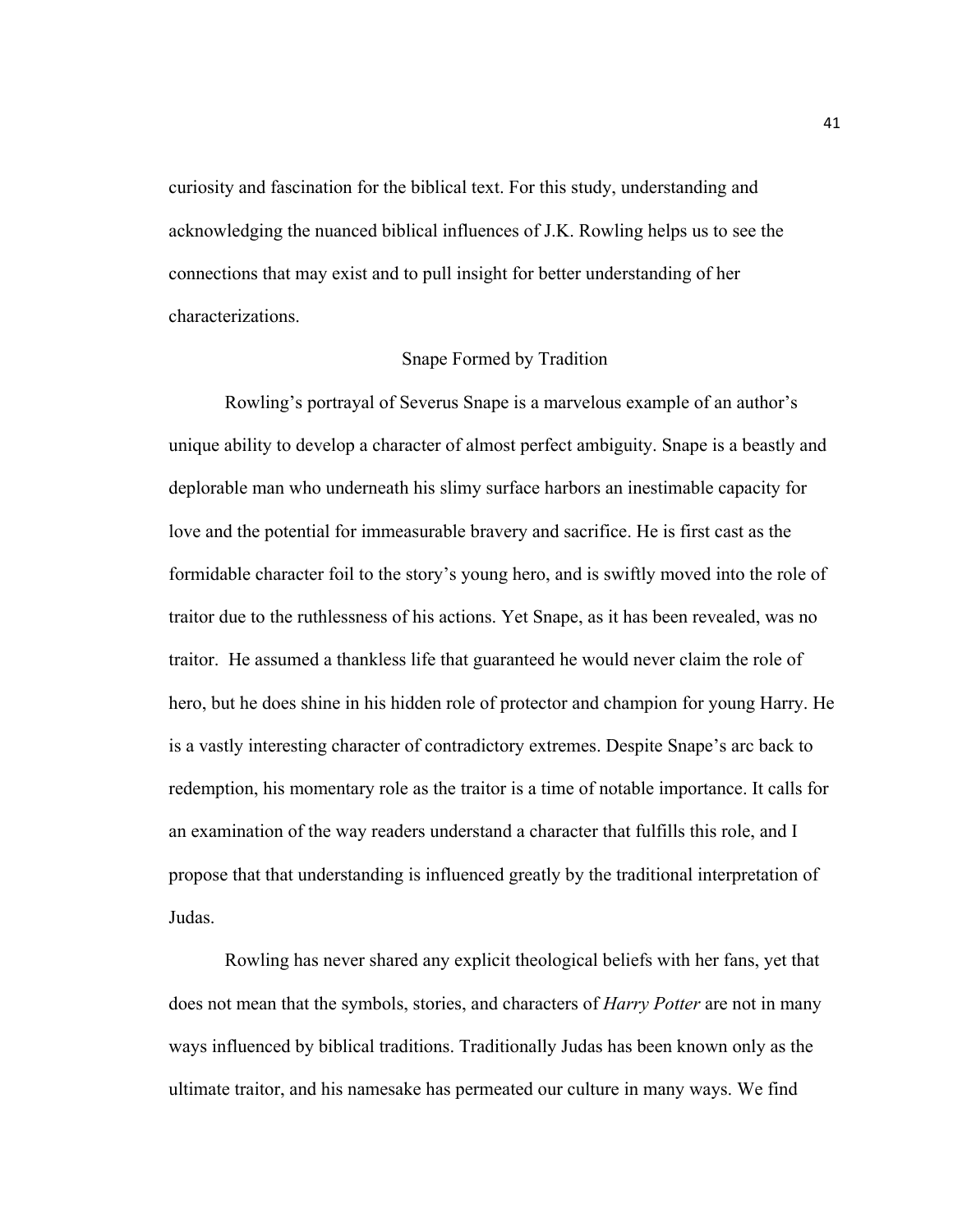examples of Judas-like characters in many mediums of popular culture, and Snape is a prime example. If you consider how Rowling sets up his awful personality and his repulsive appearance, Snape is a first-class candidate to become the stories traitor character. The Gospel of John sets up Judas quite the same way, slowly building up to the movement when the disciple makes his move towards the moment of ultimate betrayal. The Fourth Gospel names the disciple repeatedly as the betrayer, many times before even divulging his actual name. When both Snape and Judas arrive at those pivotal moments with their respective leaders, it comes as no surprise to the readers or the other characters, that they are capable of such unbelievable acts.

## Parallel Characters

Other similarities in the two stories are also quite striking. Snape is among Dumbledore's most trusted allies, quite similar to Judas being one of Jesus' Disciples. Dumbledore knows exactly who Snape is; all his secrets, his regrets, and the truth of his character. The headmaster understands that Snape only acts out of selfish love for Lily Evans. Despite knowing all this about Snape, Dumbledore never sends him away. Snape is never fired or asked to leave his position at the school. Dumbledore keeps him close, and keeps him directly involved in the battle against evil. Even when others question Snape's loyalty and his motives, Dumbledore refuses to turn Snape away. In an almost exact parallel, Judas is known completely by Jesus. Jesus knows his heart, his secrets, and the truth of his character. Jesus knows all that Judas has done and will do, yet he never sends him away. Jesus never turns Judas out of the group of disciples, he keeps him close as he does the others. Jesus keeps Judas directly involved in the battle against evil by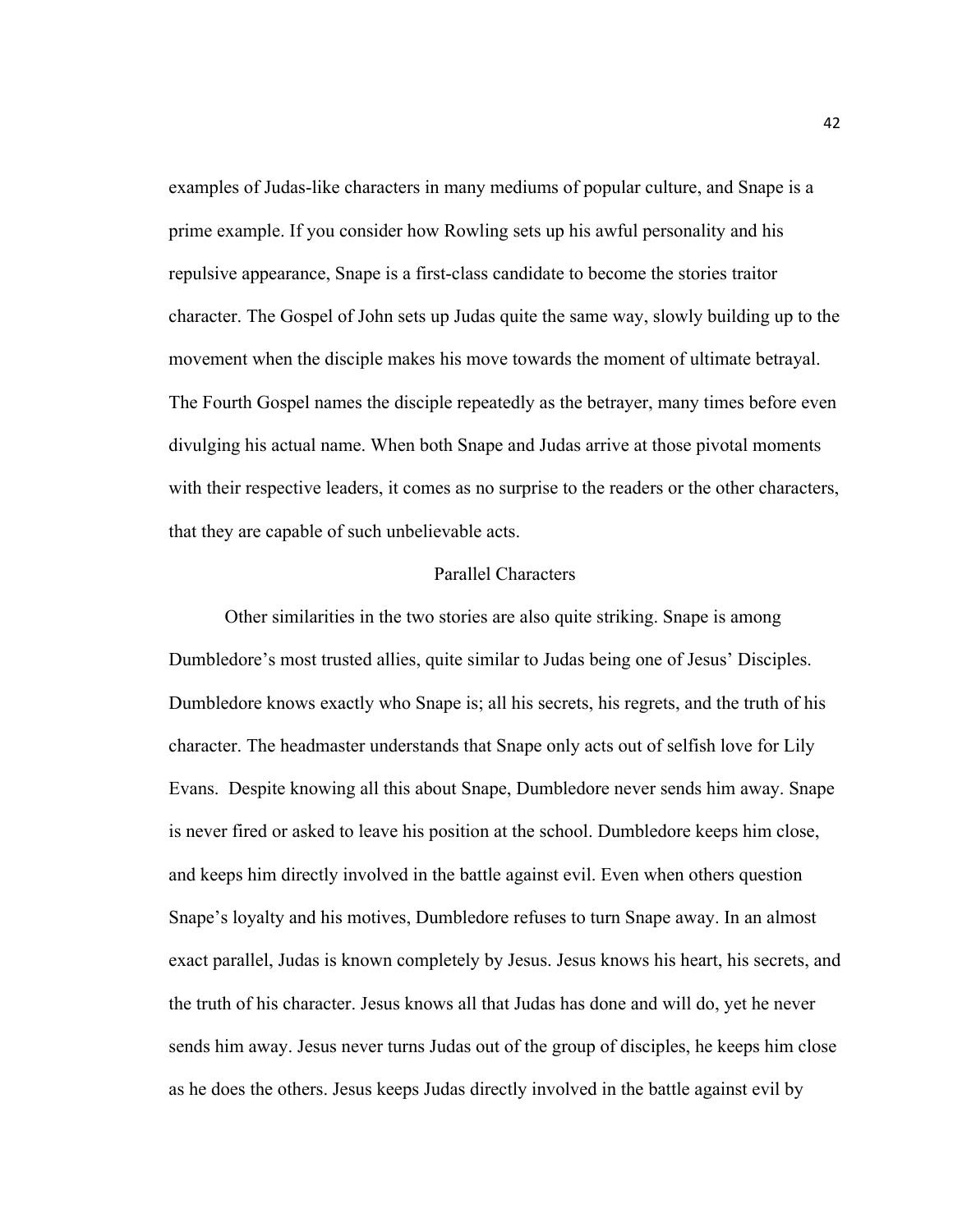continuing to teach him the ways of being a true believer and by caring for his physical and spiritual well being as he does the other disciples. When the other disciples question the motives of Judas and imply he is a selfish thief, Jesus still regards him as one of his closest companions.5 Dumbledore and Jesus both know these men better than anyone else will ever know them, they challenge them to be better men but they accept who they are. Upon recognizing these similarities, it becomes difficult to deny any biblical influence upon Rowling's characterization of Severus Snape. These two characters seem too comparable to be completely unrelated, and the dynamic of Snape being influenced by Judas opens up questions of how Judas is then influenced by Snape.

## Alternate Approach to Hermeneutics

Snape is very much like Judas, an opinion that has been well established thus far. After looking at how Rowling developed her character with obvious resemblance to Judas, the conversation then widens to consider how we might re-evaluate the actions of Judas. This is done through a "reversal of the hermeneutical flow", as first described by theologian Larry Kreitzer in the 1990's. His work aims to illuminate both the New Testament texts as well as facets of contemporary culture through a cross-disciplinary approach to study. $6$  This discipline seeks to explore how cultural mediums do not simply illustrate theology, they contribute to theology as well. His idea encapsulates Merleau-

<u> 1989 - Johann Barn, mars ann an t-Amhain an t-Amhain an t-Amhain an t-Amhain an t-Amhain an t-Amhain an t-Amh</u>

 $5$  John 12:1-7.

<sup>6</sup> Larry J. Kreitzer, *The New Testament in Fiction and Film: On Reversing the Hermeneutical Flow* (Sheffield: JSOT Press, 1993), 19.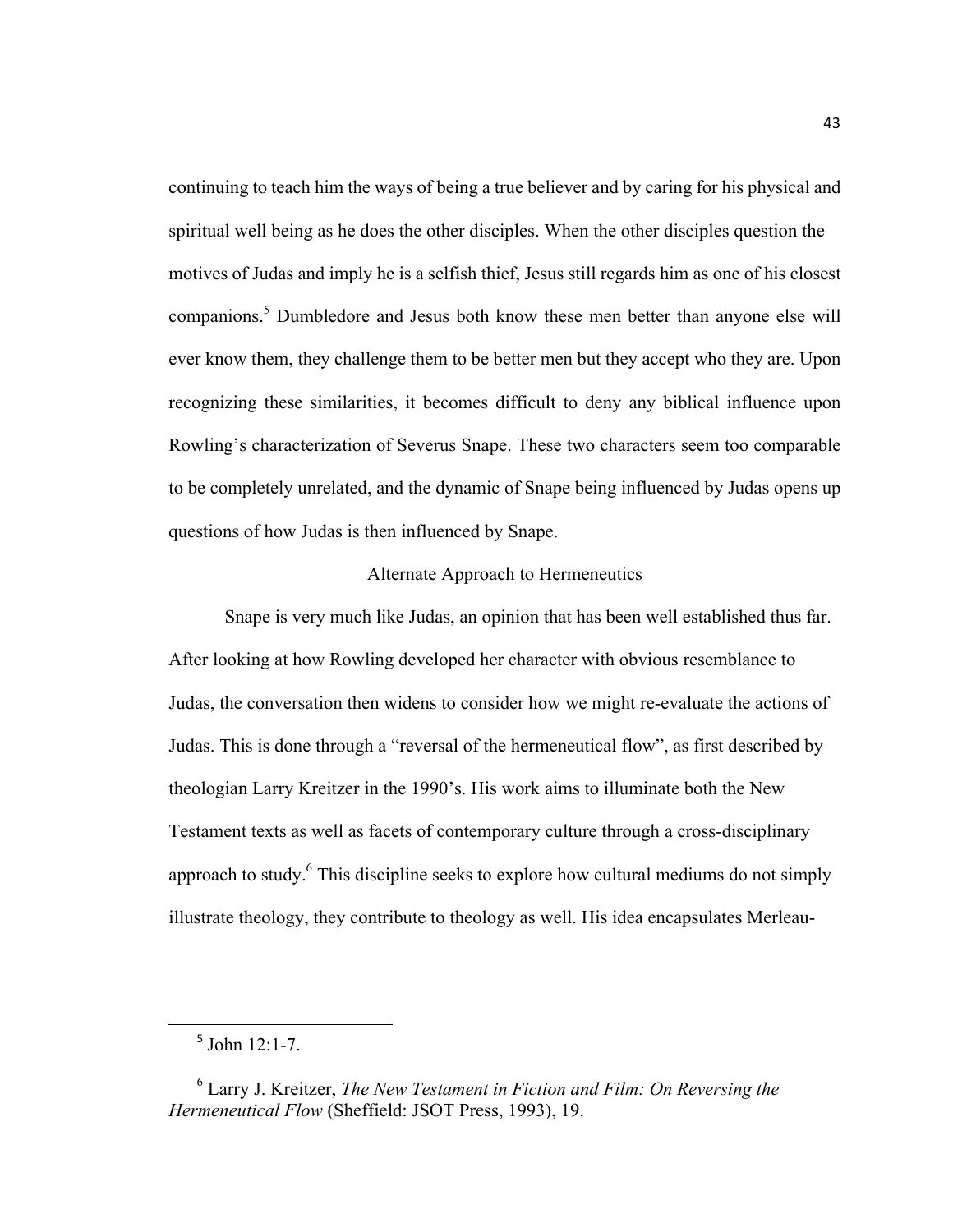Ponty's concept of a backward flow of time, the belief that time flows two-directionally both forward and backward.<sup>7</sup> This concept is adapted into Krietzer's theories for the relationship amongst popular culture mediums and the Bible. If we approach hermeneutics with a concept of duality of direction, we are able to "reverse the flow of influence within the hermeneutical process and examine select New Testament passages or themes in the light of some of the enduring expressions of our own culture, namely great literary works and their film adaptations."<sup>8</sup>

Many other scholars have picked up on the work started by Merleau-Ponty and Krietzer, and have developed a well known theory of interpretation for films and literature in particular. Robert K. Johnston builds directly upon Krietzer and suggests that conversations about God are increasingly taking place outside of the church, and the church is not even aware they are being left out.<sup>9</sup> It is important for the church to realize that people are seeking spirituality, but in their hostility to the institution of the church, they turn to other sources for dialogue. Johnston proposes that "if religious ideas or experience can be put into an irreverent or interesting package, so much the better. $10$ <sup>10</sup> These packages spark conversations that invite moments of faith revelation or formation,

 <sup>7</sup> Glen Mavis, *Merleau-Ponty and the Backward Flow of Time: The Reversibility of Temporality and the Temporality of Reversibility*, ed. Shaun Gallagher and Thomas Busch (Albany: State University of New York Press, 1992), 53.

<sup>8</sup> Krietzer, *The New Testament in Fiction and Film,* 19.

<sup>9</sup> Robert K. Johnston, *Reel Spirituality: Theology and Film in Dialogue, Engaging Culture* (Grand Rapids: Baker Publishing, 2006), 22.

<sup>10</sup> Ibid., 23.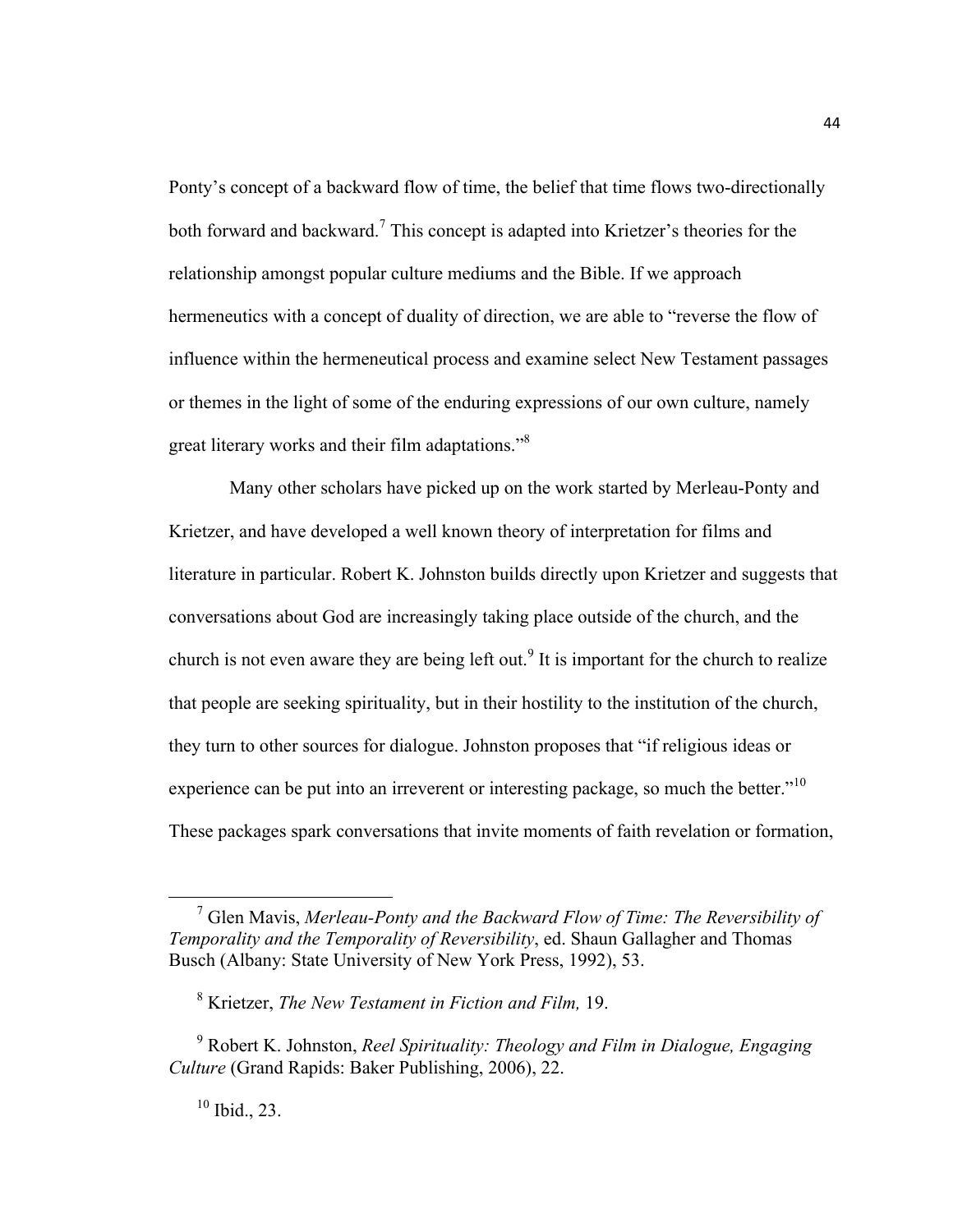and that at least is worth devoting attention to. Like Johnston, scholars Craig Detweiler and Barry Taylor also work within the frames of a reversed flow. These two writers read the Bible "through the grid of pop culture, what scholars call reversing the hermeneutical flow. We construct our theology through a pop cultural matrix, allowing popular culture to speak for itself before we apply biblical interpretation."<sup>11</sup>

It would be remiss of this study, however, not to acknowledge the criticism that exists of this interpretational technique. William Romanowski and Jennifer VanderHiede are just a couple of the scholars that challenge the validity of reversing the flow of hermeneutics. They consider the major flaw to this approach to be an exaggeration of the "degree to which viewers and readers are conscious of their own theological beliefs and are active in affirming them in their encounter with culture." I would agree with the notion that most readers do not truly have a grasp on their own theological beliefs, but then I would move to suggest that this is a problem that this reversal technique can directly speak to. I would argue that if popular culture can bring the biblical text into the forefront of conversations, then greater grasp of theological standpoints can be gained through the dialogue. I think that the challenge to a reverse hermeneutics originates in an elitist assumption about the inferiority of popular culture studies to more traditional academic studies. I stand firmly upon the belief that "popular culture not only influences biblical interpretation but also opens up new perspectives and challenges and confronts

<sup>&</sup>lt;sup>11</sup> Craig Detweiler and Barry Taylor, *A Matrix of Meanings: Finding God in Pop Culture* (Grand Rapids: Baker Academic, 2003), 10.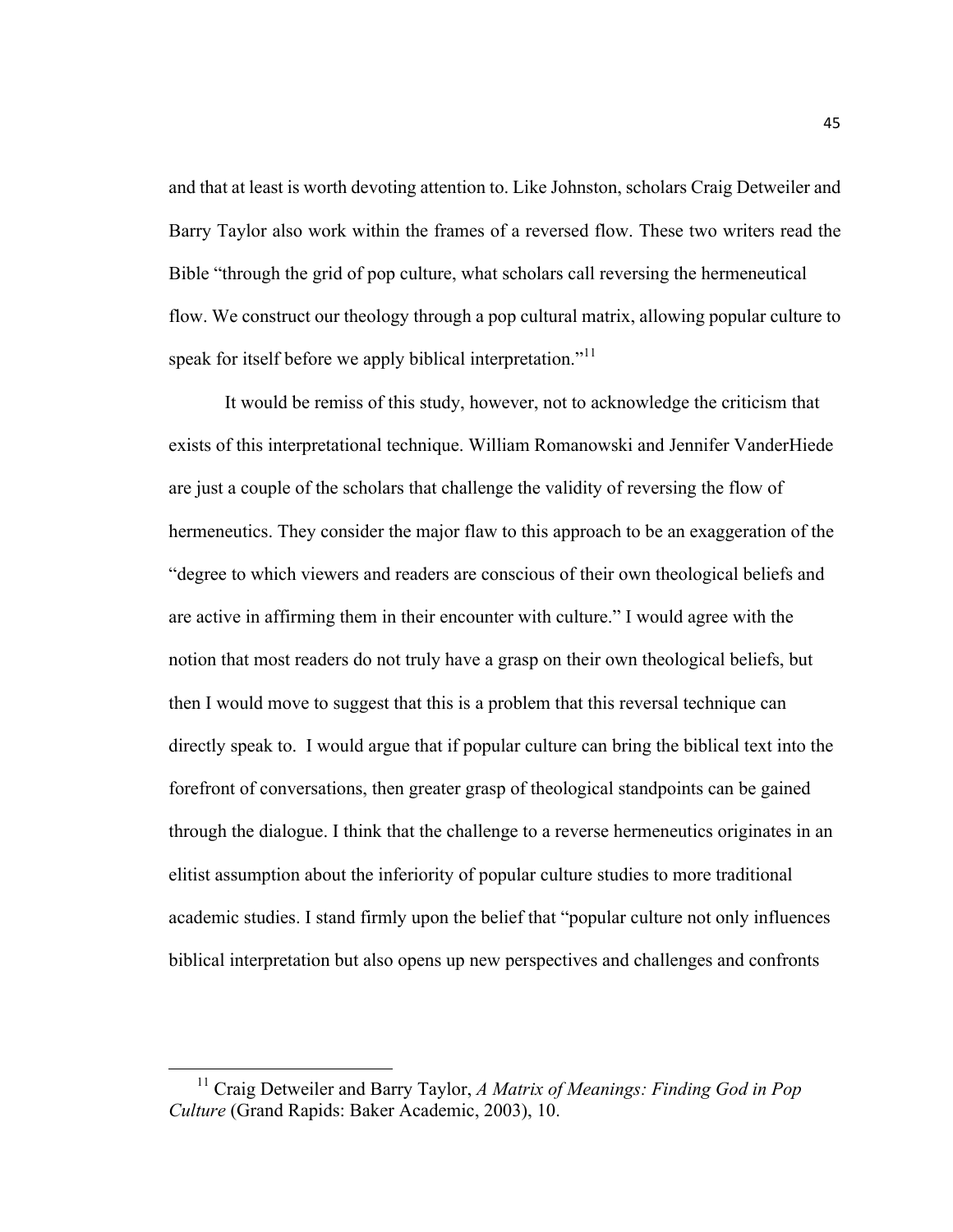the conventional, stylized hermeneutical frameworks of the 'industry' of the academic study of biblical texts."<sup>12</sup>

## Judas Revisited

Now that the alternate hermeneutics technique has been thoroughly discussed, it is now time to see how Judas is thus affected by reversing the flow. The similarities between Snape and Judas that have been established lead us to ask certain questions of our interpretations of both men. Snape is not a good guy. He is mean, vindictive, callous, and selfish; so much so that his subversive actions for the greater good are almost completely unbelievable when they come to light. In paralleled fashion, Judas is cast from the beginning to end of the Gospel of John as the betrayer, and every action and the sparse words of the disciple are construed to be not only corrupt, but shockingly demonic in nature. Despite all of this evidence, neither men were sent away. The reader cannot help but wonder why not? When we read Snape's story, the question that comes to mind is whether or not Dumbledore allowed Snape to stay at Hogwarts because he could use the professor? Was it because he needed him to set in motion the end of evil's reign? Reversing the flow of these questions onto the biblical text results in much the same line of questioning. Did Jesus allow Judas to stay, knowing he has betrayal in his heart, because he could use the disciple? Was it because he needed him to set in motion the end of evil's reign? Furthermore, are both of these men seen as traitors because they have evil and hatred inside of them, or because they were chosen to fulfill a role no one else could?

 <sup>12</sup> Philip Culbertson and Elaine M. Wainwright, eds. *The Bible in/and Popular Culture a Creative Encounter* (Atlanta: Society of Biblical Literature, 2010), 71.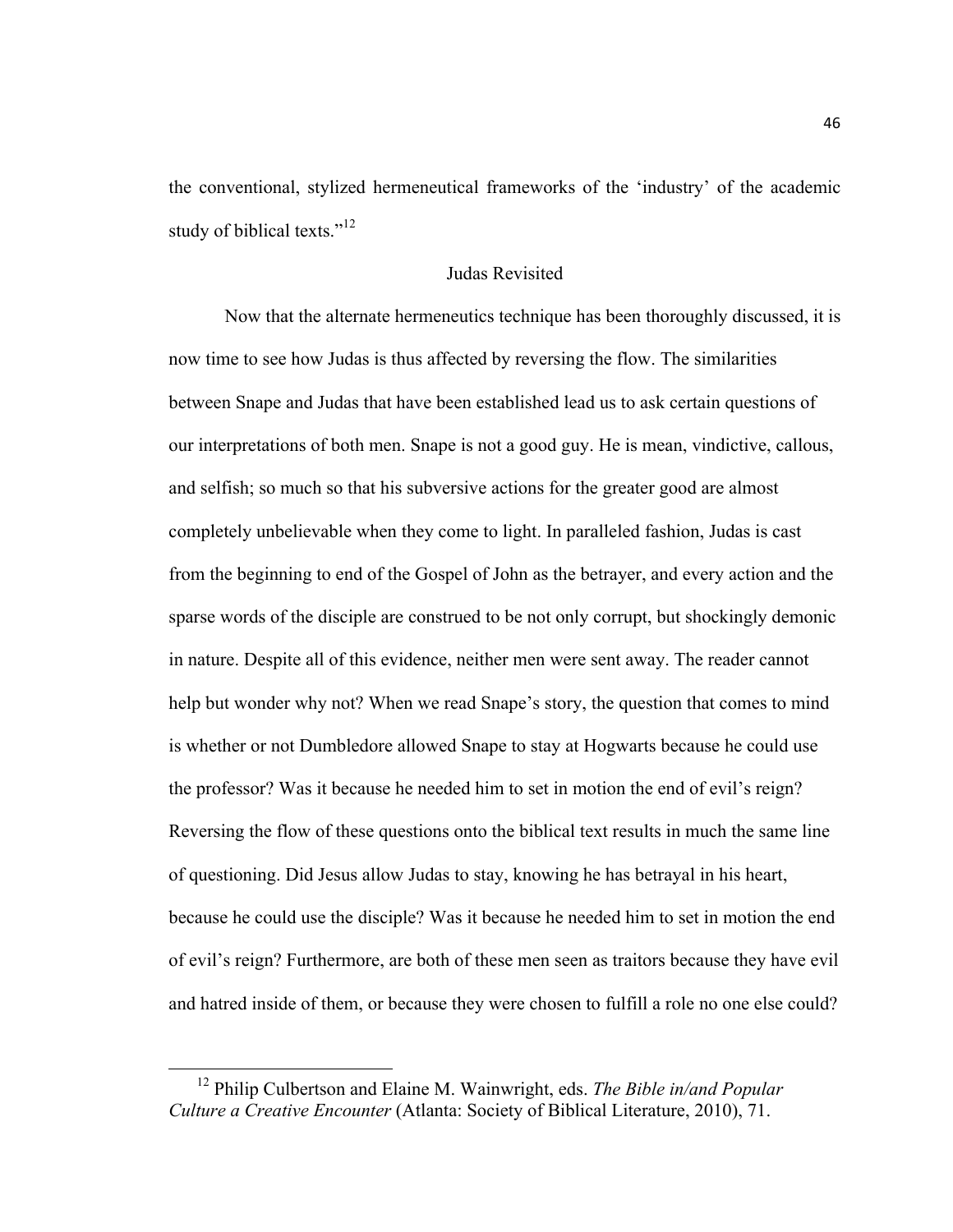Answers to these questions are not as simple as one might think, but one thing is clear. Whether the title of traitor is truly deserved or not, these men have been left forever marred in their respective histories.

When a reader begins considering such questions, the conversation turns in many directions but the mystery of Judas' actions remains. One direction is to suggest that these men are not traitors, but obedient servants. Snape was asked to do the unthinkable, the illogical, knowing that it would cost him his reputation and his very life. Reversing the flow brings the same question to Judas, and it can be surmised that he too was asked to do the unthinkable by Jesus when he accepted the bread and was told to go do what he had to do. We do not know the conversations or possible agreements between Jesus and Judas because the gospels do not recount such things, but the missing pieces intrigue readers and cause us to ponder the nature of their relationship and actions. This line of thinking causes us to consider that there might be similar threads connecting the two texts. The popular culture account does influence the way we perceive Judas' actions and his relationship with Jesus, and because of this the biblical character of Judas is thus revisited and re-evaluated thanks to the literary character of Snape. The two texts in dialogue bring to light a discussion of possibilities for the motives of Judas that may not have existed for readers without the introduction of popular culture adaptations in the realm of biblical studies.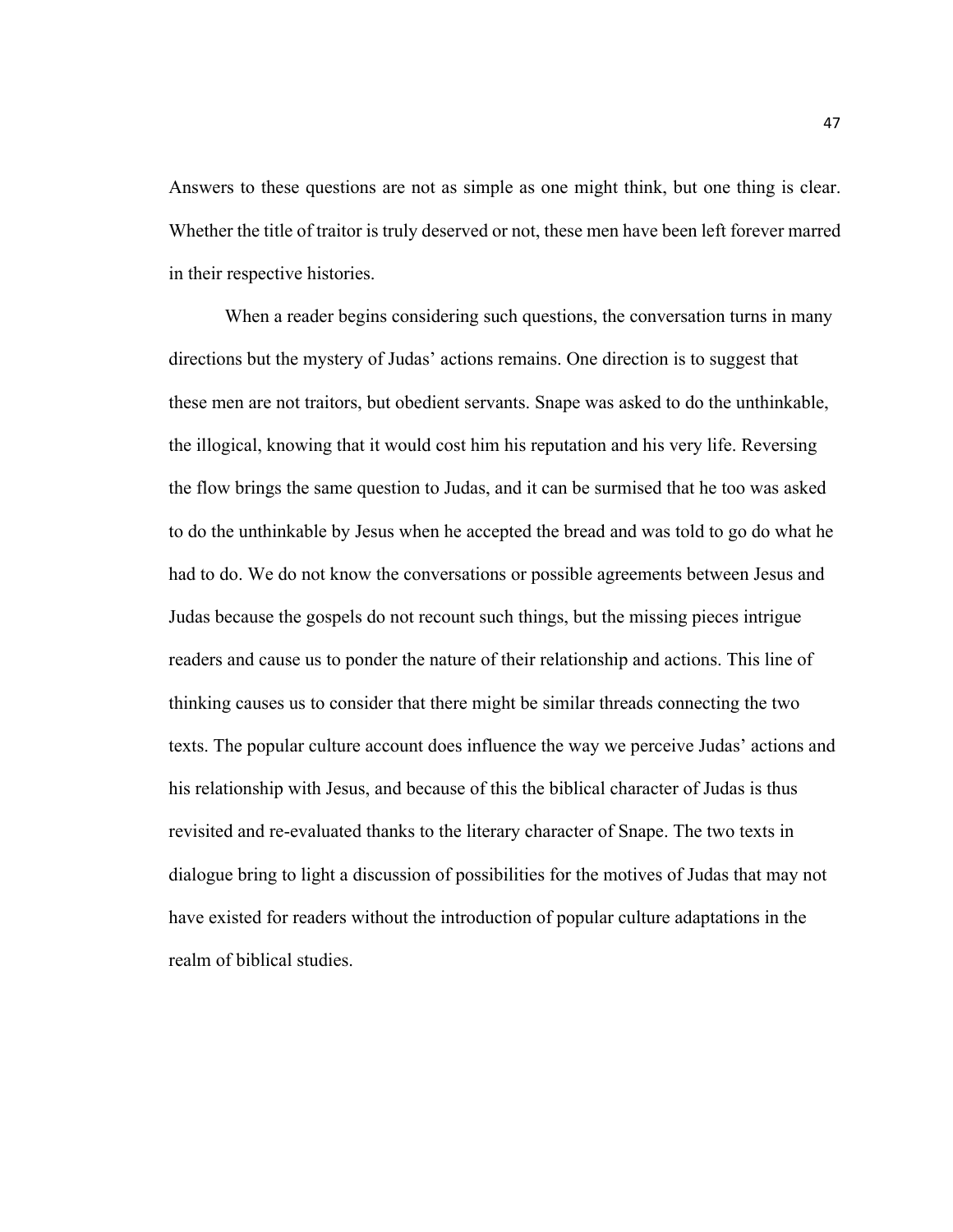This exercise in interpretation can help us to "discover something fresh and new about the scriptures themselves."<sup>13</sup> This revisiting of the character must be done with a certain amount of care, so as not to completely fabricate new "truths" about a biblical text. Judas' character is not totally rehabbed by the idea of Snape's redemption in the *Harry Potter* text. The Gospel of John's account of his story cannot be discounted and replaced with a new telling. That is not the goal. The goal is discussion and dialogue of possibilities, which in their happening reinvigorate a passion for the biblical text and the development of a personal theology. Scholar Anthony Swindell points out the danger that arises if we do not tread the idea of reverse hermeneutics and the afore mentioned Reception History carefully. These approaches have "the strength of avoiding imposing pre-packaged or domesticating religious themes on the text, but may instead allow, perhaps more disturbing theologies to emerge."<sup>14</sup> What a person believes about Judas does not have to fundamentally change after reading a popular culture adaptation. The idea is to put the texts into relation to one another so as to see how they intersect and how they differ, to see how both tradition and contemporary culture speaks to both examples.

## Final Thoughts On the Texts in Conversation

This chapter has explored the various ways that the characterizations of Snape and Judas interact with one another. "The Bible continues to have effects on contemporary

 <sup>13</sup> Craig Detweiler, *Into the Dark (Cultural Exegesis): Seeing the Sacred in the Top Films of the 21st Century* (Grand Rapids: Baker Academic, 2008), 42.

<sup>&</sup>lt;sup>14</sup> Anthony C. Swindell, *How Contemporary Novelists Rewrite Stories from the Bible: The Interpretation of Scripture in Literature* (Lewiston, NY: Edwin Mellen Press, 2009), 144.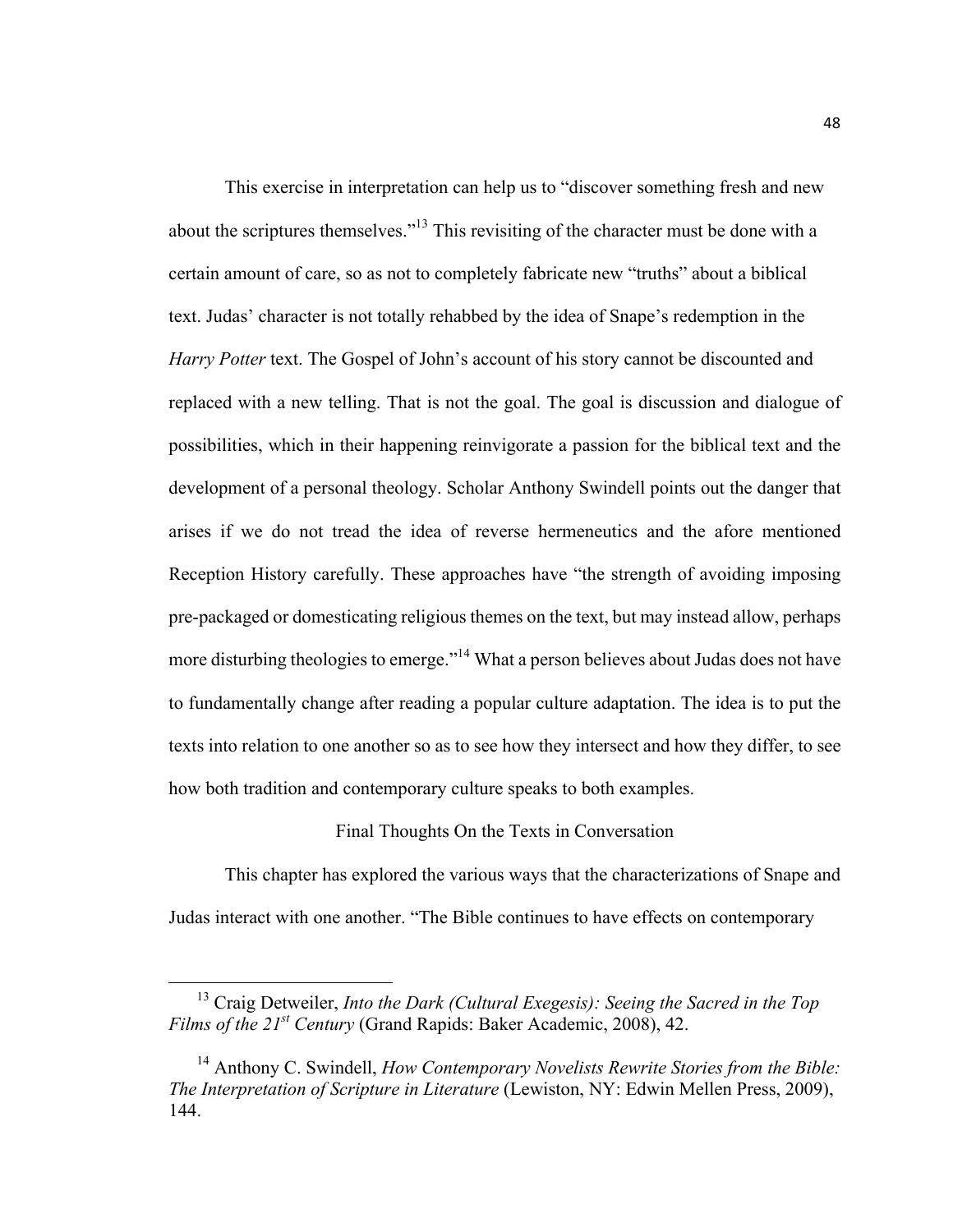culture in ways that often surprise, and sometimes dismay both religious and secular groups."<sup>15</sup> The church and scholarship may never fully support endeavors such as this paper presents, but to ignore the way culture adapts the Bible is to live completely removed from reality. How can a church or scholar be authentic and relevant if they are out of touch with what culture is saying about religion, faith, and scripture? If culture is willing to dialogue, ought not the church and scholars meet them at the intersection? It can be tricky to navigate Reception History and reverse flow approaches, but they are both beneficial to a more conscious engagement with the biblical text of our heritage as it is found abounding in various popular culture mediums.

 <sup>15</sup> Pyper, *The Unchained Bible*, 1.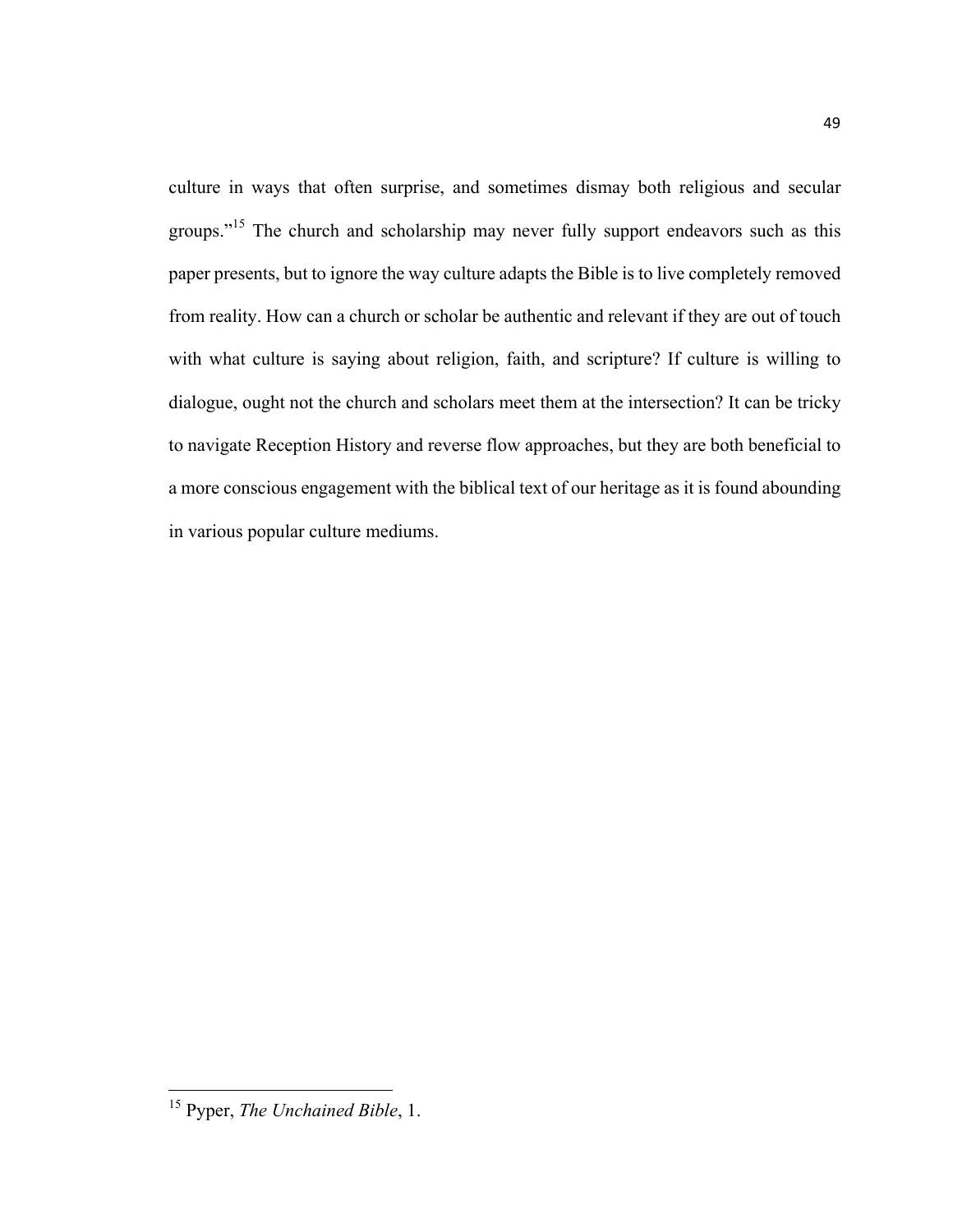## CHAPTER FIVE

## **CONCLUSION**

This thesis endeavored to highlight the intersection of a popular culture text along with a biblical text in order to explore the ways in which Rowling's portrayal of Severus Snape resembled and caused us to revisit the depiction of Judas in Christian tradition, especially in the Gospel of John. Chapter one set up the study by establishing the flow of the work and the methods that would be applied. This introductory chapter also strived to explain why the *Harry Potter* series of books is ripe with potential for biblical studies that engage popular culture adaptations. The second and third chapters of this study explored the ways that both the Rowling text and the Gospel of John employed characterization within their work. The fourth and final chapter takes the reader into the world of Reception History and introduces the idea of a reverse hermeneutics.

## Implications of the Study

The implications of the study were brought forward as each chapter explored the source at hand, developed a background for the work through a defined method, and then discussed the uniqueness of each texts characterization. The result is to see the ambiguity of Snape clearly in Rowling's writing, and to see a limited character development of Judas in the Fourth Gospel that leaves room for speculative discussion. The biblical text has clearly had an effect on Rowling's character development of Snape, evidenced by the similarities discussed in chapter four. It is truly interesting to ponder the way her writing pushes us to reconsider the character and story of Judas. This intersection causes us to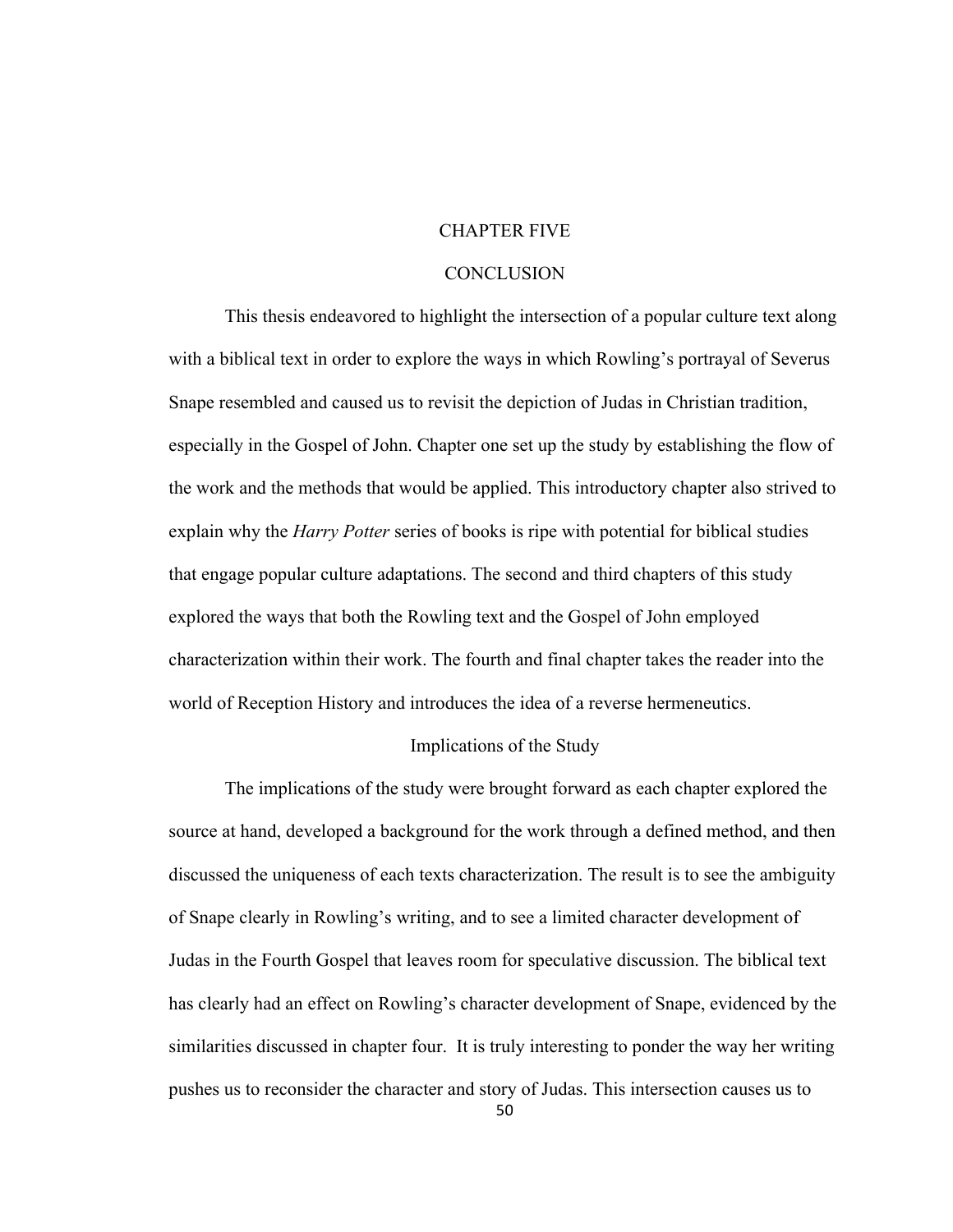bring questions to the biblical text that we may never have thought to ask. It also sheds new light on the current of popular culture, enabling us to see that it is deeply and richly influenced by the traditions of our Christian religion. The dialogue between the two texts has provided a richness of exchange for both scholars of the biblical texts and devoted followers of popular culture.

## An Exploration in Reception History

This study embarked upon new territory for most scholars through its engagement of Reception History, an area of study that calls for pioneers to find new approaches of study in order to address the wealth of valuable popular culture sources. The Bible speaks loudly and clearly in all sorts of expressions of popular culture. It is time we acknowledge and engage these mediums in order to forge new frontiers that breathe life into traditional biblical study. Literature ranks highly among these valuable mediums and appears to be an endless resource for study. The art and profession of writing remains firmly and fundamentally significant to our culture, there is always a new book to read and a new story to be told. The field of study that has been created around the intersection of the Bible and popular culture is fertile ground for any student who finds themselves intrigued. Scholar Roger Lundin stresses the importance of literature as he "seeks to keep alive a sense of delight by anchoring our search for wisdom in personal experience and the infinite play of possibilities that literature opens before us."<sup>1</sup> The power of language

 <sup>1</sup> Roger Lundin, *Beginning with the Word: Modern Literature and the Question of Belief* (Grand Rapids: Baker Publishing, 2014), 2.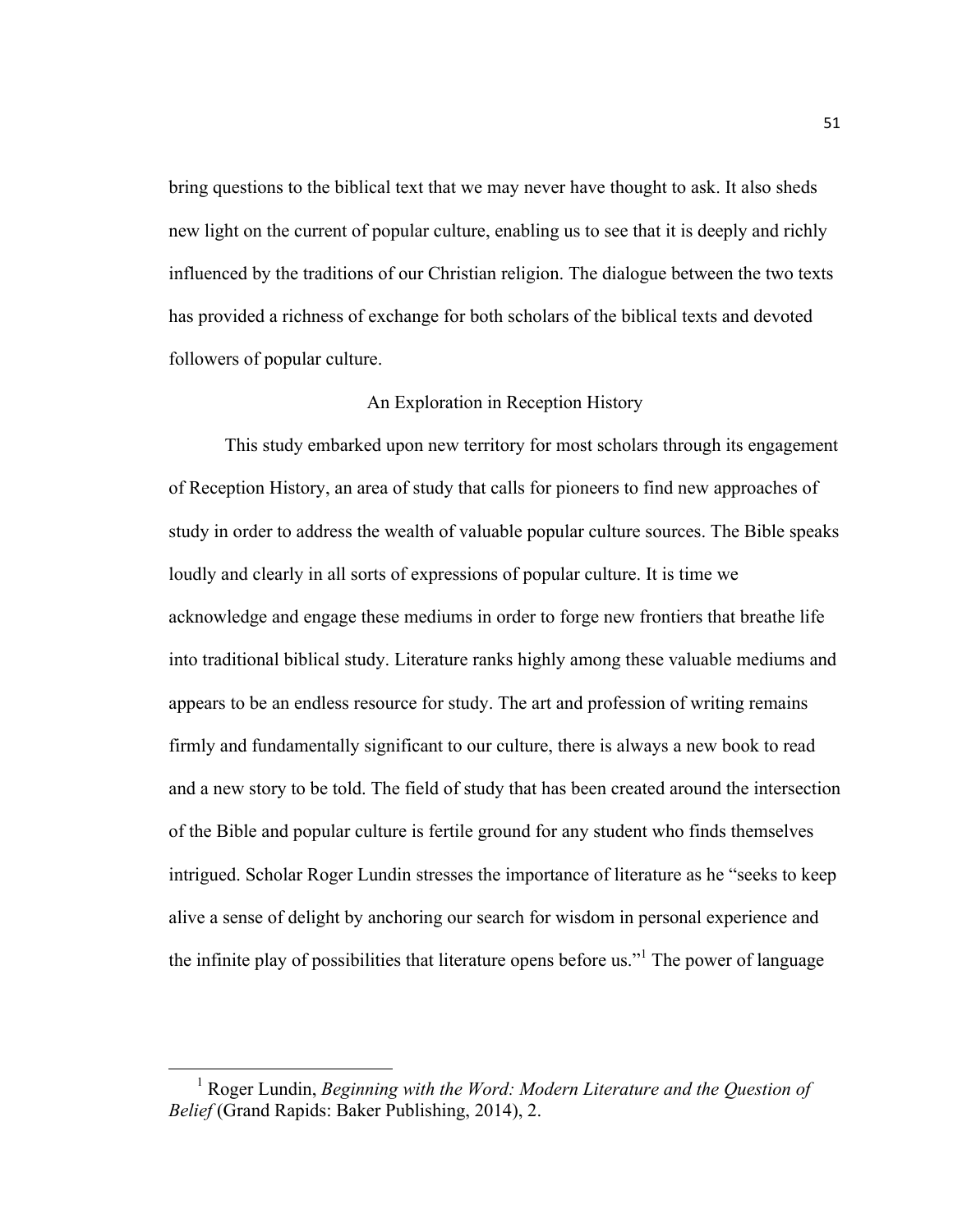creates compelling connections between authors and readers, and this is a truth that stands as authentically with our past as it does with our present and future. The culmination of this study is to present the remarkable ways in which the ancient words of our Christian Bible are brought forward in newness and freshness of life in the robust and dynamic language of popular culture literature.

## Areas for Further Study

This study also brought forth further areas of possible research and investigation. An in-depth look into extra-biblical sources such as the Gospel of Judas and other gnostic sources would certainly add to the reconsideration of the character of Judas. There are countless sources that explore the character of Judas available today, and it would be valuable to further study those sources to gain a greater picture of the person of Judas. Craig Koester calls Judas "one of the most haunting figures in the Fourth Gospel, his shadowy appearances are woven as a dark thread into the fabric of the story, and his character has several dimensions."2 Clearly, Judas is a wealth of mystery and intrigue for a student of biblical studies.

From the popular culture stand point, it would also be worthwhile to go further in depth with Rowling's text and look closer at her other fascinating characters. Biblical links have been made in regard to Harry and Dumbledore that I find very interesting and these links could add thought-provoking dimensions to a future study in the intersection of popular culture and the Bible. Furthermore, it is compelling to consider the obsession

 <sup>2</sup> Craig K. Koester, *Symbolism in the Fourth Gospel (*Minneapolis: Augsburg Press, 2003), 73.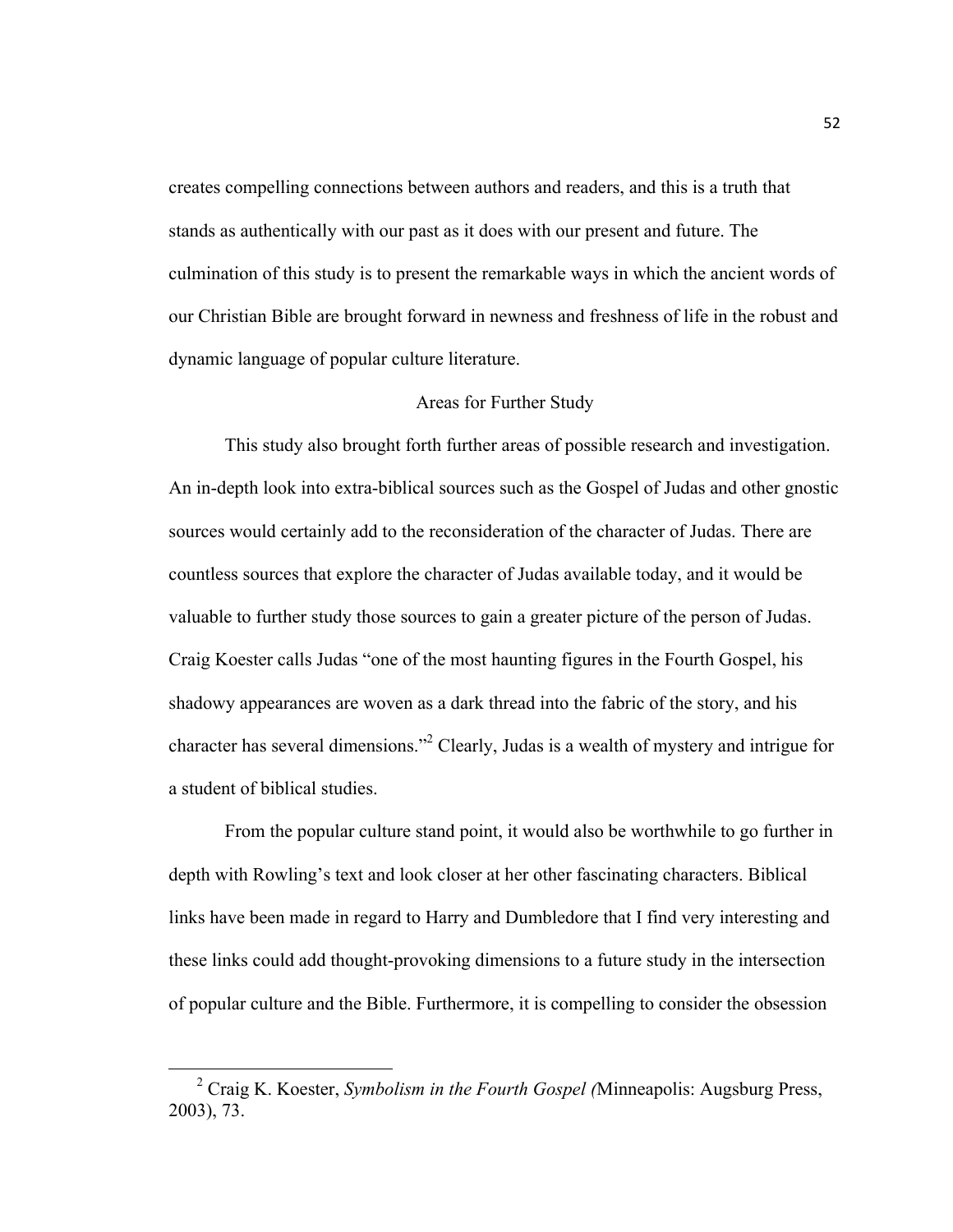our current culture has with the "anti-hero" and to ponder whether or not, in relation to Judas, we are seeking a deeper understanding and revelation of his humanity because our culture has conditioned us to sympathize with even the most deplorable leading characters. Do we impose our impatience with the stock characterization of Judas upon the text in order to render him blameless? Or, perhaps the simplicity of the Fourth Gospel cannot hold the attention span of modern readers? It is evident that this study gives rise to countless questions surrounding our motivations as interpreters of the Bible and our influences as consumers of popular culture. The conversations that are provoked are evidence of an authentic curiosity that does not fear the authority of tradition and always seeks to push the boundaries of investigation.

## Closing Thoughts

I will bring this study to its finality by addressing the question of whether or not a theological reading of *Harry Potter* is appropriate, a question I have been asked many times. I would argue that it most certainly is. The story of *Harry Potter* addresses many of the same issues that theology does: good versus evil; deep, authentic relationships; making moral decisions; issues of loyalty, hope, promise, sacrifice, and redemption; life and death. These issues and the discussion of them within a popular culture text, becomes a valuable way to open a theologically illuminated dialogue. The words of theologian Douglas John Hall express the point that I am endeavoring to make, which is that Christians must be open to see the possibilities within culturally significant literature and other such platforms: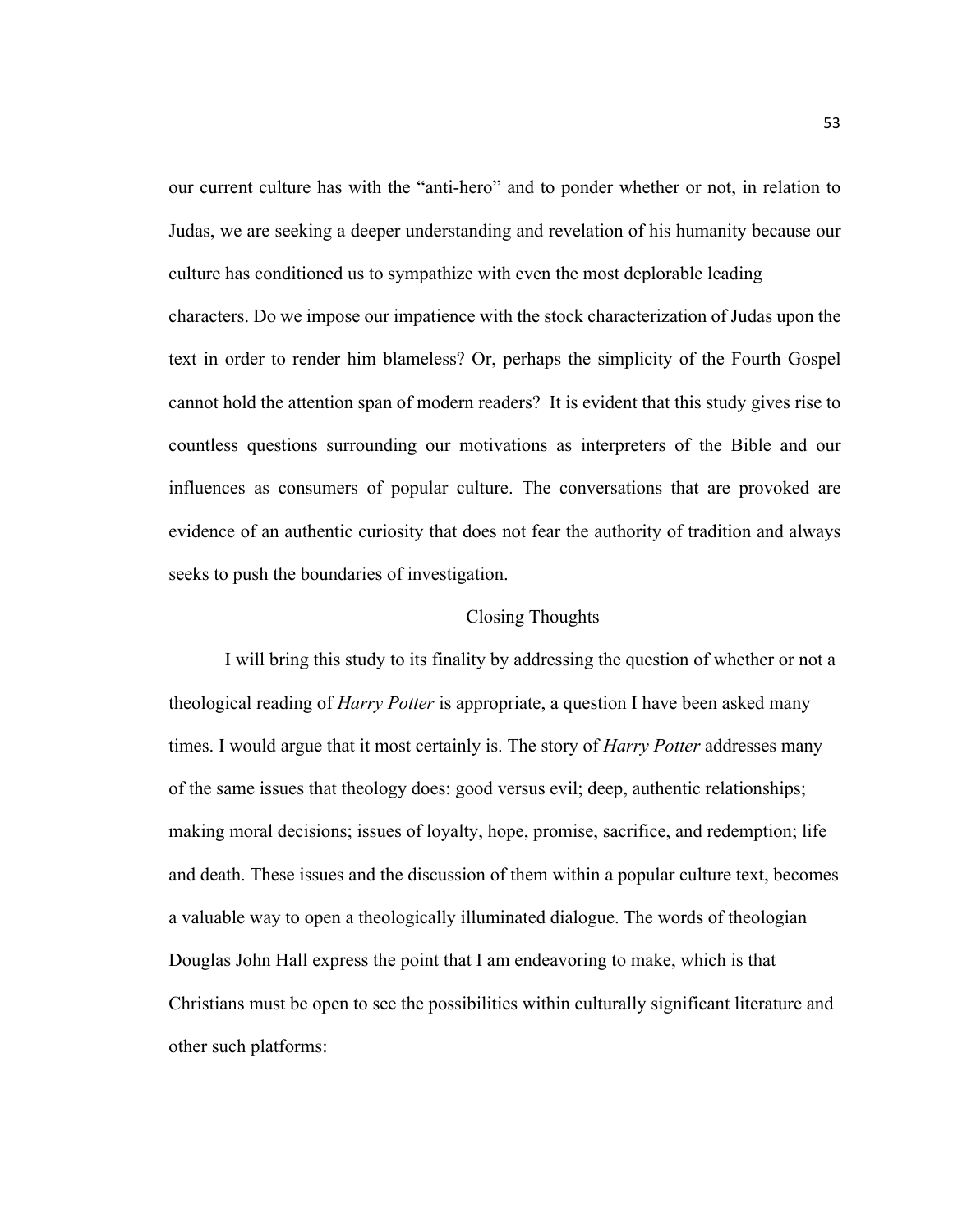To be a Christian theologian is, surely, to open oneself–– or more accurately, to find oneself being opened — to everything: every testimony to transcendence, every thought and experience of the species, every wonder of the natural order, every reminiscence of the history of the planet, every work of art or literature, every motion picture, every object of beauty and pathos –– everything under the sun, and the sun too! Nothing is excluded a priori, nothing forbidden, nothing foreign.<sup>3</sup>

When we are open to the potential entrenched within a fictional text such as *Harry Potter*, our faith has the possibility of being stretched, renewed, and developed. This is my foundation for exploring the wizarding world and its characters in dialogue with biblical scriptures.

 <sup>3</sup> Douglas John Hall, *Bound and Free: A Theologian's Journey* (Minneapolis: Augsburg Fortress Press, 2005), 26.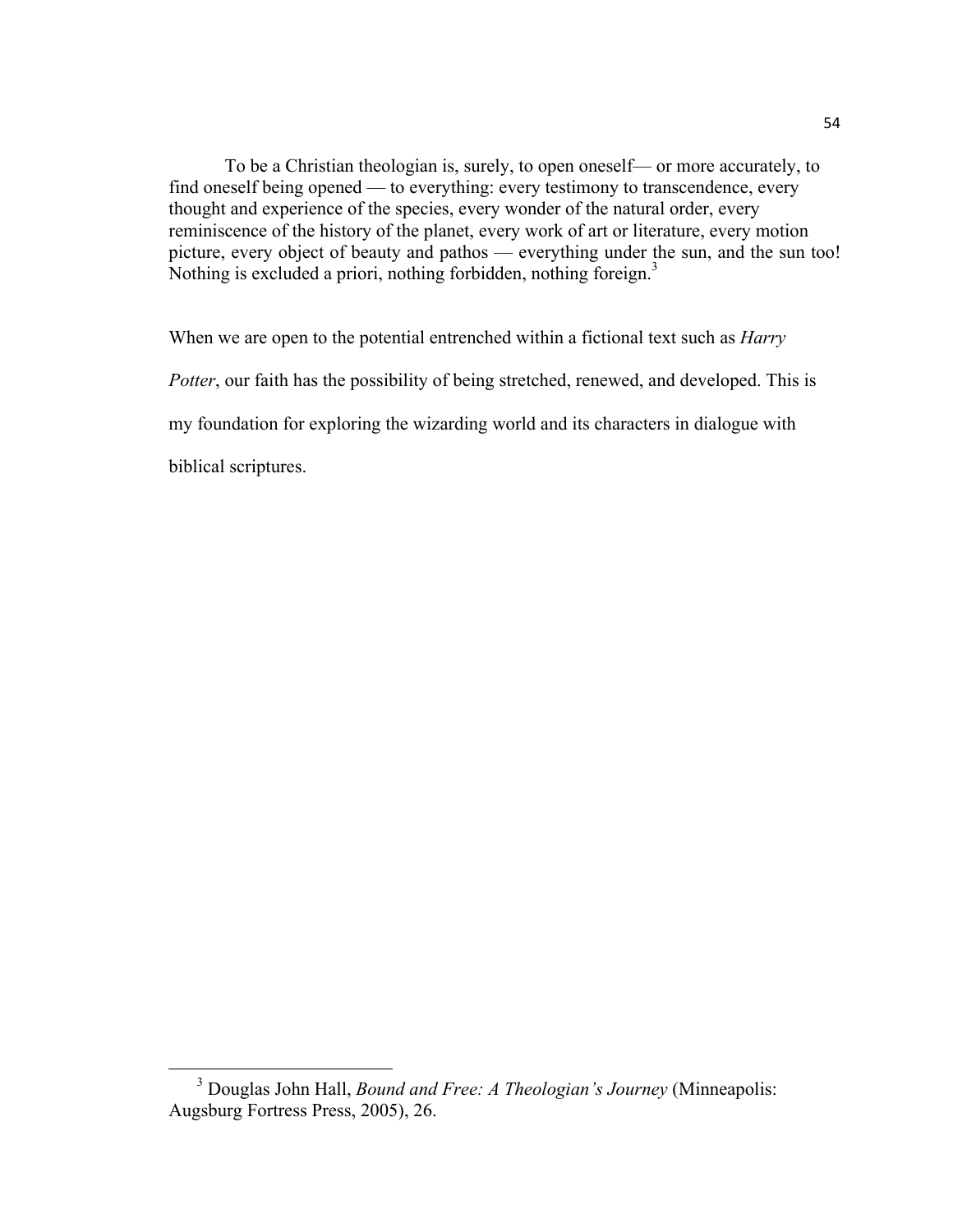#### BIBLIOGRAPHY

- Adler, Shawn. "Harry Potter Author J.K. Rowling Opens Up About Books Christian Imagery." Interview, 2007. http://www.mtv.com/news/1572107 (Accessed November 10, 2016).
- Aristotle. *Poetics.* Tustin, CA: Xist Classics, 2015. EBook edition.
- Bell, Luke. *Baptizing Harry Potter: A Christian Reading of J.K. Rowling.* Mahwah, NJ: Paulist Press, 2010.
- Bennema, Cornelis. "A Theory of Character in the Fourth Gospel with Reference to Ancient and Modern Literature." *Biblical Interpretation* 17 (2009): 375-421.
- Chatman, Seymour. *Story and Discourse: Narrative Structure in Fiction and Film.* Ithica, NJ: Cornell University Press, 1932.
- Clark-Soles, Jamie. "Teaching the Bible with Literature." In *Teaching the Bible: Through Popular Culture and the Arts.* Edited by Mark Roncace and Patrick Gray, 241-51. Atlanta: Society of Biblical literature, 2007.
- Counet, Patrick Chatelion. "Judas, the Disciple Who Was Known to the High Priest: A Deconstruction of the Betrayal Based on John 18:15." *Hervormde Teologiese Studies* 67 (2011): 1-7.
- Culbertson, Philip and Elaine M. Wainwright, eds. *The Bible in/and Popular Culture.*  Atlanta: Society of Biblical Literature, 2010.
- Culpepper, R. Allan. *Anatomy of The Fourth Gospel: A Study in Literary Design.*  Philadelphia: Fortress Press, 1983.
- Davies, Margaret. "Reader Response Criticism." In *Dictionary of Biblical Interpretation.*  Edited by R.J. Coogins and J.L. Houlden, 578-80. Philadelphia: Trinity Press International, 1990.
- Detweiler, Craig. *Into the Dark (Cultural Exegesis): Seeing the Sacred in the Top Films of the 21st Century.* Grand Rapids: Baker Academic, 2008.
- Detweiler, Craig and Barry Taylor. *A Matrix of Meanings: Finding God in Pop Culture.*  Grand Rapids: Baker Academic, 2003.
- Edwards, Mark. *John.* Blackwell Bible Commentaries, edited by John Sawyer. Malden, MA: Blackwell Publishing Ltd, 2004.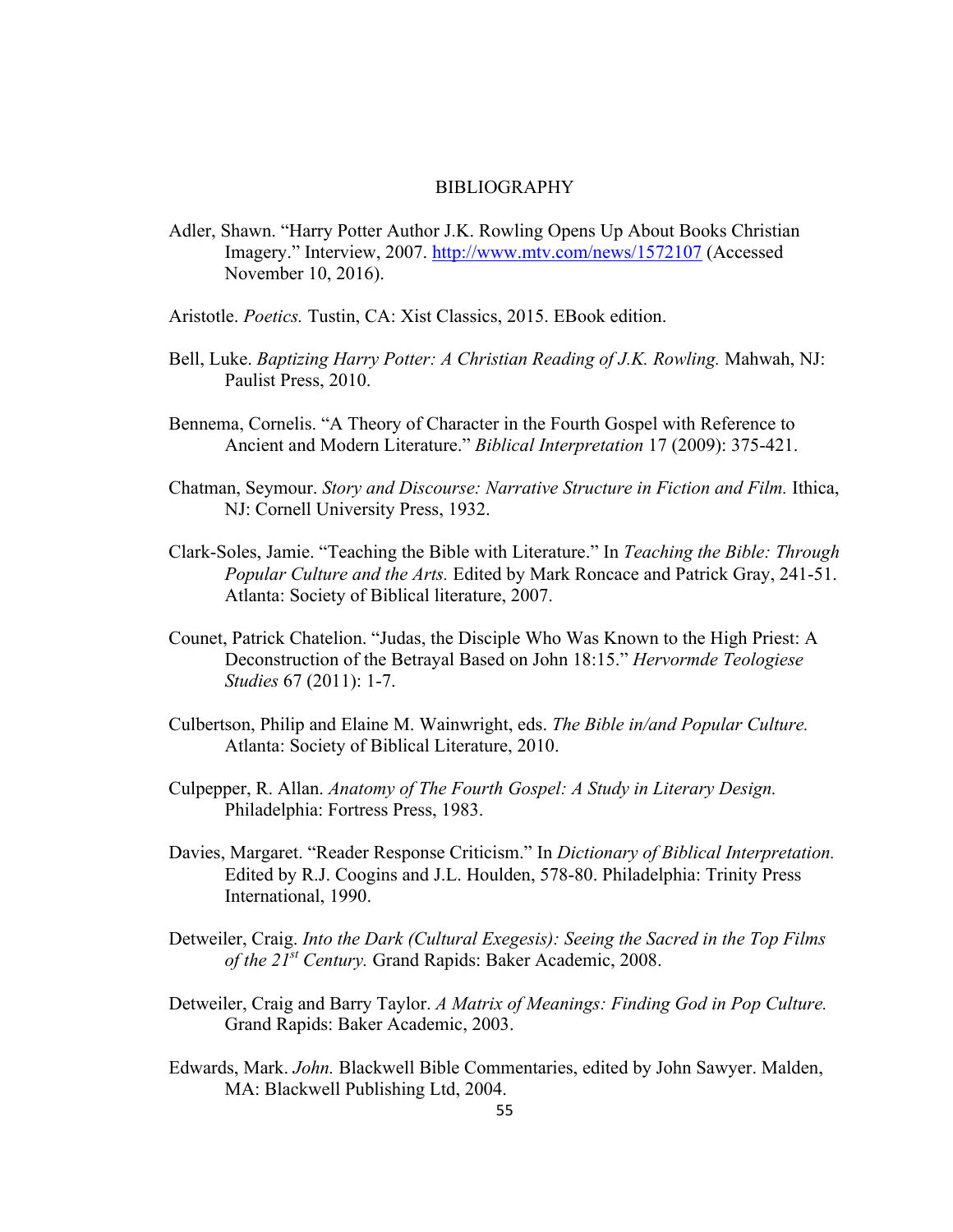Forster, E.M. *Aspects of the Novel.* New York: Penguin Books, 1962.

- Hall, Douglas John. *Bound and Free: A Theologians Journey.* Minneapolis: Augsburg Fortress, 2005.
- Irwin, William and Gregory Bassham. *The Ultimate Harry Potter and Philosophy: Hogwarts for Muggles.* Hoboken: Wiley, 2010.
- Johnston, Robert K. *Reel Spirituality: Theology and Film in Dialogue, Engaging Culture.*  Grand Rapids: Baker Publishing, 2006.
- Kim, Lorrie. *Snape: A Definitive Reading.* Pekin, IL: Story Spring Publishing, 2016.
- Koester, Craig K. *Symbolism in the Fourth Gospel: Meaning, Mystery, Community.*  Minneapolis: Augsburg Press, 2003.
- Kreitzer, Larry J. *The New Testament in Fiction and Film: On Reversing the Hermeneutical Flow.* Sheffield: JSOT Press, 1993.
- Lewis, C.S. *The Lion, the Witch, and the Wardrobe: The Chronicles of Narnia.* United Kingdom: Geoffrey Bles Publishing, 1950.
- Lundin, Roger. *Beginning with the Word: Modern Literature and the Question of Belief.*  Grand Rapids: Baker Publishing, 2014.
- Mavis, Glen. "Merleau-Ponty and the Backward Flow of Time: The Reversibility of Temporality and the Temporality of Reversibility." In *Merleau-Ponty, Hermeneutics, and Post Modernism.* Edited by Shawn Gallagher and Thomas Busch. 53-66. Albany: State University of New York Press, 1992.
- Metzger, Bruce and Michael D. Coogan, eds. *The Oxford Guide to Ideas and Issues of the Bible: Popular Culture and Bible.* Oxford: Oxford University Press, 2001.
- Nicole, Albert. *Judas the Betrayer.* Grand Rapids: Baker Book House, 1958.
- Pyper, Hugh S. *Library of Hebrew Bible/Old Testament Studies: Unchained Bible: Cultural Appropriations of Biblical Texts.* London: Bloomsburg Publishing PLC, 2014.
- Resseguie, James L. "Narrative-Critical Approach to the Fourth Gospel." In *Character and Characterization in the Gospel of John.* Edited by Christopher W. Skinner, 1- 17. London: Bloomsburg Publishing, 2013.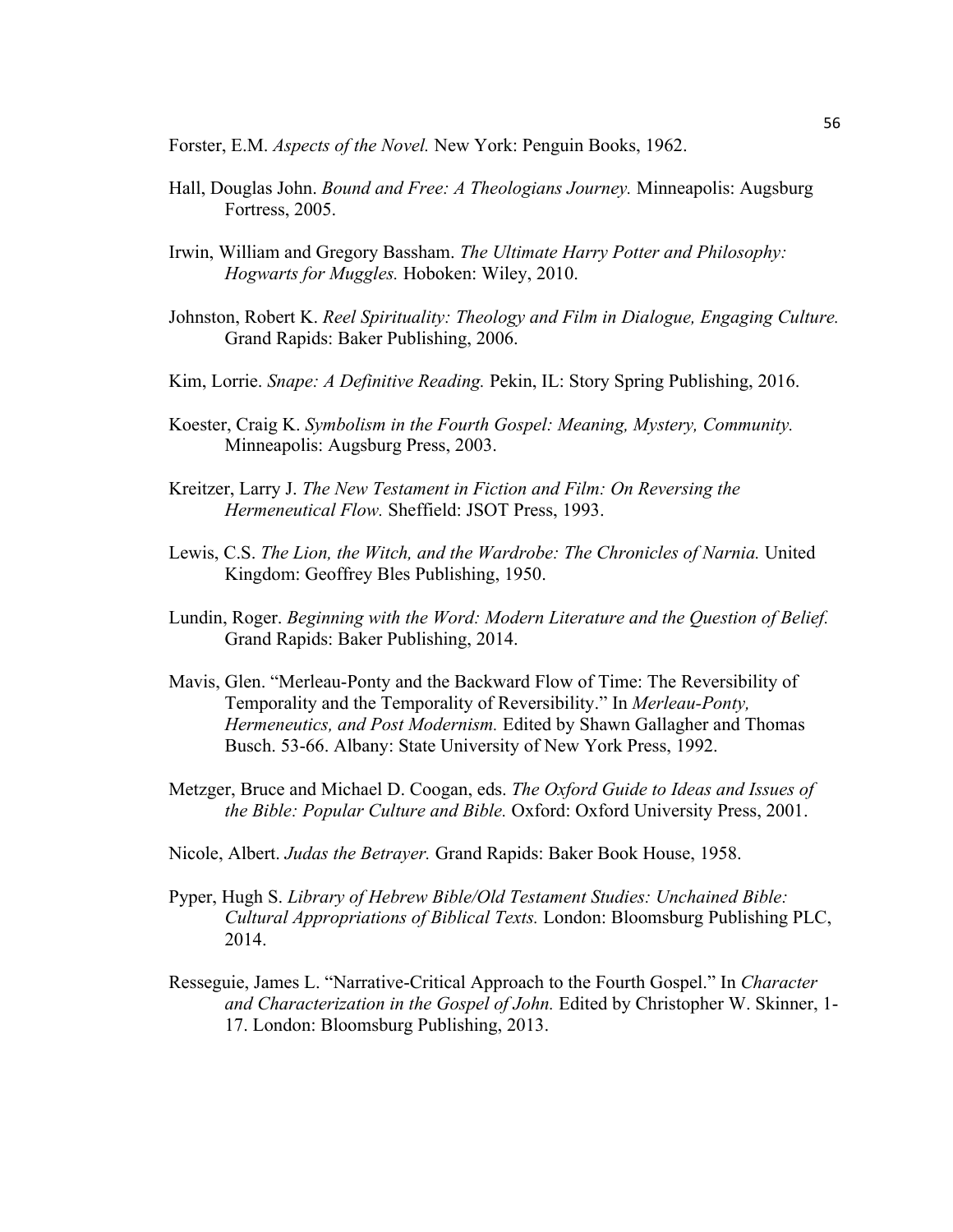- Robinson, James M. *Secrets of Judas: The Story of the Misunderstood Disciple and His Lost Gospel.* New York: Harper Collins, 2006.
- Roncace, Mark and Patrick Gray. "Introduction." In *Teaching the Bible: Through Popular Culture and the Arts.* Edited by Mark Roncace and Patrick Gray, 1-3. Atlanta: Society of Biblical Literature, 2007.
- Rowling, J.K. *Harry Potter and The Deathly Hallows.* New York: Scholastic Inc., 2007.
- Rowling, J.K. *Harry Potter and The Goblet of Fire.* New York: Scholastic Inc., 2000.
- Rowling, J.K. *Harry Potter and The Prisoner of Azkaban.* New York: Scholastic Inc., 1999.
- Rowling, J.K. *Harry Potter and The Sorcerer's Stone.* New York: Levine Books, 1998.
- Rowling, J.K. Twitter Post. November 27, 2015. 1:43 a.m., http://twitter.com/jkrowling.
- Sawyer, John. "Series Editors Preface." In *Blackwell Bible Commentaries.* Edited by John Sawyer and Christopher Rowland, ix-x. Malden, MA: Blackwell Publishing Ltd., 2004
- Sawyer, John F. A. "History of Interpretation." In *Dictionary of Biblical Interpretation.* Edited by R.J. Coogins and J.L. Houlden, 316-20. Philadelphia: Trinity Press, 1990.
- Sendak, Maurice. *Where the Wild Things Are.* New York: Harper and Row, 1963.
- Skinner, Christopher W. "Introduction." In *Characters and Characterization in the Gospel of John.* Edited by Christopher W. Skinner, xviii-xxxii. London: Bloomsburg Publishing, 2013.
- Swindell, Anthony C. *How Contemporary Novelists Rewrite Stories from the Bible: The Interpretation of Scripture in Literature.* Lewiston, NY: Edwin Mellen Press, 2009.
- Twain, Mark. *The Adventures of Tom Sawyer.* New York: P.F. Collier and Son Company, 1920.
- Wardlaw, Theodore. "Has Judas Died for Our Sins?" *Journal for Preachers* 40 (Spring, 2017): 15-18.
- Webber, Randall C. "Reader-Response Criticism." In *The New Interpreter's Dictionary of the Bible.* 738. Nashville: Abingdon Press, 2009.